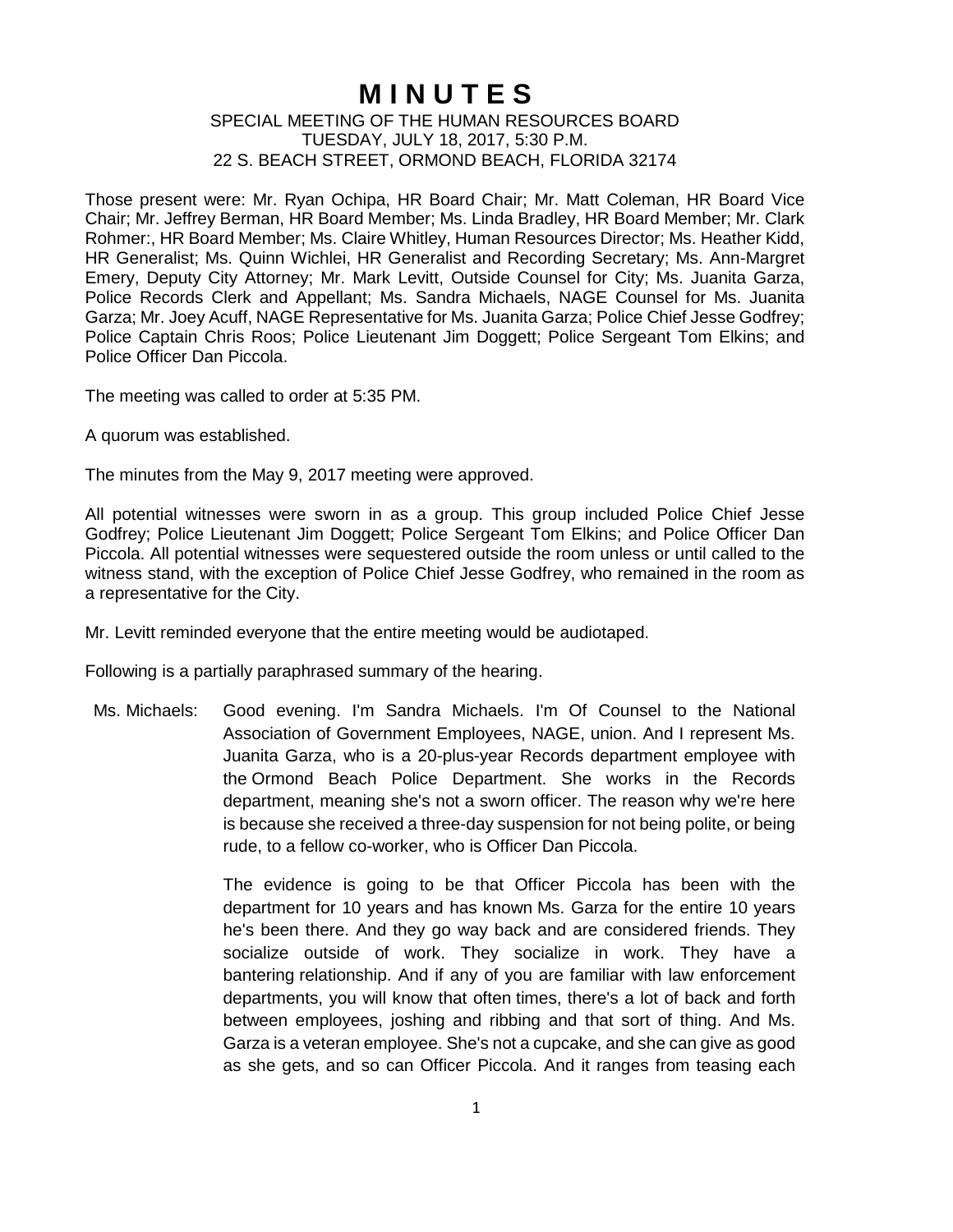other about work quality or work duties. Officer Piccola has been known to say things about Ms. Garza's Mexican heritage. But they move on. They go on. They squabble.

And you're going to hear from Sergeant Elkins who was their supervisor, and has been Ms. Garza's supervisor for the last year, that that is the way they deal with each other in the department, that it's the atmosphere of the department. The other employee in the Records department is Ms. Stefanie Henson, and she has been there for three years. Officer Piccola just happens to be in the Records department because he's on light duty. He cannot perform as a law enforcement officer at this moment because of an injury. And so since he already knew Ms. Garza, he's been-- he was in the department I think about -- I think he said December, some time at the end of December, beginning of January. On December 27th, the two claims that they're lodging against Ms. Garza are related to conversations she had with Officer Piccola.

Our contention is that they have a long-standing relationship, and that Officer Piccola did not take offense to anything she said. In fact, Officer Piccola told Sergeant Gaden he did not take offense, told Sergeant Elkins that he did not take offense, and did not want anything to happen. The main thing he wanted was to get out of Records. It was "not fun." He said Ms. Garza sometimes has a sharp tongue, sometimes she, I want to make sure I'm using his correct words, she has ups, she has downs. She gets frustrated at work. She gets frustrated at her workload, but he never takes it personally.

Officer Piccola, and I'm saying this, the reason why I know what they say is, you all probably already know this, but Investigator Doggett interviewed all the parties involved and taped all of the interviews, and as you know with law enforcement officers, when they're interviewed by Internal Affairs, they have to sign documents to say that they know they're being interviewed and that if anything they say is not truthful, they could be held on untruthful charges and charged with perjury. So each one of the witnesses gave a statement, recorded, and signed that they were under oath, these are under oath, and gave a statement that they were going to tell the truth because they understood the penalty if they didn't. So all that's documented.

So the two incidents involve Ms. Garza, Officer Piccola, and tangentially, Ms. Henson, because somehow she gets into the mix. Because I will tell you that as an outsider, and no offense to Ms. Garza, a lot of this seems very high school-ish. A lot of high school-ish type she said - he said. You're mad at me. I'm mad at you. Don't talk to me. You don't talk to me. I'm not going to go out to lunch with you later. It's very high school-ish, but it's not funny because Ms. Garza got a three-day suspension over something that's been going on in the department for years, and that is our objection to her receiving the three-day suspension. Because under your rules, section five, the rules of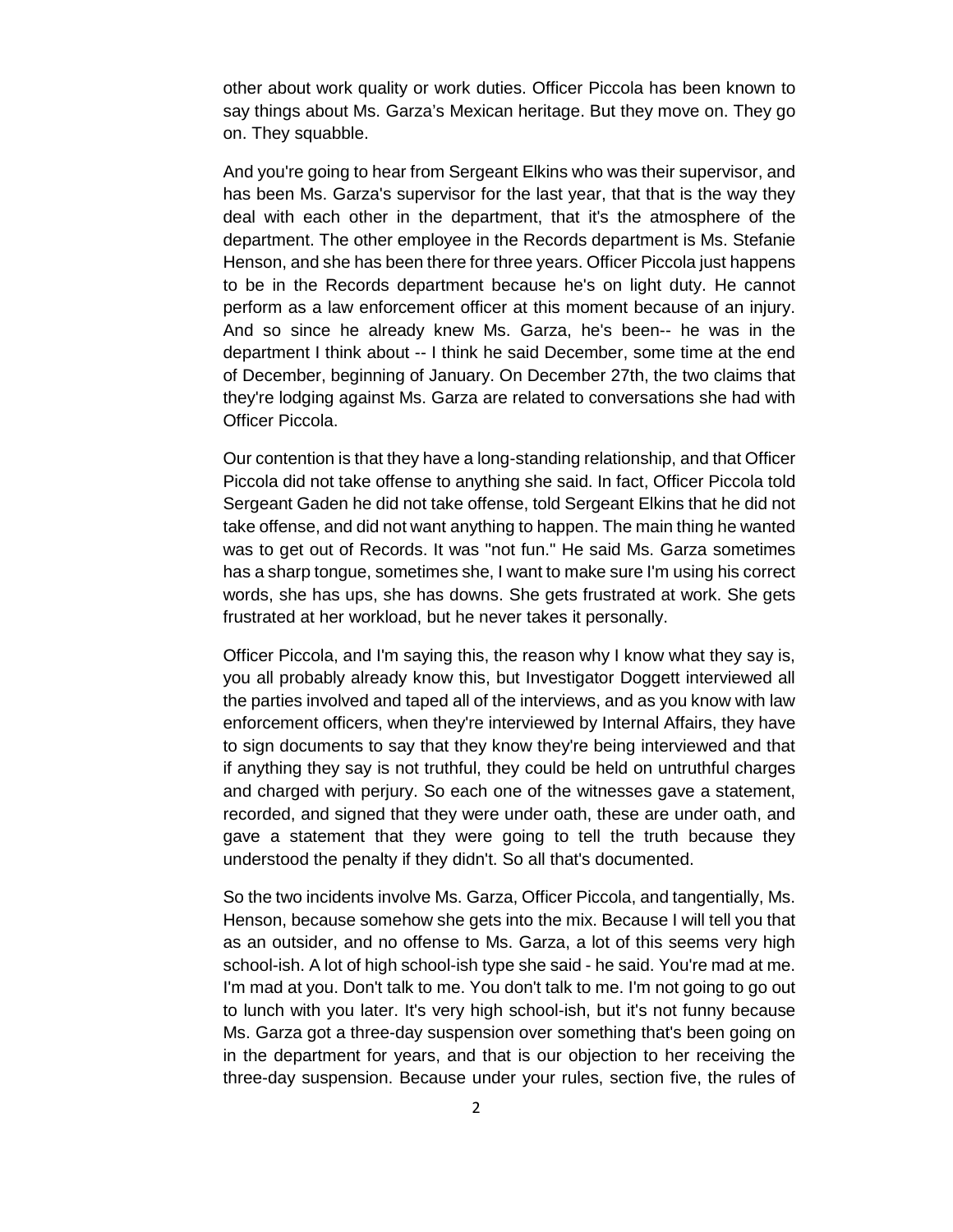the procedures is it has to be appropriate under the circumstances. And the circumstances, in this case, is a long-standing relationship between Officer Piccola and Ms. Garza, and they give each other a hard time, and they tease each other, but it does not rise to the level of being rude, or obnoxious, or any of the things that she is charged with.

What brought this to a head -- and it's still not clear why this became a suspension -- but the evidence is that Officer Piccola was talking to his new supervisor, which was Sergeant Gaden, and said, "Hey, I got to get out of Records. I can't take it here anymore. Juanita's driving me crazy. I don't want to be in Records." That was in January. In December, he said the same thing to the then-supervisor, which was Sergeant Elkins, and says, "I don't want to be in Records. It's no fun. I don't want to be in here." And Sergeant Elkins says, "I can't move you. I mean, you've got to be here for right now. You're on light duty. I can't move you."

So, again, a little high school-ish, but apparently there was a going-away party for another officer, Officer Wilson, and Ms. Garza was not invited. She found out about it, and the next day, January 26th, Officer Piccola comes into the office, and she calls him a "low-life, two-legged rat." "You didn't include me in the party? Why not?" And you'll hear that Officer Piccola thought she was too old to go party with the younger officers. Why would she want to go party with people his age when she should be partying not with people his age? That she probably didn't want to go out at night, and that's why they didn't invite her. Well, she's upset. And that ends it for them, but later he contacts Ms. Henson, the third person in the office, and says, "Heads up. Juanita's mad at us because we went to this party without her." So Ms. Henson's like, "Oh, okay. Thanks for letting me know." And later, Ms. Henson and Ms. Garza have a discussion not at the office, off office. A text between the two of them, like, "What's going on? Are you mad at me? Why did you do this?" Ms. Garza's like, "I don't want to talk about it in a text. Let's talk in person so we can resolve this." And you will hear from Sergeant Elkins that that's the nature of this office – this back-and-forth stuff. She and Ms. Henson resolve it, but meanwhile, I'm sorry but these are the facts, meanwhile, Ms. Henson has texted to, and I don't know why, to Officer Piccola a bunch of additional texts that she and Ms. Garza had which were not particularly flattering to Officer Piccola. For some reason, Ms. Henson shared them with Officer Piccola, which just was fire in the flames or oil in the fire, you know what I mean. So that raised it up to another level.

At this point, all those texts go to Sergeant Gaden, who turns them over to the Captain. The Captain orders the internal investigation. The internal investigation occurs, and the people that are interviewed are Ms. Henson, Sergeant Elkins, because he was the supervisor for the longer period of time,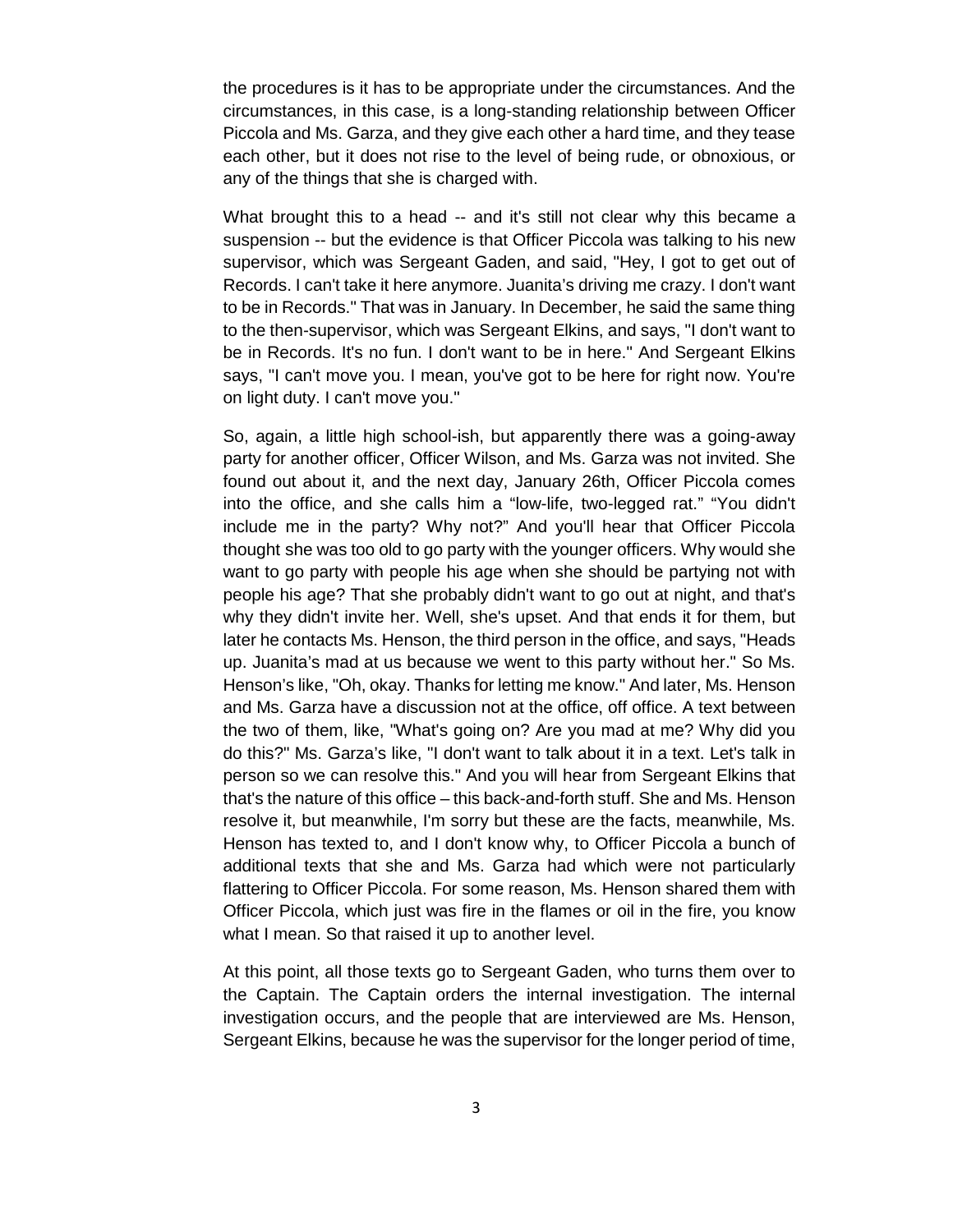Sergeant Gaden, who's the supervisor just for like four weeks at that point, and of course, Officer Piccola, all recorded.

And you will learn that repeatedly over and over again, Officer Piccola says, "I don't want to cause her any trouble. She's my friend. She's been good to me here in the Records. She's like my family. She comes to my family events, birthdays, that sort of thing. I'm not trying to cause her any trouble. I just want to get out of Records." And, lo and behold, here we are sitting here today. She gets a three-day suspension for talking to him like she talks to him all the other time. Is a three-day suspension appropriate under these circumstances? No. What would be appropriate would be to say, "Ms. Garza, you and Officer Piccola no longer have that kind of relationship here anymore. Talk how you want outside of the workplace, but no longer talk to each other at the workplace other than business." That would be an appropriate way to do it. Since it's been going on for so long, why do you start out with suspending her for something she's done for a very long time?

My first witness was going to be Ms. Henson. Ms. Henson is the woman with the three years at the department, the one Officer Piccola gave the headsup. But Ms. Henson refused to come as a witness because she was frightened for her job, even though I interviewed her and she asked me to call her afterwards, and she agreed to come be a witness on behalf of Ms. Garza. Unfortunately, rightly or wrongly, after being interviewed by Counsel for the City [Mr. Levitt] and the HR Director [Ms. Whitley], she became frightened and didn't want to come anymore. So I am prepared, and I've let them know that I asked her to come. I let her know that she would not be retaliated against for appearing tonight. I asked her to call Ms. Whitley to confirm that she would not be in trouble for coming. She refused to come, and as you know, I have no subpoena power over her. I can't make her be here. But what I do have, and I will put in, is our exhibit one. I quess I'll call it appellant's exhibit one.

- Ms. Emery: Do you intend to play this [CD]?
- Ms. Michaels: I do. It's very short.
- Ms. Emery: Do you know if she was asked to come or if she refused to come? Do you know? Ms. Henson.
- Mr. Levitt: Well, first of all, I wasn't going to interrupt, but I will.
- Ms. Michaels: If I can just finish though, I actually do have all the e-mails in which she said she would talk to me and then said she wouldn't come. So I actually have those as exhibits too, if you really want me to go that far. But I do have exhibits in which she claims she's not coming because she was worried about her job and I have it in writing.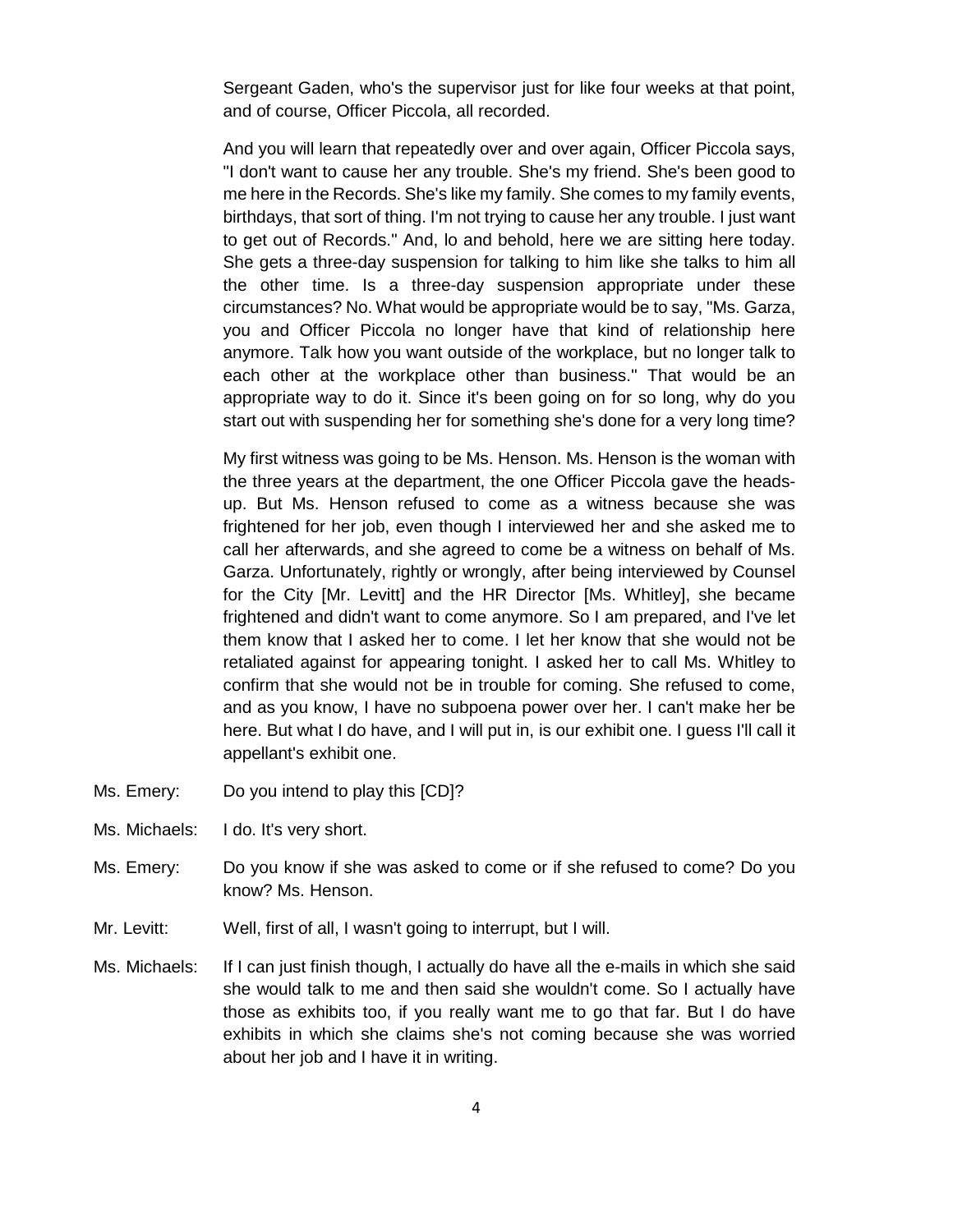Mr. Levitt: First of all, I'm going to object and I can't strike it from the record. This is totally inappropriate. We have done nothing to inhibit her. There is no right to subpoena. They asked her to come. She chose not to come. We don't know why.

> She's expressed that she's afraid of retaliation. Ms. Whitley wrote and told Ms. Michaels to tell her there's no reason to fear retaliation. Nothing's going to happen. It's up to you whether you come or not. So her representing that she's in fear of retaliation is absolutely inappropriate. Must not be considered. It's tainting, really, the City to think we've done something. The Chief's done nothing. HR's done nothing. I've done nothing as Counsel and the City's done nothing. What her fears are, I couldn't tell you. She has protection under law. She has protection under City rules. She could come and she is free of harassment and any retaliation. We don't know why she didn't come. Maybe she didn't want to come because she didn't want to sit in front of Ms. Garza and tell the truth as to all the horrible things she does in the workplace. So we don't know why.

- Ms. Michaels: Very inappropriate, Mr. Levitt.
- Mr. Levitt: We don't know why she's not here and you can't continue.
- Ms. Emery: How long is this [CD]?
- Ms. Michaels: 10 minutes.
- Mr. Levitt: First of all, there's a transcript. You have the transcript, so why don't you just put in the transcripts?
- Ms. Michaels: I don't have a transcript. If you have one and like to provide one, that'd be great. I have no problem with that. I don't have a transcript.
- Mr. Ochipa: I don't know the fact of why she didn't come is even material to anything that we're here for, so I'm not really concerned about that.
- Ms. Michaels: It's only material because I normally wouldn't play the sworn testimony of a witness if the witness was going to be here. And as I said in the beginning, I can't say why, rightly or wrongly, that's the way she feels.
- Mr. Ochipa: So is this tape telling us her version of what happened, or is it just telling us why she didn't want to come?
- Ms. Michaels: No, it's the interview. I have nothing to do with this tape. It is the interview of her by the Investigator, Doggett. It's the sworn testimony. I reference it. Here's the documents which she signs that she would tell the truth. And if I had a transcript, I would put it in, but I don't have a transcript.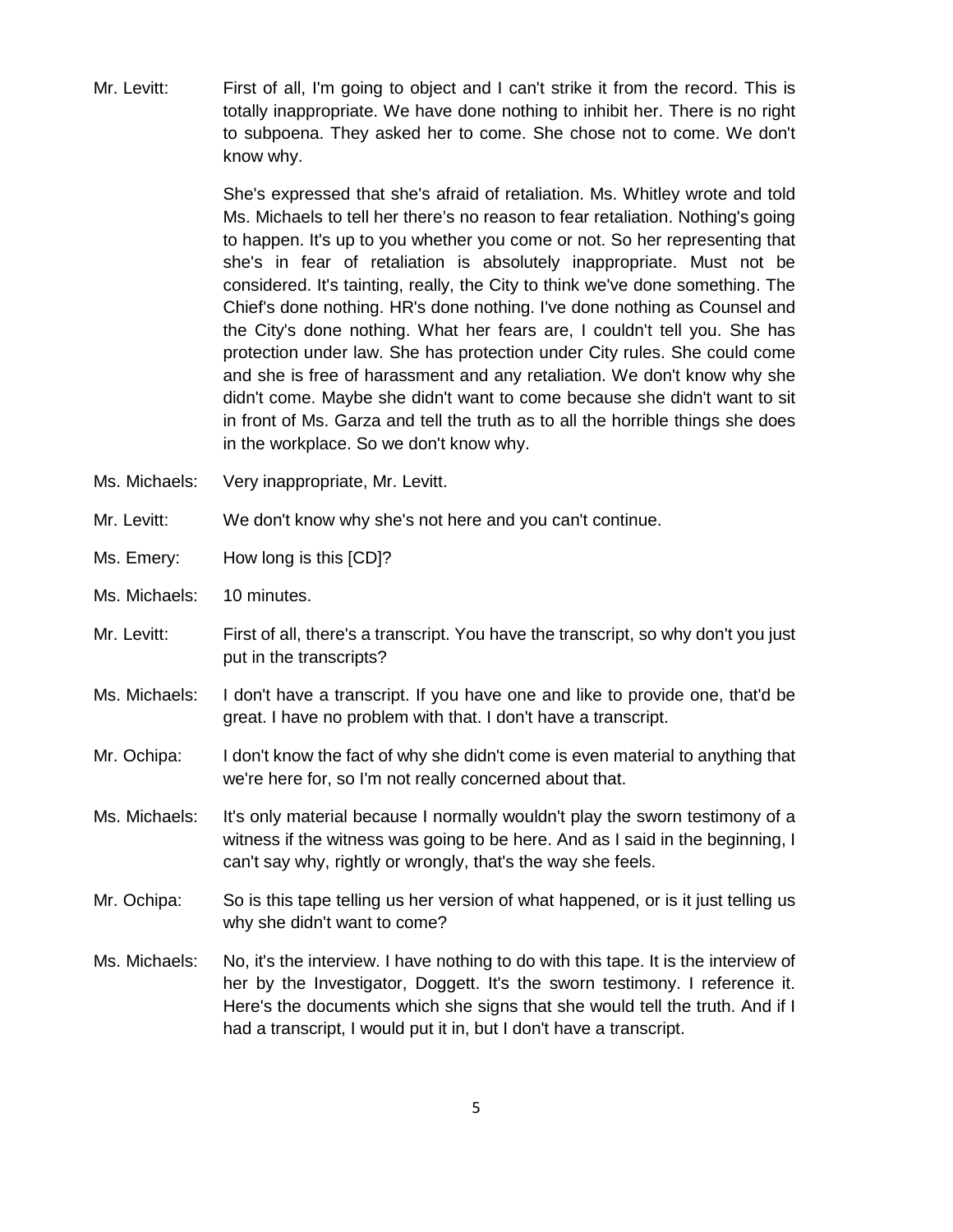| Mr. Coleman:  | But your comments that she was worried for her job -- is that your opinion or<br>her words?                                                                                                                                                                                                                                                                                                                                                                                           |
|---------------|---------------------------------------------------------------------------------------------------------------------------------------------------------------------------------------------------------------------------------------------------------------------------------------------------------------------------------------------------------------------------------------------------------------------------------------------------------------------------------------|
| Ms. Michaels: | Those are her words, and I have it in writing.                                                                                                                                                                                                                                                                                                                                                                                                                                        |
| Mr. Coleman:  | Sworn or just in writing?                                                                                                                                                                                                                                                                                                                                                                                                                                                             |
| Ms. Michaels: | It's just in writing. This is sworn.                                                                                                                                                                                                                                                                                                                                                                                                                                                  |
| Mr. Coleman:  | On that she did not make it.                                                                                                                                                                                                                                                                                                                                                                                                                                                          |
| Ms. Michaels: | No, that's her investigation. That's the only thing. And the minute she advised<br>that she wouldn't come I immediately contacted Ms. Whitley.                                                                                                                                                                                                                                                                                                                                        |
| Mr. Levitt:   | Who immediately assured everyone that she will not be subject to retaliation.                                                                                                                                                                                                                                                                                                                                                                                                         |
| Mr. Berman:   | The statement you want to play, that was given under oath?                                                                                                                                                                                                                                                                                                                                                                                                                            |
| Ms. Michaels: | Yes.                                                                                                                                                                                                                                                                                                                                                                                                                                                                                  |
| Mr. Berman:   | And either party, presumably neither party has subpoena power here, so she<br>has the ability to decide whether or not she comes. Is that what correct?                                                                                                                                                                                                                                                                                                                               |
| Mr. Levitt:   | Correct.                                                                                                                                                                                                                                                                                                                                                                                                                                                                              |
| Ms. Emery:    | It's up to you if you want to hear [the CD].                                                                                                                                                                                                                                                                                                                                                                                                                                          |
| Mr. Ochipa:   | At this point, I'm not even sure what happened, to be honest with you. I would<br>say let's put it on hold, and if I'd like to hear it towards the end I'll ask for it, if<br>pieces aren't falling together. But right now I don't know that there's a need<br>to hear another version of what you just told us.                                                                                                                                                                     |
| Ms. Michaels: | Oh, it's actually her interview with the investigator of the case. So it's not<br>words out of my mouth, it's words out of her mouth. It's nothing to do why<br>she's not here. It's part of the investigation.                                                                                                                                                                                                                                                                       |
| Mr. Ochipa:   | So are you done with giving your client's version of what happened or-- I<br>mean, are we moving on to the witnesses?                                                                                                                                                                                                                                                                                                                                                                 |
| Ms. Michaels: | Yes. That would have been my first witness. So I was going to play just her<br>short interview since she can't be here.                                                                                                                                                                                                                                                                                                                                                               |
| Mr. Ochipa:   | Can we ask you a couple questions about-- do you all have any questions?<br>Because I have a question right away. I guess I'd like to know, in your client's<br>mind, what triggered this? Because it sounds, from the story that you said,<br>that this has been a long going way that they tease each other. So what was<br>the trigger that caused her to be suspended? Exactly what happened that<br>got her employer mad at her? Was it just that this has been going on for too |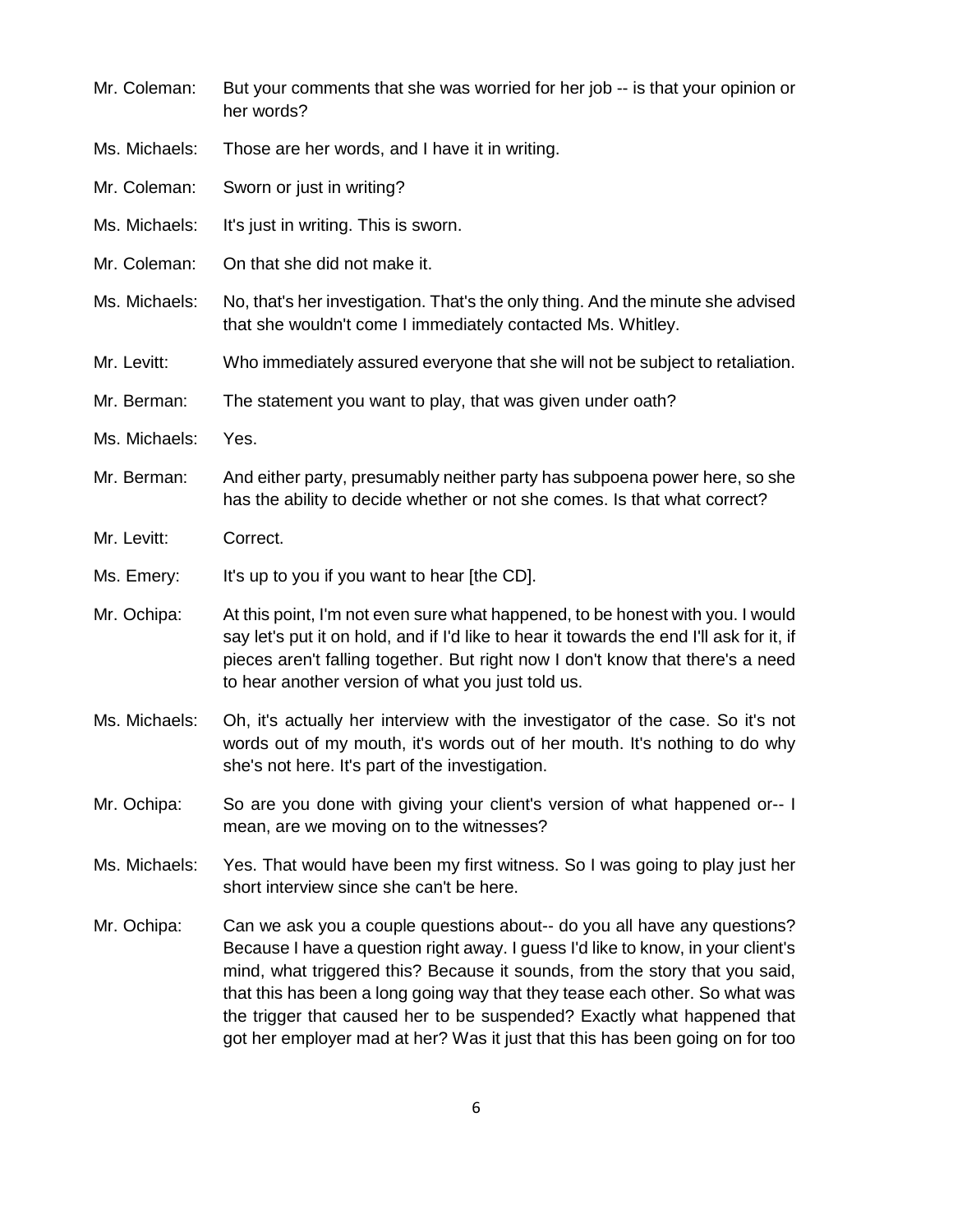long and we need to put an end to it? Or did something specifically happen that somebody heard and said, "Hey, you can't talk like that to the officer?"

- Ms. Michaels: The trigger was Officer Piccola complaining to his new supervisor, Sergeant Gaden, about he didn't want to be in Records anymore because Ms. Garza was "crazy" or driving him crazy, driving him-- because of her mouth. And that's on the tape.
- Mr. Ochipa: So that caused her supervisor to come to her and say there was a complaint against you?
- Ms. Michaels: Well, and then Sergeant Gaden then says, "Well, then we need to investigate this if that's it." And that was one facet of it. But when they got Ms. Henson involved, she transferred a bunch of texts between her and Ms. Garza to Officer Piccola, and that raised the bar another level, even though it was between the two of them and had nothing to do with Officer Piccola.
- Mr. Ochipa: Okay. So then the employer said enough's enough at that point?
- Ms. Michaels: Then they opened an internal investigation in which each of those people I just mentioned were interviewed under oath on tape. And then at the end of those interviews, they made a recommendation that Ms. Garza receive a three-day suspension. And then the Chief approved the three-day suspension. And while factually I'm not arguing that Ms. Garza didn't say that two-legged rat comment to Officer Piccola, it was part and parcel of their ongoing nip, nip, nip, or to use Sergeant Elkins' words, their back-and-forth bickering that they always engage in. And that is the reason why we're arguing that the three-day suspension is not appropriate.

And the reason why I feel it's important that you listen to Ms. Henson because she is not Officer Piccola, she is not Ms. Garza, and she will confirm, "Oh yeah, they go back and forth. They're a long-time family. They talk all the time. This is the way they always are. This was nothing unusual." And then you will hear from Ms. Henson on the tape, Officer Piccola on the tape, if you ever listen to it, although he's called here today, and from Sergeant Elkins, who was their supervisor that, "Yeah. This is what goes on all the time. Nobody's complained before. They haven't complained to me before.

The only thing I know is that Piccola wants to get out of Records. But no one's complained about-- Piccola's never complained to me about her before. Ms. Henson doesn't complain about it before. They basically go fight, and then have lunch together, and the next day's a new day. And that's my point. But the reason why this tape of Ms. Henson is important is because she is-- there's three people involved in this situation and she would be-- I would think that you would want to hear. It's not very long. And I do wish I had a transcript. It sounds like he does. So…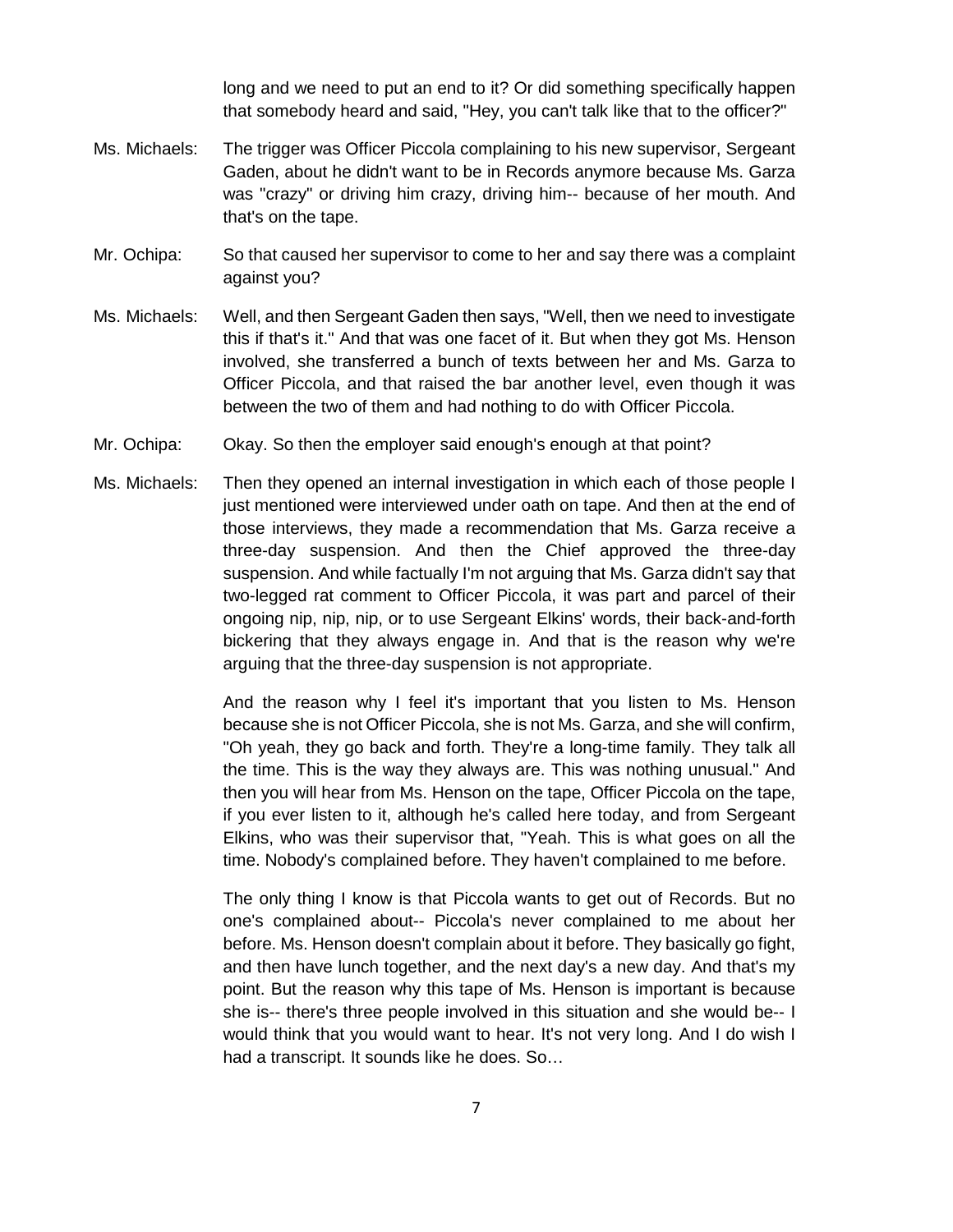Ms. Emery: Do you have other recordings?

Ms. Michaels: No, that was it.

Ms. Emery: Okay. That was it?

- Ms. Michaels: That's was it. But I've given you this because this is the disk, the actual disk given by the Investigator. This is the actual one. I didn't recreate this. It was given.
- Mr. Coleman: In the predetermination conference, you listed-- or two of the items for your defense, one was the City was taking retaliatory nature, which I can see, people say that all the time. Also violated her civil rights. I'm confused. How did it violate her civil rights? It's stated in their representative of she did not speak at the predetermination conference, but stated that the City was violating her civil rights.
- Ms. Michaels: Okay. First, I was not there.
- Mr. Coleman: Okay.
- Ms. Michaels: So…
- Mr. Coleman: So you were not her representative at that time?
- Ms. Michaels: No, I mean I think it was a local representative. I'm not raising those issues.
- Mr. Coleman: Okay. That's what I was wondering -- why it came up but then it's not coming up now.
- Ms. Michaels: I'm not raising retaliation or violation of civil rights.
- Mr. Coleman: I know. Well, that's why I was wondering is that you're saying there are things that were said then that aren't being brought up now. I was wondering…
- Ms. Michaels: Our only argument is based on the long-standing nature of the relationship and no complaints by Officer Piccola before, the three days is not reasonable. You need to set the line in the sand, just go, "You guys aren't going to talk like that anymore." But don't start with a three-day suspension. That's purely what I'm arguing.
- Mr. Ochipa: I thought that there was a previous discussion that her employers had with her at least telling her to correct her actions.
- Ms. Michaels: Right. There was one regarding a citizen complaint and one regarding an email she sent to a supervisor. That's not Officer Piccola.
- Mr. Rohmer: So that's not part of all this?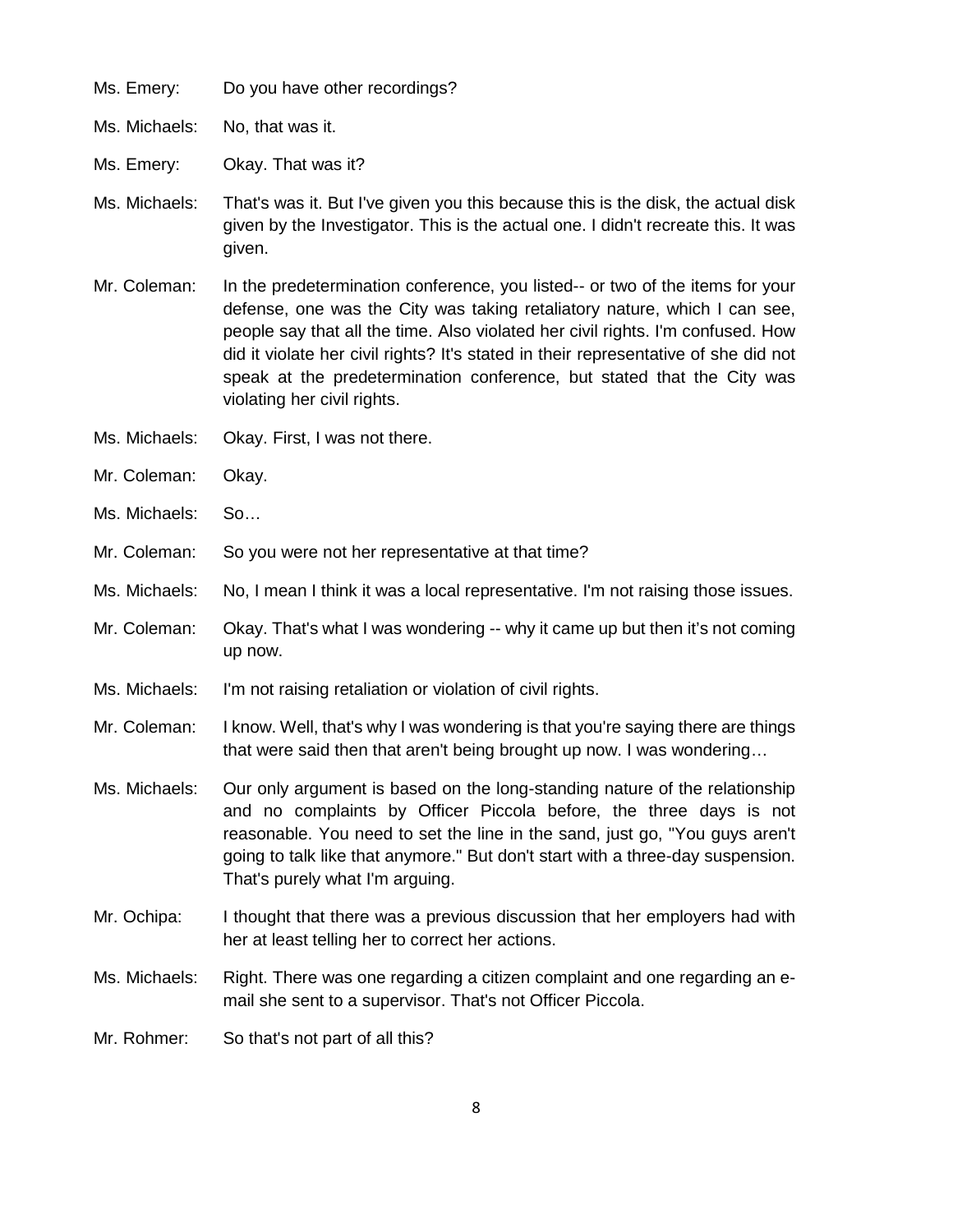| Ms. Michaels: | No.                                                                                                                                                                                                                                                                     |
|---------------|-------------------------------------------------------------------------------------------------------------------------------------------------------------------------------------------------------------------------------------------------------------------------|
| Mr. Rohmer:   | Well, why is it in this thing from the Chief?                                                                                                                                                                                                                           |
| Ms. Michaels: | I guess he used                                                                                                                                                                                                                                                         |
| Ms. Emery:    | We'll have a chance to clarify.                                                                                                                                                                                                                                         |
| Mr. Levitt:   | I guess I'm confused on process. Is that their whole case and now they're<br>asking questions, or are there going to be witnesses? Because it's sort of<br>like a puzzle, like in my jury openings. These things come in pieces.                                        |
| Ms. Emery:    | From what I understand, she's wrapping up                                                                                                                                                                                                                               |
| Ms. Michaels: | No I'm not wrapping up.                                                                                                                                                                                                                                                 |
| Mr. Ochipa:   | Well, what witnesses do you want to call?                                                                                                                                                                                                                               |
| Ms. Michaels: | I was just going to call Sergeant Elkins, who's here.                                                                                                                                                                                                                   |
| Mr. Ochipa:   | Okay. So you want us to listen to the CD?                                                                                                                                                                                                                               |
| Ms. Michaels: | Yes.                                                                                                                                                                                                                                                                    |
| Mr. Ochipa:   | --and you want to call Sergeant Elkins?                                                                                                                                                                                                                                 |
| Ms. Michaels: | Yes. Thank you. And then I have-- the only reason why I'm offering this<br>document is to show that she signed and that she was under oath and<br>understood that she was facing penalty perjury. So you know that that's a<br>sworn oath statement.                    |
| Mr. Levitt:   | We'll stipulate to that. There's no question, and it's on the tape as well, that<br>the beginning of every interview, she's advised that she's giving a sworn<br>statement, and she's sworn on the tape. There's no way she's unaware that<br>it was a sworn statement. |

- Ms. Michaels: Okay. I just did it out of an abundance of caution.
- Mr. Ochipa: Fair enough.
- Ms. Michaels: And then the other documents, I would go ahead and put in before I would play the tape is a copy because the Chief cites Ms. Garza's previous evaluations. If I could just pass them to you. Those are the last three evaluations of Ms. Garza, and, overall, she has great evaluations. And we do concede that there was, as the Chief cites in his upholding the three-day suspension, that there was improvement needed in the last two years on interpersonal communication and customer service. So just look at this, but it's also you can take the whole performance evaluation, in effect, not just that one part because in 2014, 2015, Ms. Garza received a highly effective overall performance rating. 2015 to 2016, she received a successful and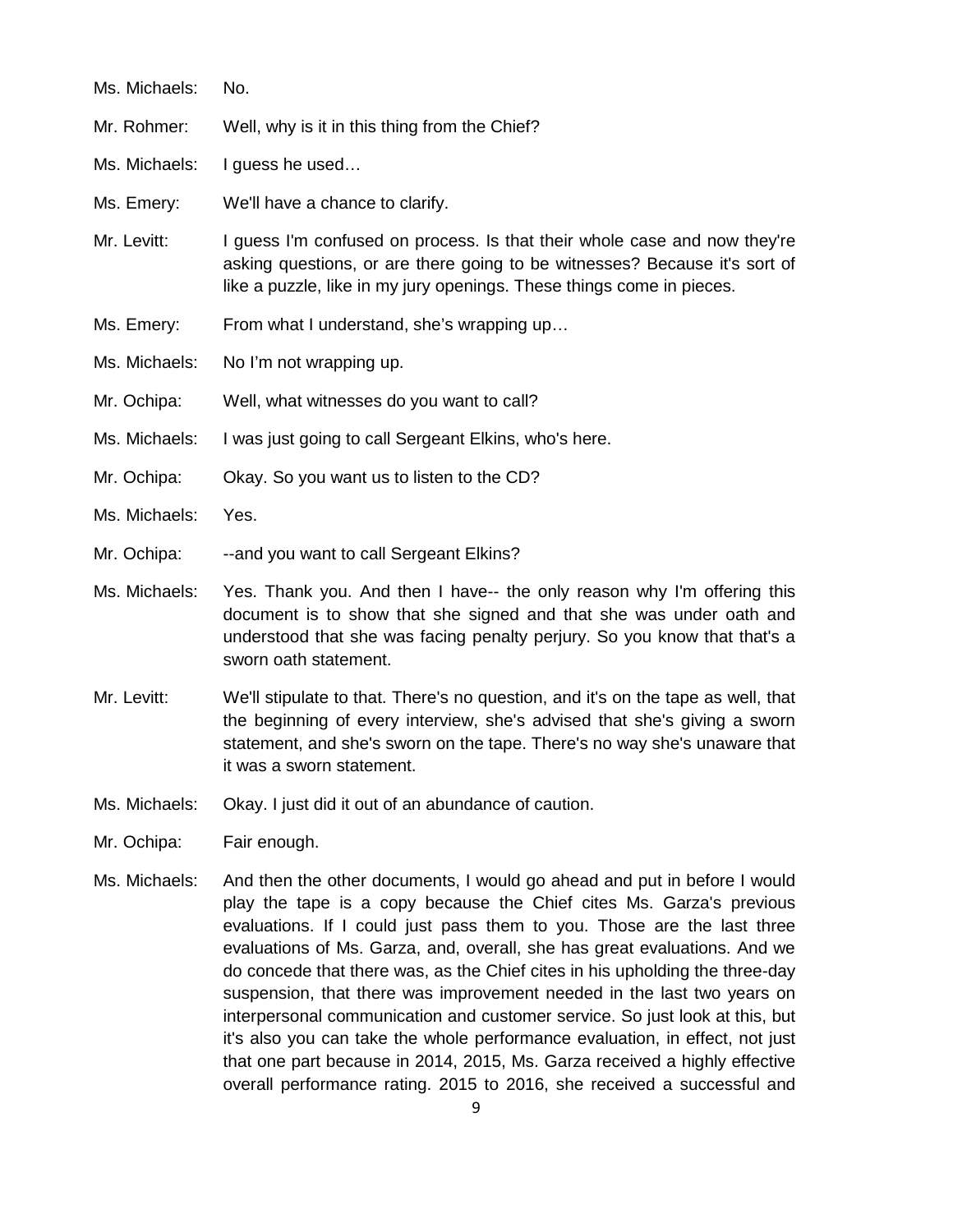|               | effective overall performance rating. And then the third one, 2016 to 2017,<br>which encompasses the time period we're talking about right now, she again<br>receives a successful and effective overall performance evaluation. So I think<br>instead of cherry-picking certain parts of the evaluation, it's important for you<br>to review the last three years-- her entire evaluation. |
|---------------|---------------------------------------------------------------------------------------------------------------------------------------------------------------------------------------------------------------------------------------------------------------------------------------------------------------------------------------------------------------------------------------------|
| Mr. Levitt:   | Is that going to be exhibit two, marked like two [inaudible]? I guess you can<br>put one in. You want to mark this two or                                                                                                                                                                                                                                                                   |
| Ms. Michaels: | Sure. I'm sorry. You're right. I should have done that. That would be<br>appellant's exhibit two. Sorry about that. I forgot to mark it.                                                                                                                                                                                                                                                    |
| Ms. Emery:    | Do you want to call the officer?                                                                                                                                                                                                                                                                                                                                                            |
| Ms. Michaels: | Sure.                                                                                                                                                                                                                                                                                                                                                                                       |
| Ms. Michaels: | Good evening, Sergeant Elkins. Can you state your full name, please?                                                                                                                                                                                                                                                                                                                        |
| Sgt. Elkins:  | Sure. Sergeant Thomas Elkins.                                                                                                                                                                                                                                                                                                                                                               |
| Ms. Michaels: | And Sergeant Elkins, how are you employed?                                                                                                                                                                                                                                                                                                                                                  |
| Sgt. Elkins:  | I'm the Criminal Investigation Sergeant with the City of Ormond Beach Police<br>Department.                                                                                                                                                                                                                                                                                                 |
| Ms. Michaels: | And how long have you been in that position?                                                                                                                                                                                                                                                                                                                                                |
| Sgt. Elkins:  | In this position?                                                                                                                                                                                                                                                                                                                                                                           |
| Ms. Michaels: | Yes, sir.                                                                                                                                                                                                                                                                                                                                                                                   |
| Sgt. Elkins:  | Since this past January, 2017.                                                                                                                                                                                                                                                                                                                                                              |
| Ms. Michaels: | Okay. And bringing your attention to December of 2016, what was your title?                                                                                                                                                                                                                                                                                                                 |
| Sgt. Elkins:  | I was the Administrative Sergeant.                                                                                                                                                                                                                                                                                                                                                          |
| Ms. Michaels: | Okay. And were you supervisor over Ms. Garza?                                                                                                                                                                                                                                                                                                                                               |
| Sgt. Elkins:  | I was.                                                                                                                                                                                                                                                                                                                                                                                      |
| Ms. Michaels: | And how about Ms. Henson?                                                                                                                                                                                                                                                                                                                                                                   |
| Sgt. Elkins:  | Yes, I was.                                                                                                                                                                                                                                                                                                                                                                                 |
| Ms. Michaels: | Okay. And how long have you known Ms. Garza?                                                                                                                                                                                                                                                                                                                                                |
| Sgt. Elkins:  | I started here November 1st of 1999, so 18 years.                                                                                                                                                                                                                                                                                                                                           |
| Ms. Michaels: | Okay. And how long have you known, or do you know Officer Piccola?                                                                                                                                                                                                                                                                                                                          |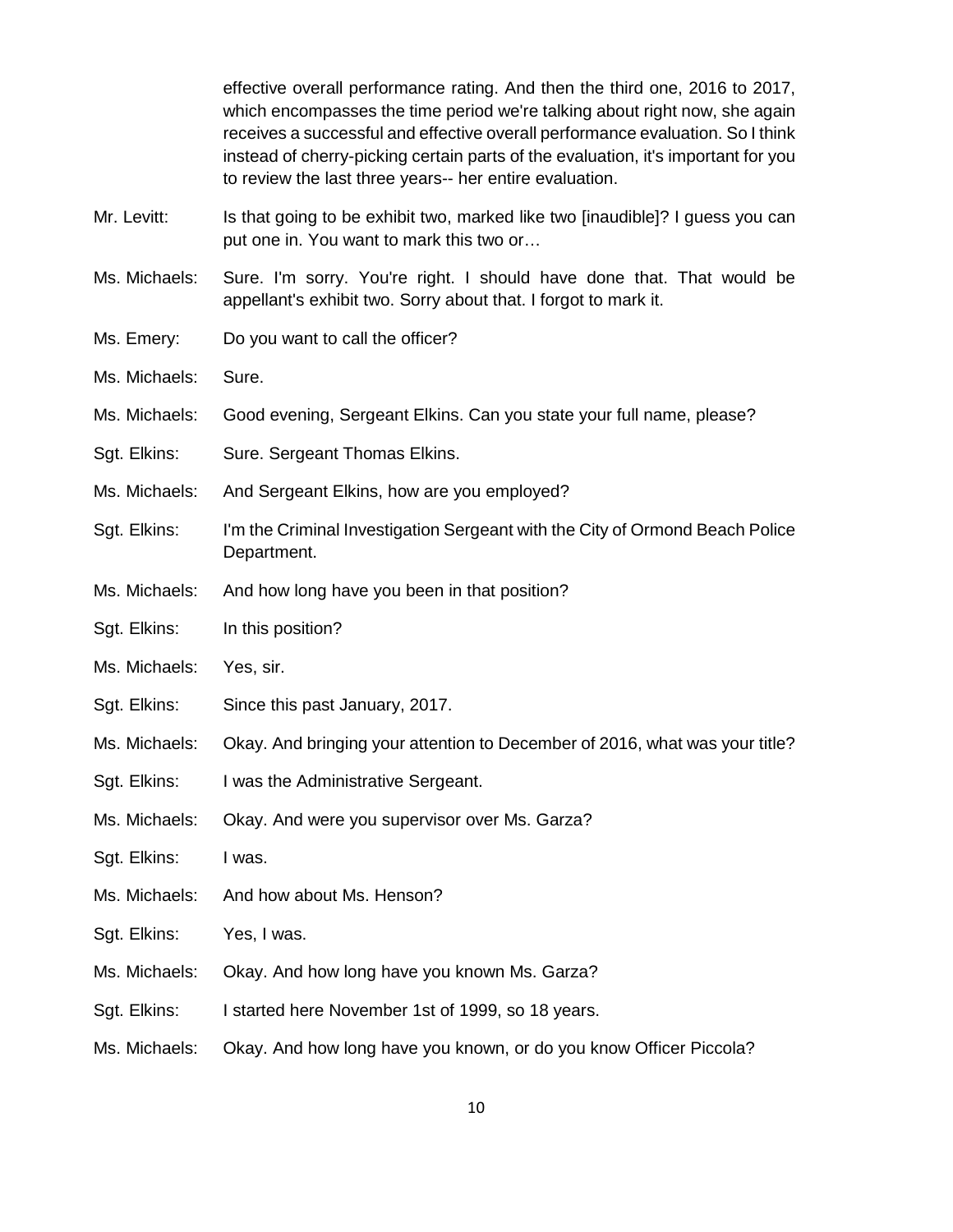| Sgt. Elkins:  | 10 years. However long Officer Piccola's been here. Might be less than 10<br>years.                                                                                                                                                            |
|---------------|------------------------------------------------------------------------------------------------------------------------------------------------------------------------------------------------------------------------------------------------|
| Ms. Michaels: | I think it is 10 years, yes. And Ms. Henson, how long has she been with the<br>department?                                                                                                                                                     |
| Sgt. Elkins:  | Two and a half, three years.                                                                                                                                                                                                                   |
| Ms. Michaels: | And at the time of your supervision of Ms. Garza, was that in the Records<br>department?                                                                                                                                                       |
| Sgt. Elkins:  | Yes.                                                                                                                                                                                                                                           |
| Ms. Michaels: | And was Ms. Henson also in the Records department?                                                                                                                                                                                             |
| Sgt. Elkins:  | Yes.                                                                                                                                                                                                                                           |
| Ms. Michaels: | And how about Officer Piccola?                                                                                                                                                                                                                 |
| Sgt. Elkins:  | He was in Records, light duty, working for me.                                                                                                                                                                                                 |
| Ms. Michaels: | Okay. And when we say light duty, is that because he was not able to work<br>as a law enforcement officer on regular duty?                                                                                                                     |
| Sgt. Elkins:  | Correct. He was out on workers' compensation, so he was on restricted duty.                                                                                                                                                                    |
| Ms. Michaels: | Okay. Now, I understand your familiarity with this event. And just in the<br>interest of time, I'd like to bring your attention to December. Was there an<br>issue involving Officer Piccola and Ms. Garza over his knowledge of<br>subpoenas? |
| Sgt. Elkins:  | Yes.                                                                                                                                                                                                                                           |
| Ms. Michaels: | And what was that?                                                                                                                                                                                                                             |
| Sgt. Elkins:  | I was typing a report at my desk, and a person from the sheriff's office came<br>in and delivered the subpoenas. They dropped off subpoenas pretty much<br>aveny day at aveny other day. And I remember Officer Discola toking the             |

- every day or every other day. And I remember Officer Piccola taking the subpoenas wanting to hand them to Ms. Garza, and her kind of just tossing them to the side. And Officer Piccola's take on it was, "Well, I'm not allowed to deal with the subpoena book, so you do what you want with them." During my IA interview there was a question of what was said after that. Don't quote me on what was said, but there was something to the effect of, "Dan is useless. He doesn't know what he's doing. I don't know why he's here," or something to that effect.
- Ms. Michaels: Okay. Was that it?
- Sgt. Elkins: Yes. So I told Ms. Garza, I said, "I don't care who puts the subpoenas in the book. Somebody put them in." When I talked to Officer Piccola after the fact,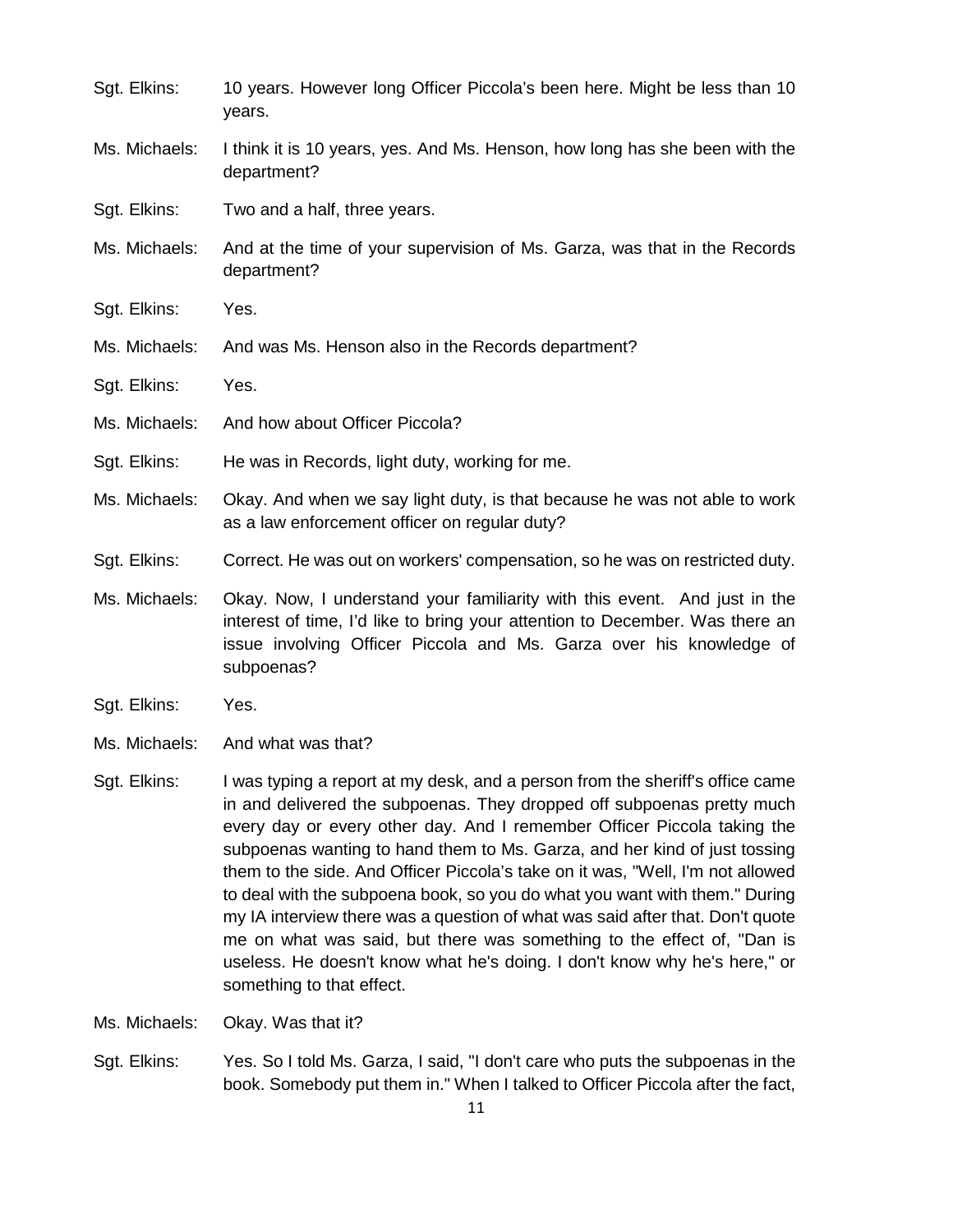he said previously that he and Ms. Garza had the discussion that apparently he was putting subpoenas in the book, he did them the wrong way or something like that and she said, "Hey, when the subpoenas come in, don't mess with them. Let me handle them." So when the subpoenas came in, he wasn't going to mess with the subpoena book. He just laid them on Ms. Garza's desk.

- Ms. Michaels: And did you later ask Officer Piccola whether he was offended by what Ms. Garza said?
- Sgt. Elkins: I did the next day.
- Ms. Michaels: And did he say he was or was not?
- Sgt. Elkins: He said he was not.
- Ms. Michaels: You've observed the goings-on in the Records department. Would it be fair to say that it's an ongoing back-and-forth-type of relationships between the members that work in there?
- Sgt. Elkins: Yes.
- Ms. Michaels: And are you aware of a long-standing friendship/relationship between Ms. Garza and Officer Piccola?
- Sgt. Elkins: I knew that they had been friends for quite a while, yes.
- Ms. Michaels: And, well, the parties have a snit and then have lunch later together?
- Sgt. Elkins: Yes. And that was one of the things I had said during my internal affairs interview was Officer Piccola would come to me and say, "Hey, Sergeant, I'm not having a good time working in Records. I don't want to work in Records," and I know that he didn't like working there. Nobody likes to work in Records. Nobody wants to be on light duty sitting at the front window. But he never came to me and said, "I can't work in here because of Ms. Garza," or whatever the case may be.

But they would go to a point where they would have a little discussion back and forth and then I'd go to a meeting or whatever and I come back and then they'd be sharing lunch together. And then maybe two hours later, maybe another issue would come up and they're not speaking to each other again. So it was an ongoing situation.

- Ms. Michaels: But just so I'm clear, Officer Piccola never said, "Sergeant Elkins, I need to get out of Records because of Ms. Garza." It was, I just want to get out of Records because, I think you said, "it's no fun."
- Sgt. Elkins: No. He never came to me and said-- he never approached me as a supervisor and said, "I need out because of Ms. Garza, or A, B, C." If he had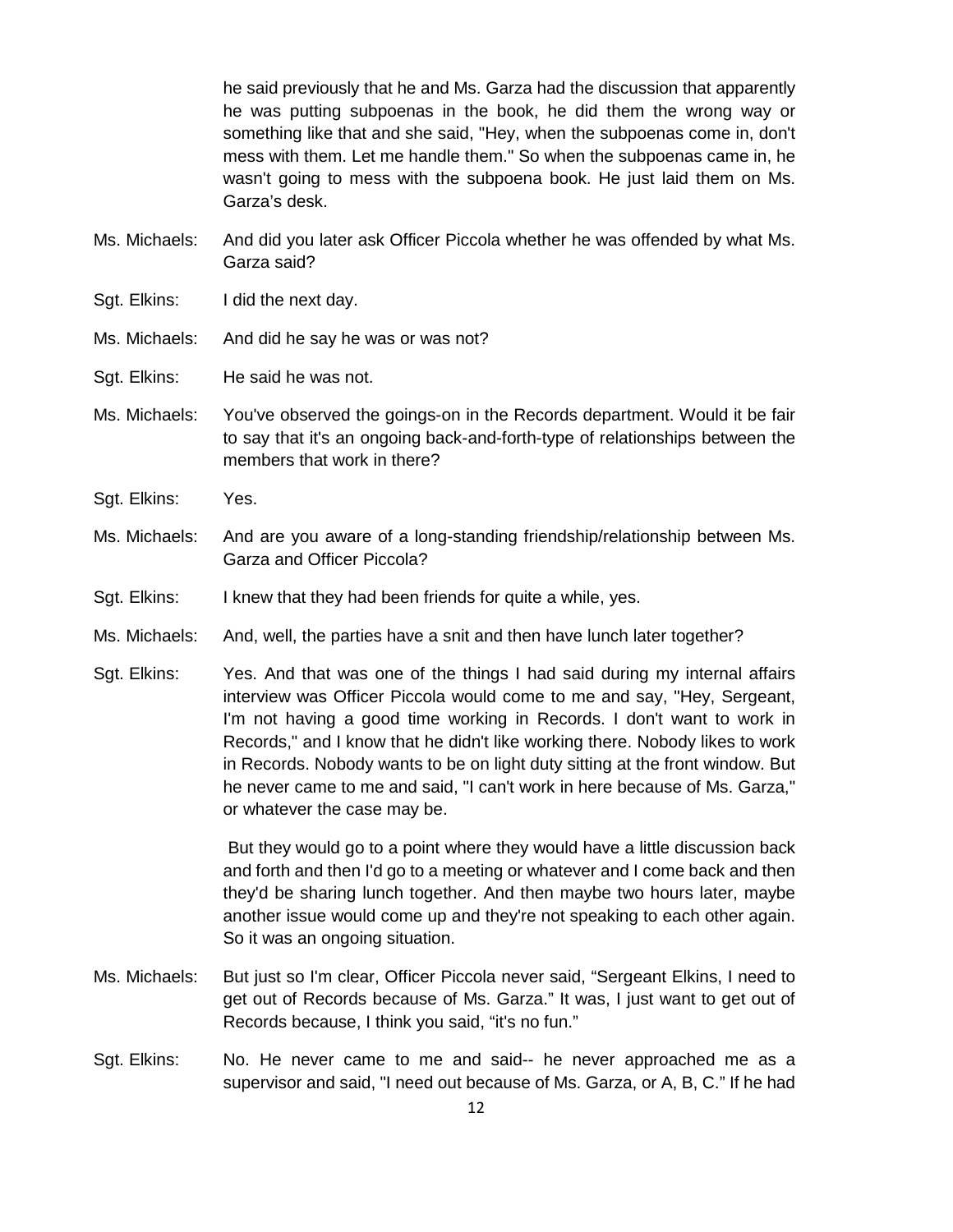|               | some kind of specific reason to come out or he thought it was a hostile work<br>issue or something like that then it would have been addressed, but it was<br>more, "I just don't like working in here." I guess, again, I don't think anybody<br>really likes going on light duty and having to work the front window in<br>Records, but that's just part of the job. |
|---------------|------------------------------------------------------------------------------------------------------------------------------------------------------------------------------------------------------------------------------------------------------------------------------------------------------------------------------------------------------------------------|
| Ms. Michaels: | That's all I have. Thank you.                                                                                                                                                                                                                                                                                                                                          |
| Mr. Levitt:   | I have some questions if I may. Prior to your becoming the Sergeant over<br>Records, there wasn't a Sergeant over Records, was there?                                                                                                                                                                                                                                  |
| Sgt. Elkins:  | No.                                                                                                                                                                                                                                                                                                                                                                    |
| Mr. Levitt:   | And you were put over Records because of the problems in Records, weren't<br>you?                                                                                                                                                                                                                                                                                      |
| Sgt. Elkins:  | Correct.                                                                                                                                                                                                                                                                                                                                                               |
| Mr. Levitt:   | And the problems were the way Ms. Garza got along with the public and with<br>other employees. Wasn't that the issue discussed among command as to<br>why you needed to go in there as a Sergeant?                                                                                                                                                                     |
| Sgt. Elkins:  | Correct.                                                                                                                                                                                                                                                                                                                                                               |
| Mr. Levitt:   | So there was a known problem with Ms. Garza getting along with citizens<br>who came to the window, and other officers, wasn't there?                                                                                                                                                                                                                                   |
| Sgt. Elkins:  | Correct. There were some previous issues that I investigated as the Internal<br>Affairs Sergeant, either at the front window or with officers at the back<br>window.                                                                                                                                                                                                   |
| Mr. Levitt:   | Okay. So you're aware that officers found it difficult to work with her, even<br>before you got there?                                                                                                                                                                                                                                                                 |
| Sgt. Elkins:  | Correct.                                                                                                                                                                                                                                                                                                                                                               |
| Mr. Levitt:   | And your job was to try to help her to be a better employee, to fix that<br>problem, wasn't it?                                                                                                                                                                                                                                                                        |
| Sgt. Elkins:  | Better employee, supervise the interactions, yes.                                                                                                                                                                                                                                                                                                                      |
| Mr. Levitt:   | So it was sort of a known reputation that she didn't get along with a lot of the<br>officers, wasn't it?                                                                                                                                                                                                                                                               |
| Ms. Michaels: | I'm sorry. I apologize. I would have to object, because I have no notice, or I<br>have not received anything of a bad reputation Ms. Garza has. I have two<br>notices that Chief put in his report, and I have a statement by Officer Piccola,<br>but I have no way to defend against these rumors of a bad reputation. That's<br>inappropriate.                       |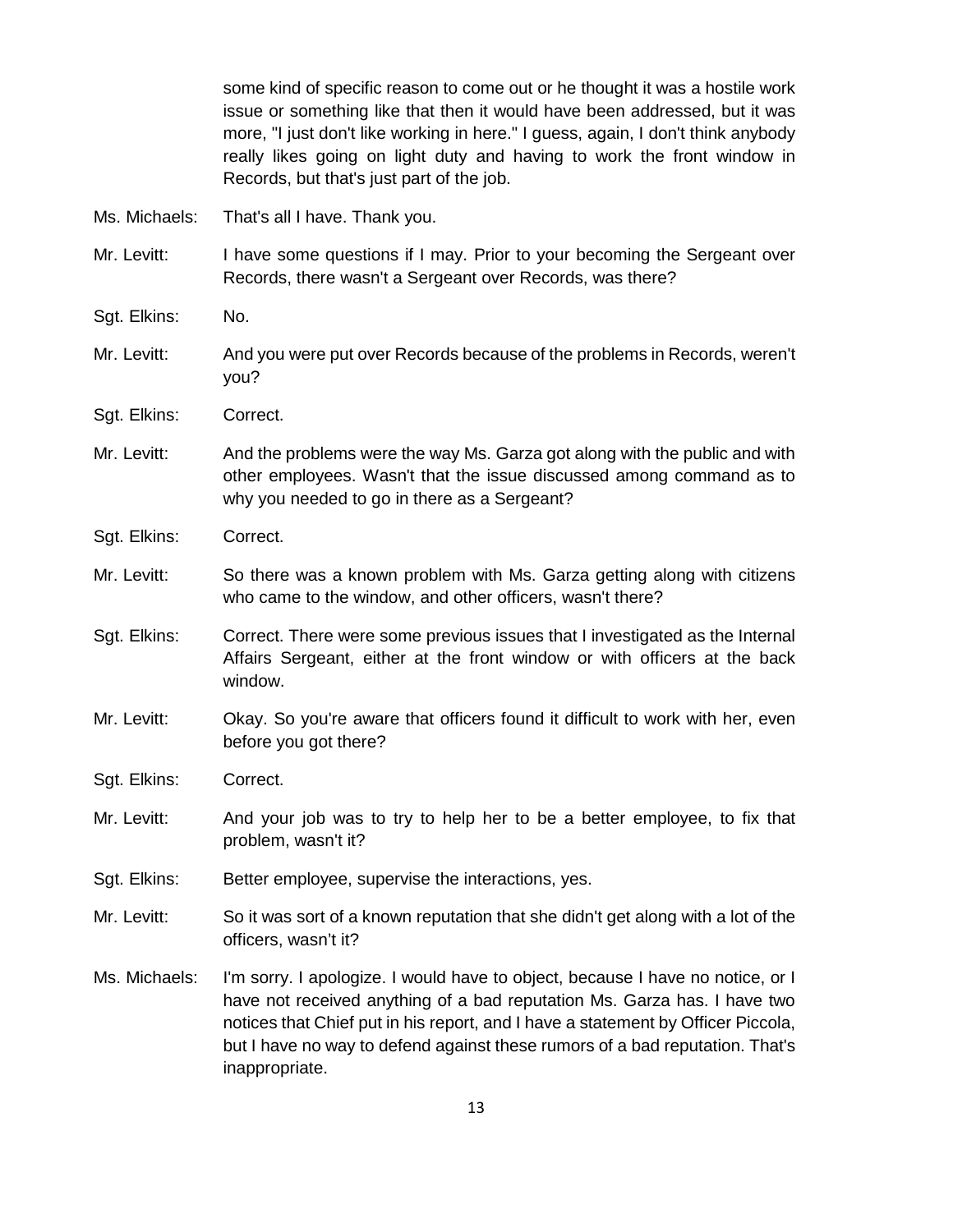| Mr. Levitt:   | First of all, there's no discovery, so it doesn't matter that she doesn't have it,<br>number one. Number two, the way to defend is to ask a man under oath what<br>the truth is and that's what I'm doing. She's trying to say this was the norm.<br>She's already told you this was the norm. This was just what they did, and<br>now they've called the witness. Not me. They've called the witness. |
|---------------|--------------------------------------------------------------------------------------------------------------------------------------------------------------------------------------------------------------------------------------------------------------------------------------------------------------------------------------------------------------------------------------------------------|
| Mr. Ochipa:   | I have no problem with the line of questioning. He's her employer, basically.<br>I think we should hear what he has to say about her job.                                                                                                                                                                                                                                                              |
| Mr. Levitt:   | Thank you, sir. So you were put in there to fix problems with the way she got<br>along with officers and citizens. Isn't that correct?                                                                                                                                                                                                                                                                 |
| Sgt. Elkins:  | Correct.                                                                                                                                                                                                                                                                                                                                                                                               |
| Mr. Levitt:   | And once you got in there, part of what you did, and the department did, was<br>to give her training on being a better supervisor and being able to interact<br>with others better than she had in the past. Was that true?                                                                                                                                                                            |
| Sgt. Elkins:  | Not a better supervisor. Is that what your question was?                                                                                                                                                                                                                                                                                                                                               |
| Mr. Levitt:   | Yeah. What was the training that she had?                                                                                                                                                                                                                                                                                                                                                              |
| Sgt. Elkins:  | It was customer service.                                                                                                                                                                                                                                                                                                                                                                               |
| Mr. Levitt:   | Customer service. And customer service is getting along with people, right?                                                                                                                                                                                                                                                                                                                            |
| Sgt. Elkins:  | Yes.                                                                                                                                                                                                                                                                                                                                                                                                   |
| Mr. Levitt:   | So there was a need, when you got in there, that you tried to fix by giving her<br>training, right?                                                                                                                                                                                                                                                                                                    |
| Sgt. Elkins:  | Correct. Because in her previous evaluation from Captain Crimins was that<br>she could use some more training as far as dealing with the public on the<br>phone or at the front window, so we tried to facilitate that by getting her some<br>training, customer service training.                                                                                                                     |
| Mr. Levitt:   | And you said you even did some IAs before that where they called into<br>question her getting along, and rudeness, and things like that. Is that correct?                                                                                                                                                                                                                                              |
| Sgt. Elkins:  | Correct.                                                                                                                                                                                                                                                                                                                                                                                               |
| Mr. Levitt:   | Okay. And you heard her say something to the effect that Officer Piccola was<br>useless, and she didn't even know why he was there.                                                                                                                                                                                                                                                                    |
| Sgt. Elkins:  | Something to that effect.                                                                                                                                                                                                                                                                                                                                                                              |
| Mr. Levitt:   | Something to that effect. That's not a nice thing to say, is it?                                                                                                                                                                                                                                                                                                                                       |
| Ms. Michaels: | Objection. That's not-                                                                                                                                                                                                                                                                                                                                                                                 |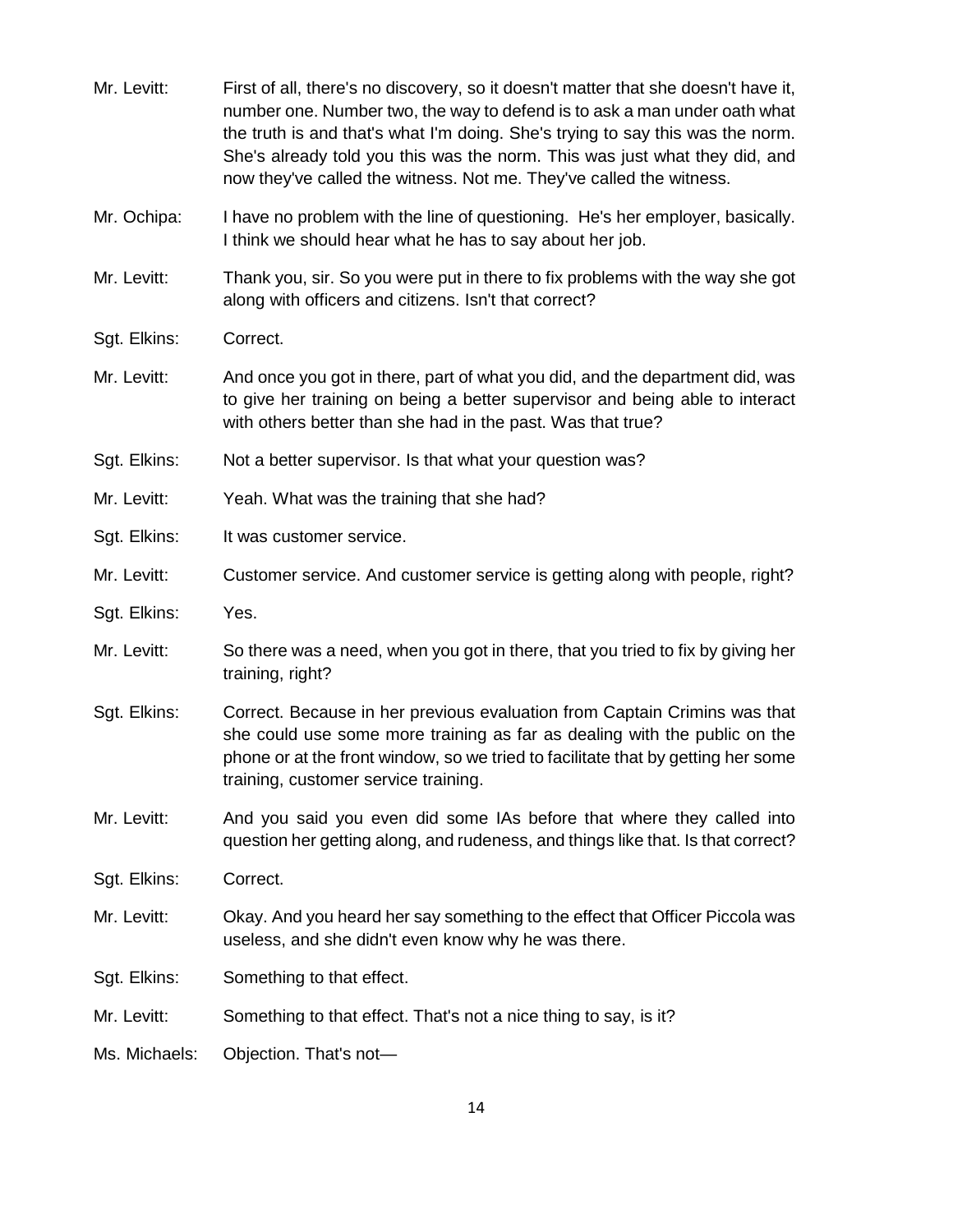| Mr. Levitt:   | Let me rephrase it. Is that a nice thing to say? As her supervisor, is that the<br>way you want her talking to your other officers?                                                                                                                                                                                                                                                                                                            |
|---------------|------------------------------------------------------------------------------------------------------------------------------------------------------------------------------------------------------------------------------------------------------------------------------------------------------------------------------------------------------------------------------------------------------------------------------------------------|
| Ms. Michaels: | I would again object. There are some rules that are followed.                                                                                                                                                                                                                                                                                                                                                                                  |
| Mr. Ochipa:   | We'll move on.                                                                                                                                                                                                                                                                                                                                                                                                                                 |
| Mr. Levitt:   | I'll move on. Thank you. And when you said he wasn't offended, he did<br>indicate to you that was Ms. Garza. She talked like that and you just sort of<br>dealt with it and moved on, right?                                                                                                                                                                                                                                                   |
| Sgt. Elkins:  | I called him into my administrative office, which is not in the same area as<br>Records. I actually have a regular office in the administrative wing and I<br>brought him in to discuss the comment and that was his take on it was,<br>"That's just Juanita. Juanita and I have known each other a long time. That's<br>just kind of her being her and we'll just-- I don't think she meant much by it,<br>whatever it was. And we carry on." |
| Mr. Levitt:   | But you thought it was serious enough to call him into your office to talk about<br>it?                                                                                                                                                                                                                                                                                                                                                        |
| Sgt. Elkins:  | Yes.                                                                                                                                                                                                                                                                                                                                                                                                                                           |
| Mr. Levitt:   | And you thought it was serious enough that you reported it to your Captain<br>didn't you?                                                                                                                                                                                                                                                                                                                                                      |
| Sgt. Elkins:  | It was pretty much self-reported later that day or the next day when Captain<br>Crimins came in for another issue.                                                                                                                                                                                                                                                                                                                             |
| Mr. Levitt:   | So it was serious enough that the Captain heard about it and got involved<br>with it?                                                                                                                                                                                                                                                                                                                                                          |
| Sgt. Elkins:  | Correct. He was made aware of it.                                                                                                                                                                                                                                                                                                                                                                                                              |
| Mr. Levitt:   | And there was a prior officer in there on light duty wasn't there?                                                                                                                                                                                                                                                                                                                                                                             |
| Sgt. Elkins:  | Officer Medina.                                                                                                                                                                                                                                                                                                                                                                                                                                |
| Mr. Levitt:   | Okay. And did Ms. Garza tell you she wanted to keep him and not have<br><b>Officer Piccola?</b>                                                                                                                                                                                                                                                                                                                                                |
| Sgt. Elkins:  | Yes.                                                                                                                                                                                                                                                                                                                                                                                                                                           |
| Mr. Levitt:   | As far as the relationship between Ms. Garza and even Ms. Henson, did you<br>observe times when Ms. Garza and Ms. Henson would sort of knock heads,<br>for lack of a better term?                                                                                                                                                                                                                                                              |
| Sgt. Elkins:  | Absolutely.                                                                                                                                                                                                                                                                                                                                                                                                                                    |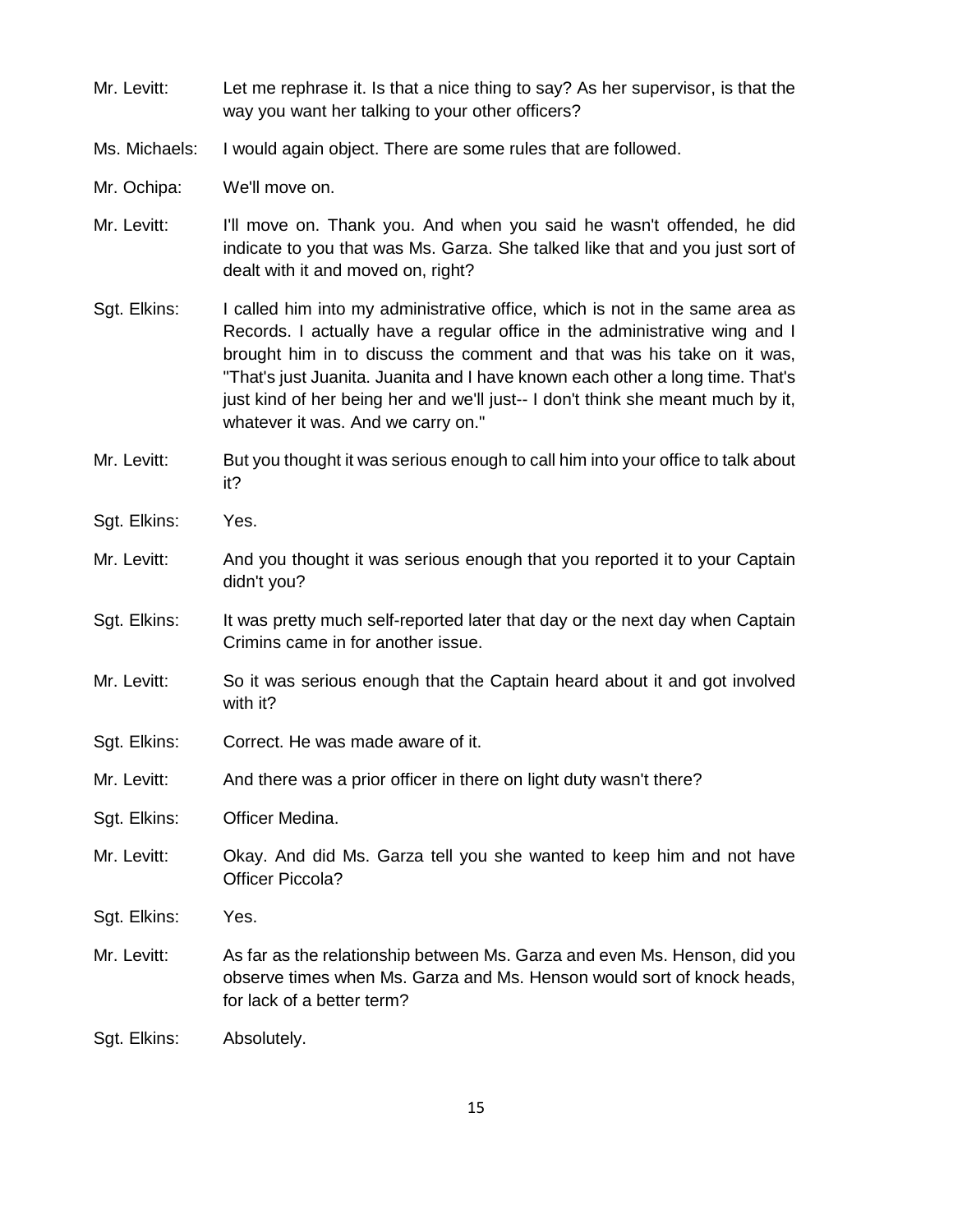| Mr. Levitt:   | And did you observe when either one or the other actually had to leave the<br>office and take a walk to sort of calm themselves before they came back? |
|---------------|--------------------------------------------------------------------------------------------------------------------------------------------------------|
| Sgt. Elkins:  | Yes.                                                                                                                                                   |
| Mr. Levitt:   | Yes. And do you recall telling the Investigator that Ms. Garza comes off as<br>short with citizens and officers?                                       |
| Sgt. Elkins:  | Yes. Again, Ms. Garza never gave anybody wrong information. It was just<br>probably the approach of how she gave the information.                      |
| Mr. Levitt:   | It was the way she interacted with people, right?                                                                                                      |
| Sgt. Elkins:  | Correct.                                                                                                                                               |
| Mr. Levitt:   | And part of your job as being placed as the supervisor in there was to try to<br>improve her skills in that area, right?                               |
| Sgt. Elkins:  | Correct.                                                                                                                                               |
| Mr. Levitt:   | Nothing further. Thank you.                                                                                                                            |
| Ms. Michaels: | I just have a couple of follow-ups. But Ms. Garza is not the only reason why<br>the Records department needed some fix-up or remediation, correct?     |
| Sgt. Elkins:  | I think the department just needed a sworn supervisor because they had no<br>supervision.                                                              |
| Ms. Michaels: | So I'm saying it wasn't just Ms. Garza. There were other issues besides Ms.<br>Garza talking to people?                                                |
| Sgt. Elkins:  | I'm sure that there's probably more reason behind it. Like I said, that was my<br>assignment from command staff. That's where I went.                  |
| Ms. Michaels: | Your assignment to go be in Records?                                                                                                                   |
| Sgt. Elkins:  | To go move my office from the administrative wing where I was, to working<br>out of Records, supervise Records, yes.                                   |
| Ms. Michaels: | And then you rotated out of that position?                                                                                                             |
| Sgt. Elkins:  | I did. I got transferred back to the Detective Bureau, where I had spent almost<br>10 years, in January, when they promoted Lieutenant Smith.          |
| Ms. Michaels: | We're talking specifically today not about Ms. Henson. We're talking about<br>Officer Piccola. Officer Piccola never took a walk because of Ms. Garza. |
| Sgt. Elkins:  | I can't say for sure, no.                                                                                                                              |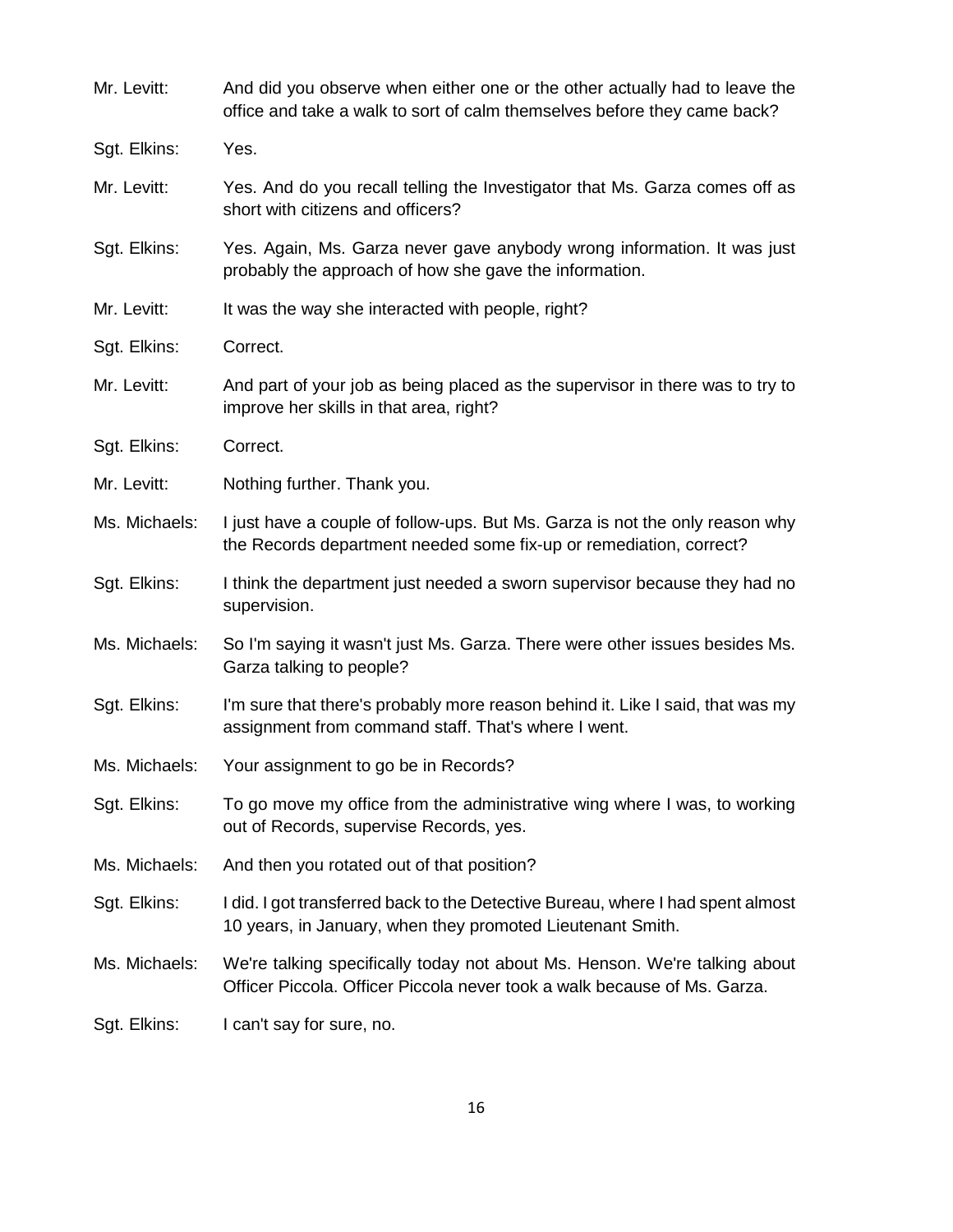| Ms. Michaels: | Do you remember making a statement on February 8th with the Internal<br>Affairs Investigator?                                                                                                                                                                                                                                                                                                                       |
|---------------|---------------------------------------------------------------------------------------------------------------------------------------------------------------------------------------------------------------------------------------------------------------------------------------------------------------------------------------------------------------------------------------------------------------------|
| Sgt. Elkins:  | I do.                                                                                                                                                                                                                                                                                                                                                                                                               |
| Ms. Michaels: | Do you recall telling him that Officer Piccola never had to take a walk?                                                                                                                                                                                                                                                                                                                                            |
| Sgt. Elkins:  | I'd have to refer back to my transcript to see exactly what I said.                                                                                                                                                                                                                                                                                                                                                 |
| Ms. Michaels: | Okay. Well, I don't have one, so you have-                                                                                                                                                                                                                                                                                                                                                                          |
| Sgt. Elkins:  | So your question is did I ever see Officer Piccola have to take a walk?                                                                                                                                                                                                                                                                                                                                             |
| Ms. Michaels: | It was right when you were talking about Ms. Henson. A code word, if you<br>find the word bickering, it would be right after that.                                                                                                                                                                                                                                                                                  |
| Sgt. Elkins:  | Bickering? Is that a statement I made? I don't remember using the word<br>bickering, at all. I don't think that would have been a-- is that in my transcripts<br>as something I would have said?                                                                                                                                                                                                                    |
| Ms. Michaels: | I don't have a copy of your transcript, sir. I just have my notes.                                                                                                                                                                                                                                                                                                                                                  |
| Sgt. Elkins:  | It's possible that Officer Piccola went and took a walk because of a<br>conversation he had, but                                                                                                                                                                                                                                                                                                                    |
| Ms. Michaels: | No, my question is do you recall making the statement to the Investigator,<br>Dan never said to you he had to take a walk?                                                                                                                                                                                                                                                                                          |
| Sgt. Elkins:  | Yeah. I don't remember that, but -- I mean, he may have, if that's what your<br>question is.                                                                                                                                                                                                                                                                                                                        |
| Ms. Michaels: | And do you recall stating that you never felt the bickering was excessive?                                                                                                                                                                                                                                                                                                                                          |
| Sgt. Elkins:  | Again, I don't recall the bickering statement, but yes, I do remember the<br>question, did I ever feel that it was excessive, and I said no, I didn't.                                                                                                                                                                                                                                                              |
| Ms. Michaels: | And do you recall telling the Investigator that Ms. Garza comes off as short,<br>but not rude?                                                                                                                                                                                                                                                                                                                      |
| Sgt. Elkins:  | Yes.                                                                                                                                                                                                                                                                                                                                                                                                                |
| Ms. Michaels: | So you do recall telling him that?                                                                                                                                                                                                                                                                                                                                                                                  |
| Sgt. Elkins:  | Actually, I said, direct knowledge -- or Dan never came to me and said, "Hey,<br>Sarge, I need to get out of here for the day," or, "I need to get out of here for<br>a couple hours," or, "I need to go take a walk because I just can't deal with<br>it," so he never said that. So, no, I don't ever recall Officer Piccola ever telling<br>me, "I got to go take a walk because I can't deal with her anymore." |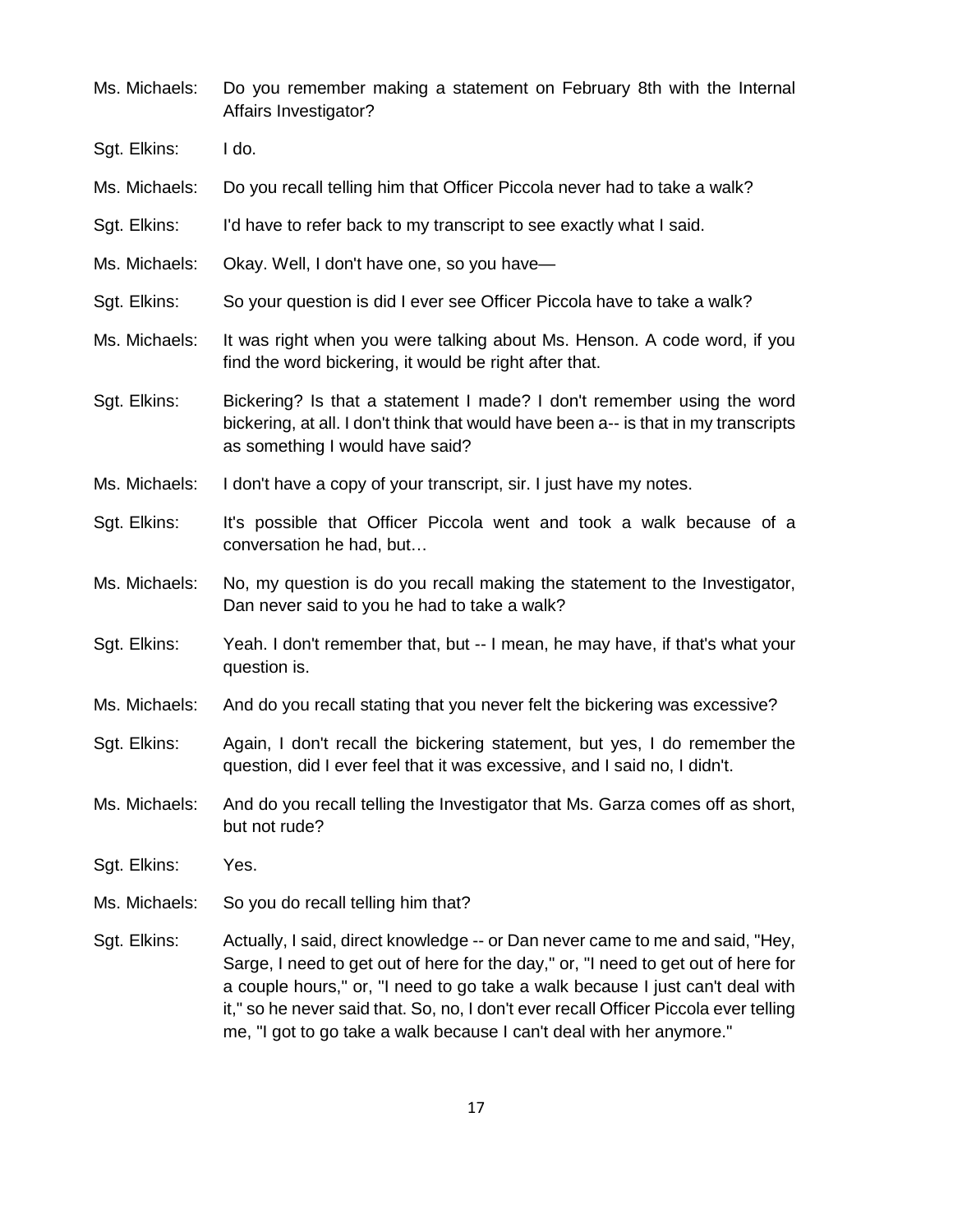| Ms. Michaels: | Thanks.                                                                                                                                                              |
|---------------|----------------------------------------------------------------------------------------------------------------------------------------------------------------------|
| Sgt. Elkins:  | But I do remember the question about did I ever think that it was excessive,<br>and no. If I ever thought it was excessive, I would have interrupted.                |
| Ms. Michaels: | Exactly. And you do remember saying that she's not rude, but she comes off<br>as short?                                                                              |
| Sgt. Elkins:  | Correct. Well, short is a better way to describe, maybe, her interaction on the<br>phone with the customers and maybe the people at the window than so much<br>rude. |
| Ms. Michaels: | That's all I have. Thank you.                                                                                                                                        |
| Mr. Ochipa:   | Do you all have any questions?                                                                                                                                       |
| Mr. Coleman:  | I have two questions. Why was Officer Piccola on light duty?                                                                                                         |

- Sgt. Elkins: He was on worker's comp. He got hurt while on duty.
- Mr. Coleman: Okay. And my second question is, what are the relationships between most of the officers and Records? Was he on the road with patrol like all the cops, and they have the same relationship with her, or was he doing something even before he was put into Records? Did he have some sort of relationship with her? I know that she said that they'd known each other and they've goofed around for a long time. Is that something with all the officers? Because they come through and they have a relationship with the Records office? That all the officers would have that opportunity to have that sort of relationship with her? Or was it just him?
- Sgt. Elkins: No, I think it was strictly because he got hurt so he was in there working. We've got 20-year officers that never had to come in and work in Records.
- Mr. Coleman: So before he was placed in Records, he didn't really have a back-and-forth, jokey, whatever, personal, you said almost family-like, sometimes go out afterwards, relationship with her?
- Sgt. Elkins: No.
- Mr. Coleman: That was only after being put into Records?
- Sgt. Elkins: Yes. And I don't know what the relationship was leading up to it. When he came in to work for me under light-duty work status, I never thought there was an issue between him and Ms. Garza like it was going to be a problem. I never knew that they had anything other than good feelings for each other.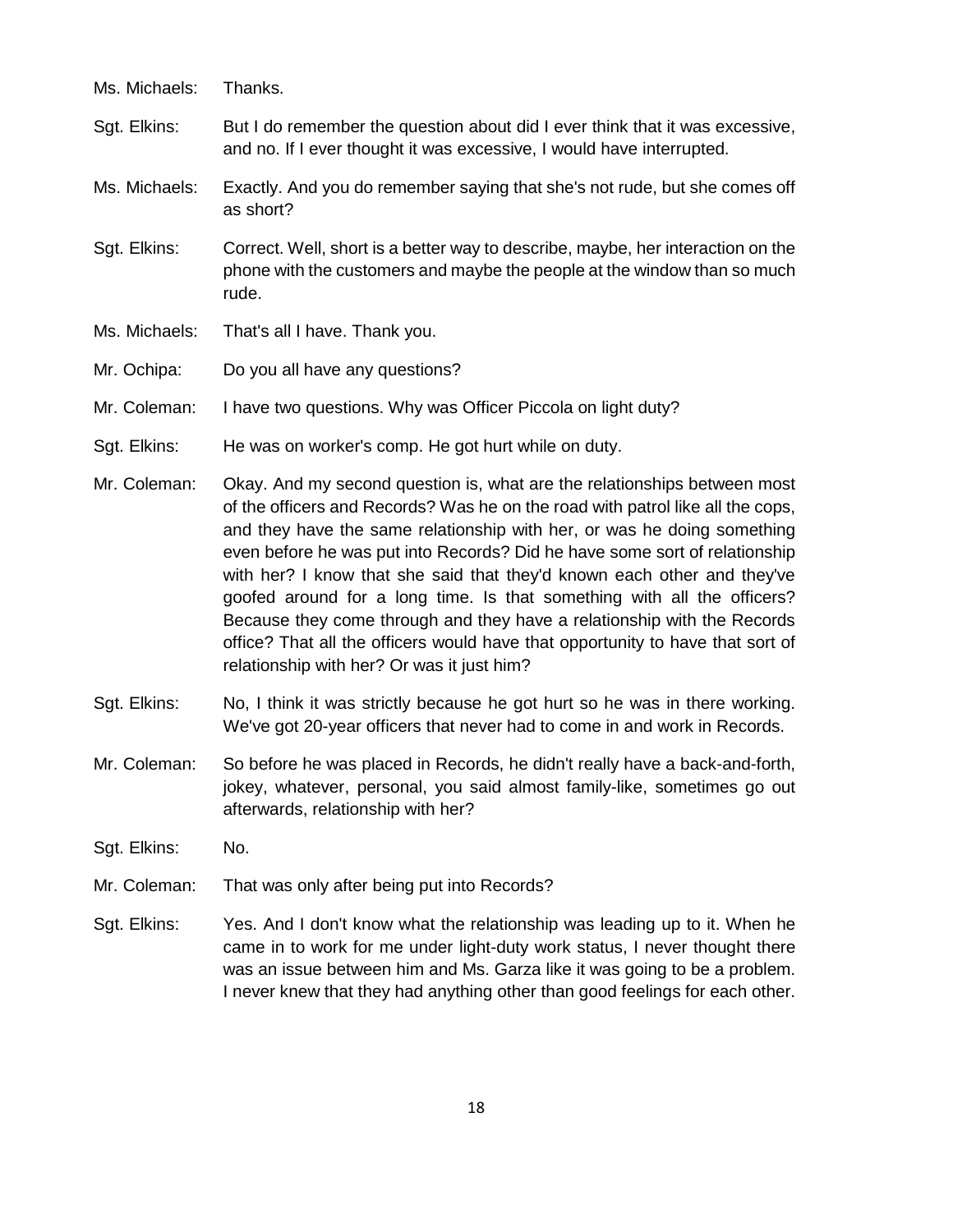- Mr. Coleman: So then, before then, when he was just a regular police officer, he just would have come in and had contact, whatever. He never would have spent more time with her?
- Sgt. Elkins: No. Ms. Garza is friendly with a lot of the officers, but there are also a lot of officers that won't come down and deal with Records because they just - it just depends on who it is. I can't really say one person, from one person to another.
- Mr. Coleman: Okay. I'm done.
- Mr. Berman: You said that Officer Piccola said it was just her being her, basically. In your interpretation of that comment, was that a statement that she kind of has an abrasive personality and they deal with it, or that that's how they all interact?
- Sgt. Elkins: I think it was more that Ms. Garza has good days and bad days, and when she has bad days I just don't really have any dealings with her. He has a regular, working relationship with Ms. Garza, either personal or work relationship. And if she or Officer Piccola are in a bad mood, they just don't interact with each other. And that was the thing I wound up having with, not only Ms. Garza, but also some of the Records employees is they said some days they'd come to work and they do their job, but they may not interact with each other because of one issue or another. Other days, they were best friends. So one day they'd want to go to lunch together, and next day they'd have some kind of discussion or -- and then they wouldn't speak to each other for eight hours. But at the end of the day if they're getting their work done, that's really all I was in there to make sure that they're doing what they're supposed to be doing.
- Mr. Berman: Would you say that a disproportionate amount of the issues and conflict that occurred in the department came from Ms. Garza as opposed to just the interactions?
- Sgt. Elkins: I would say probably for the majority of if there were issues that I had to deal with because of interactions with officers or interactions at the front window that there was any concern, I would say the majority was Ms. Garza. I never had any complaints about Ms. Henson. I only had Ms. Garza and Ms. Henson in there. I never had any complaints about Ms. Henson about how she talked to somebody at the front or back window. And that was the thing, like I had said in my interview, there was to a point where some officers wouldn't want to come down to the back window when Ms. Garza was working because they just don't get along, and that's fine. They want to call me on the phone and say, "Hey, I need to go pick up some paperwork, but I'll come at 4:30 when Juanita is done for the day." And I think that's why I was able to sit where I was where I could listen to the interactions at the back window and I could listen to the interactions at the front window with the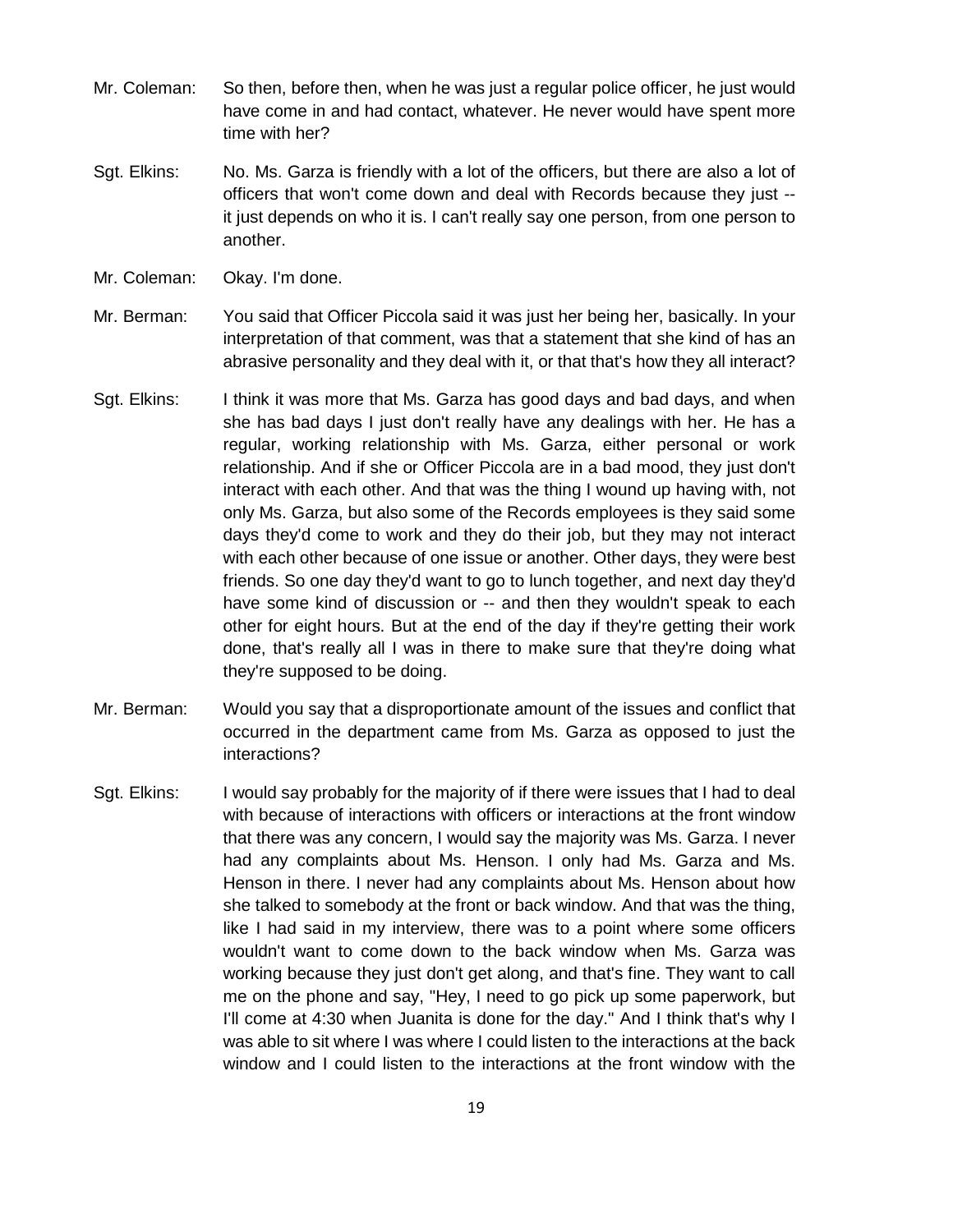customers because there's two different sets of windows. You walk up to the main window where the citizens walk up, and the back window where the officers would come up to the back window for whatever they needed because Records is secure and nobody is really supposed to be in there. So they would kind of ring the bell. A lot of times it would get to the point where I would just go help the officers at the back window just so there was no conflict. It was just easier that way.

- Mr. Coleman: It's their defense that Officer Piccola is not the one who brought all this up. That he didn't want all of this to happen. That this happened without him wanting to make a big deal or anyone else making a big deal. As a supervisor, are there times or have there been times in the past where you've had to take something to Internal Affairs? Even if the people involved are saying, "Oh that's no big deal"? That you have to say, "I gotta do it anyway. This is my job." Or it's in the City Charter? This is what we have to do whether you want me to or not, I gotta bring it?
- Sgt. Elkins: Sure. Absolutely. I mean I supervise 10 investigators now. If I see them do something wrong, I'll bring it to somebody's attention. I think that's where maybe the question is, is if I thought it was rising to a level where I thought something needed to be done, of course, I would have done something about it. And I did internal affairs last year. I investigated 18 internal affairs investigations and not every one of them had a complainant coming forward saying, "This is what happened." Sometimes it was a witness. Sometimes it was another employee. Sometimes it was a supervisor. So sometimes we don't necessarily have another employee filing the complaint. And yet, you still have an internal affairs investigation.
- Mr. Coleman: Okay.

Mr. Ochipa: So I can get my timeline straight, you're not her supervisor now?

- Sgt. Elkins: I'm not.
- Mr. Ochipa: Were you her supervisor at the time that this complaint was made and they decided to put her on suspension?
- Sgt. Elkins: I was not.
- Mr. Ochipa: When you left, how long was it that she had a new supervisor before the suspension was made? Approximately.
- Sgt. Elkins: A couple of weeks. We shift change every January.
- Mr. Ochipa: So it was relatively quickly after you left that all of this went down?
- Sgt. Elkins: I took over as the Administrative Sergeant January 2016 where I started doing internal affairs. I took over supervising Records, I think it was the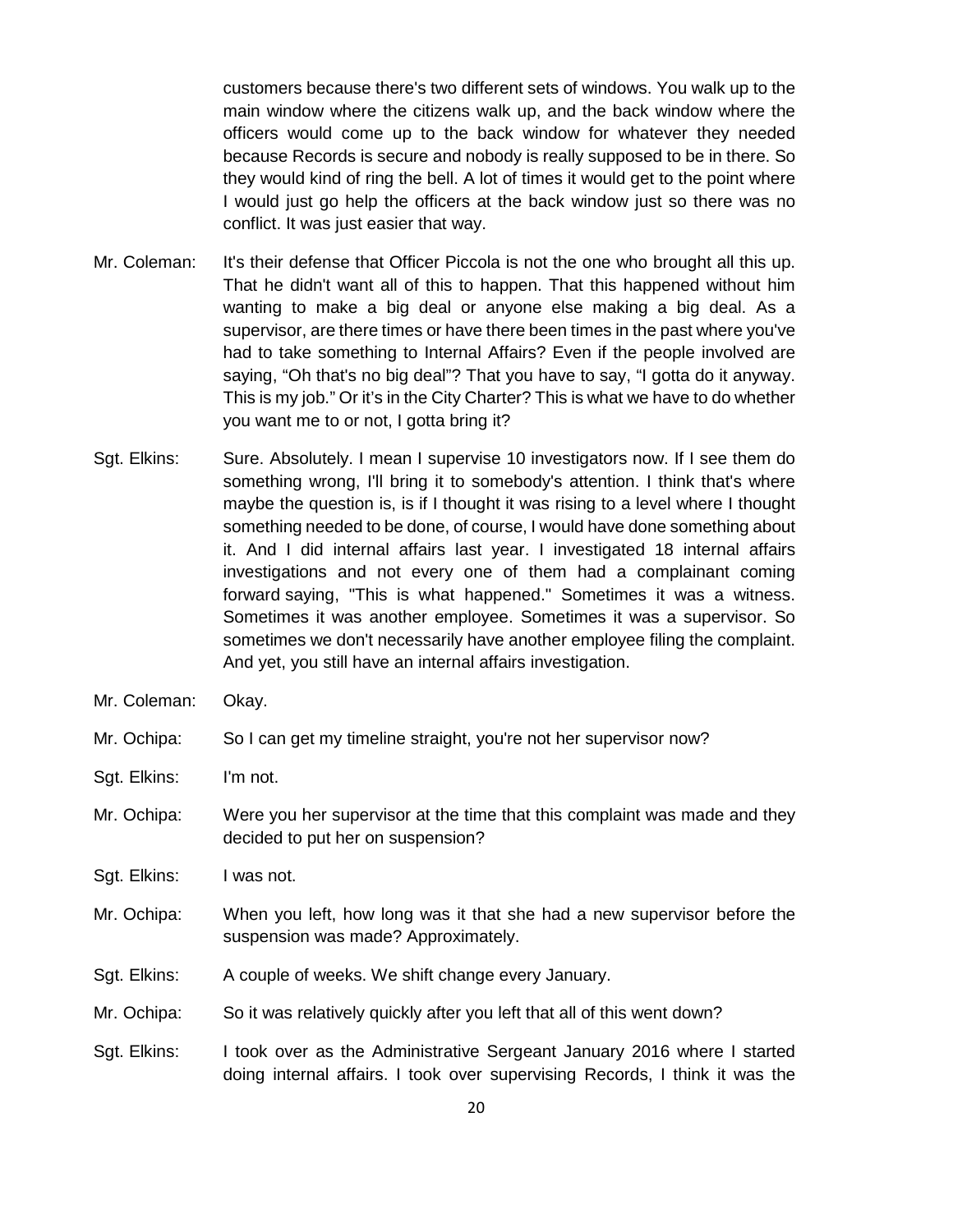middle of the year, May-ish. And then in January when we shift changed again, I went to the detective bureau and Sergeant Gaden came in. I think this all happened -- I got interviewed the beginning of February -- so it was less than a month.

- Mr. Ochipa: So less than a month.
- Sgt. Elkins: I think it was maybe a couple of weeks.
- Mr. Ochipa: And are we going to hear from the new supervisor tonight? Or is there a new supervisor?
- Mr. Levitt: Probably not.
- Mr. Ochipa: Oh, probably not. Okay.
- Sgt. Elkins: There is a new supervisor in there, but I'm not supervising them anymore.
- Mr. Coleman: Okay. But that's the person that made the decision to suspend her?
- Mr. Levitt: No. The Chief made the decision.
- Sgt. Elkins: The Chief made the decision.
- Mr. Levitt: You will hear from him.
- Mr. Ochipa: Okay. And then I guess the only other question I had, in your opinion, I mean, having been an employer, you kind of have a feeling for which way things are going. Was the work product affected by their bickering or not?
- Sgt. Elkins: No.
- Mr. Ochipa: No. Even though you had to go handle people at the window and things like that, you don't feel that that was affecting the overall work product?
- Sgt. Elkins: No, because I thought at the end of the day, Ms. Garza does a good job in Records. She is a good employee. She knows what she's doing. She knows the ins and outs of Records like you wouldn't believe.
- Mr. Ochipa: And do you feel that the relationships in there were trending in a way that you were like, "Something's going to happen. This is getting out of control," or did you not ever feel that way?
- Sgt. Elkins: No. In my opinion, the relationships that I was witnessed firsthand, in the six months I was in there, is probably what I was used to seeing in the 18 plus years that I've worked there. So it wasn't all of a sudden that the six months I was there, "Oh my goodness, this has happened, this has happened, this has happened." Now, like I said, did some other things happen? As far as the internal affairs situation goes? I don't know. Like I said, I investigated the internal affairs when the other complaint came in, and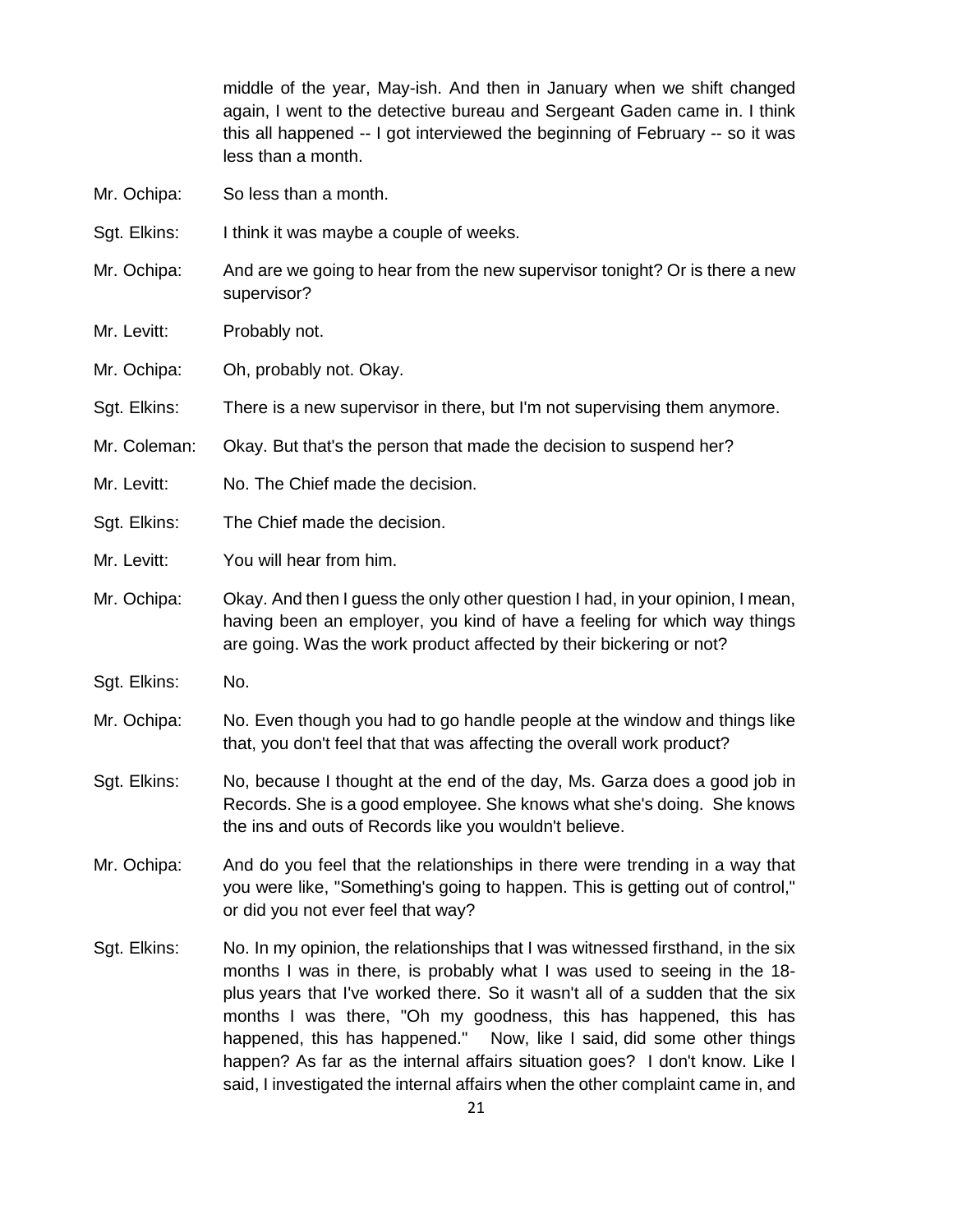I did the investigation on that. There was another one where Ms. Garza was the complainant against one of our officers. I did that internal affairs investigation, so it may be something that's probably been going on for a long time, but here probably I'd say, in the last year, finally getting to the point where it's getting investigated and things are getting done about it.

- Mr. Coleman: So when you found out that she was going to be investigated, were you surprised?
- Sgt. Elkins: In this case?
- Mr. Coleman: Yes, sir.
- Sgt. Elkins: No.
- Mr. Coleman: So you were not surprised?
- Sgt. Elkins: No.
- Mr. Berman: Okay. Did it not concern you as a supervisor to hear that officers were avoiding coming to Records due to a potential hostile interaction?
- Sgt. Elkins: It did not because I-- that's something that I think has been going on, again, for many, many, many years. And I believe I said this to Mr. Levitt, if I spent my day on every little thing that had come up with either Ms. Garza being short with somebody, or somebody not wanting to deal with her, or her bickering back and forth with Officer Piccola, or a fight between her and Ms. Henson, that'd be a full-time job. So as long as they're getting their work done… Again, I supervise a 10-man unit now. They don't have to be friends, but at the end of the day you do your work. As long as you get your work done, I really don't care if you want to go out and have a beer after work. If it rises to the level where you're being insubordinate, or it's being a hostile work environment, or somebody comes to me and says, "Hey, I want to file a formal complaint," okay, now I'll do what I need to do as a Sergeant. But that never happened.
- Mr. Coleman: So when she attended the workshops on June of 2016, you were her supervisor at that time?
- Sgt. Elkins: Correct.
- Mr. Coleman: So then would you feel that you've held her to a different standard after that? Knowing that she's already gotten a -- I don't want to say reprimand -- gotten a warning, that having to attend these workshops she's already been sort of told, "All right. Look, you need to get with the program."
- Sgt. Elkins: Yeah. I think she was probably put on notice with Captain Crimins' evaluation the year before that – "Hey, part of your job is working the front window, it's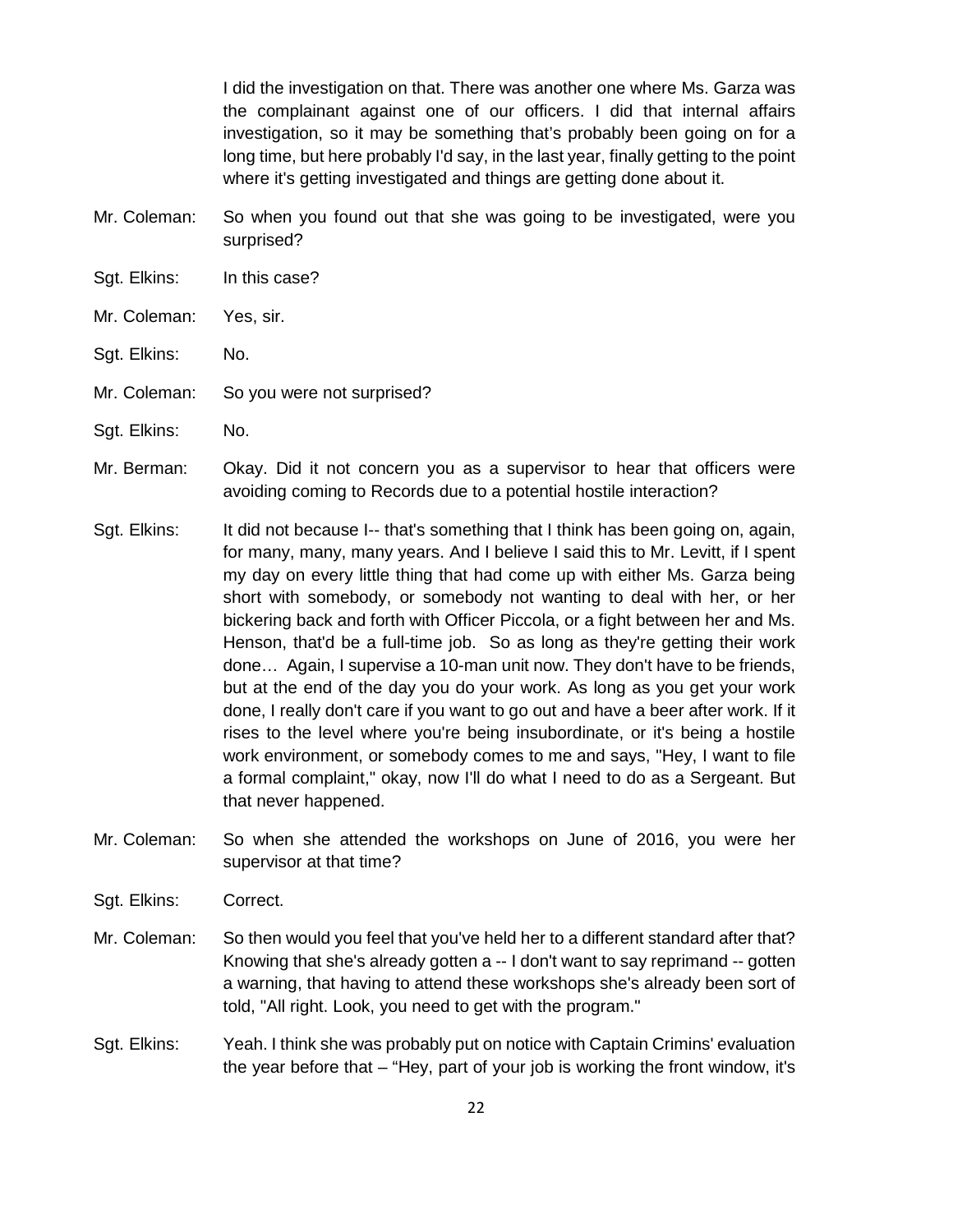interacting with citizens at the front window, it's answering the phone." And I think I said this in my IA interviews. I've been around a long time, so how I'll interact with somebody walking up to the front window, it's probably going to be a whole lot different than how Ms. Garza's going to interact with someone at the front window. At the end of the day, we may give them the same information but the delivery is going to be 180 degrees different.

- Mr. Coleman: But he didn't have to go to these classes, she did. So I'm wondering since that happened, were you then looking at her saying, "Look, you've already gone to these classes on communication, improving communication," are you expecting more like, "I expect you to not be short with more people or when police officers or the public come to you"? I know this has been going on for years but really it shouldn't be going on anymore because you've now reached this point where you've gone for eight or however many years she worked there and she didn't attend any of these courses. Now, she's had to attend these courses, were you looking for a change or turnaround?
- Sgt. Elkins: I would've liked to have seen a change, yes. I mean, obviously, you go to this training to improve your communications. And, like I said, you're trying to change your behavior. This is how it's been for how long? Longer than me. 20 years?

And, like I said, no, I never said it was rude. What I said was it was probably short. There's a big difference between, "Hey, let me help you get to the division you need and let me find the answer for you," versus "Hey, that's not your division, call dispatch," or "That's over at City Hall," and you hang up the phone. Well, you're right. That's the right information. I'm going to go about it a whole lot differently. I'm going to get the information you need. I'm going to get you who you need to talk with, I'm probably going to transfer you to who you need to talk with. So I'd say again, I think it was the delivery more than anything.

- Mr. Berman: So I have in front of me a performance evaluation. There are several important skills listed that I guess are important while doing this job. Of all of these, two are customer service and interpersonal communications. And it sounds like what you've been saying is that Ms. Garza may have had some issues in those two departments but your primary concern was that she was doing well in the other areas, such as self-management….
- Sgt. Elkins: Job knowledge.
- Mr. Berman: Job knowledge, things like that. And I guess what I'm asking is how big of a role in essentially what would be expected in Ms. Garza's job performance overall is customer service, interpersonal communication, and teamwork?
- Sgt. Elkins: Well, for me, I think it's a big role because it's the City we work for. I was born and raised here and I've lived my whole life here so that's just what you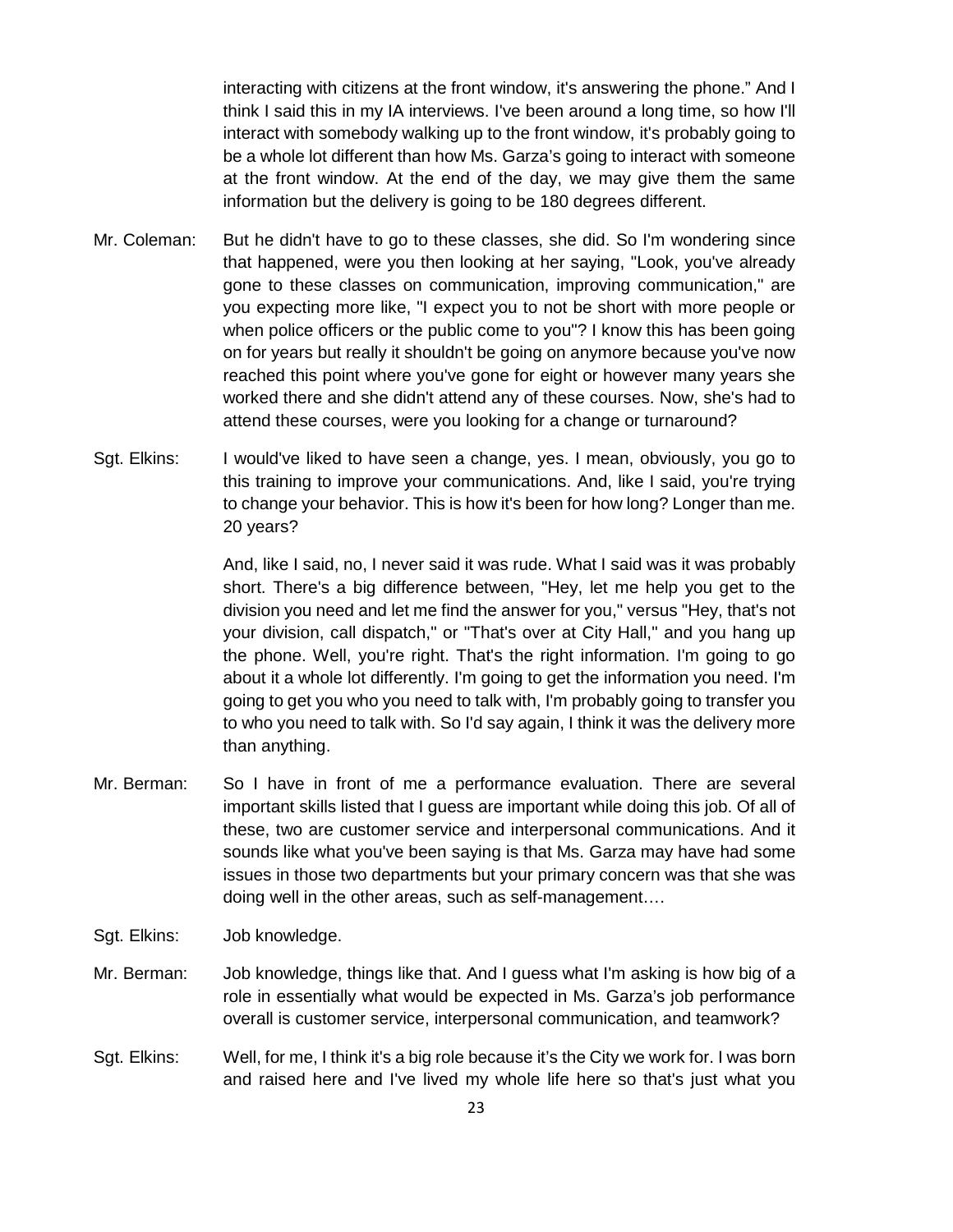expect when you come to our Police Department. I want all of my employees and all of my subordinates to have that kind of standard and go the extra mile for the citizens. But is it important? I think it's important but, like I said, at the end of the day, her job is to get the reports in, to make sure our reporting system is right, to make sure that we're sending the right stats to the state. And, as far as that's concerned, she does a fantastic job. So she knows the ins and outs of citations and reports and arrest reports for juvenile and public records law better than anybody I know. But would I like to see her be a little bit more friendly, a little more customer service? Absolutely. And I think that's just fair to say with anyone really, though.

- Ms. Emery: Okay. Is he excused?
- Mr. Ochipa: Yes, you're excused.
- Ms. Emery: So I guess the question is, do you want to hear the 10 minute CD?
- Mr. Ochipa: Okay. So, in regards to that, I really don't even have two witnesses and I want to be as fair as possible to you - but I don't know how you feel about this, but if it's going to say the same thing, that it was an atmosphere where people poked at each other a lot, and we're not going to learn anything new from it, I don't really think we need to listen to it. If you think it's going to add something that we haven't heard so far, I'm willing to concede that she's going to agree with what she said. But if it's going to add something to it then I would say, "Let's hear it." But I want you to feel like you're getting a fair shake at the same time.
- Ms. Michaels: If I could confer with my client.
- Mr. Ochipa: Sure.
- Ms. Michaels: Thank you. Could I have two minutes to step out?
- Mr. Levitt: Could I ask—Are there other witnesses or this is--?
- Ms. Michaels: That was it.
- Mr. Levitt: Could we take five minutes? Good time for a break.
- Mr. Ochipa: I think we have one that has to excuse herself [Linda Bradley] in about 10 minutes, also. But we'll still have quorum so I don't know that that will make a difference but—
- Mr. Ochipa: We can reconvene. I guess the floor is yours at this point.
- Mr. Levitt: Did she officially "rest" on the record?
- Ms. Michaels: Yes. I officially rested.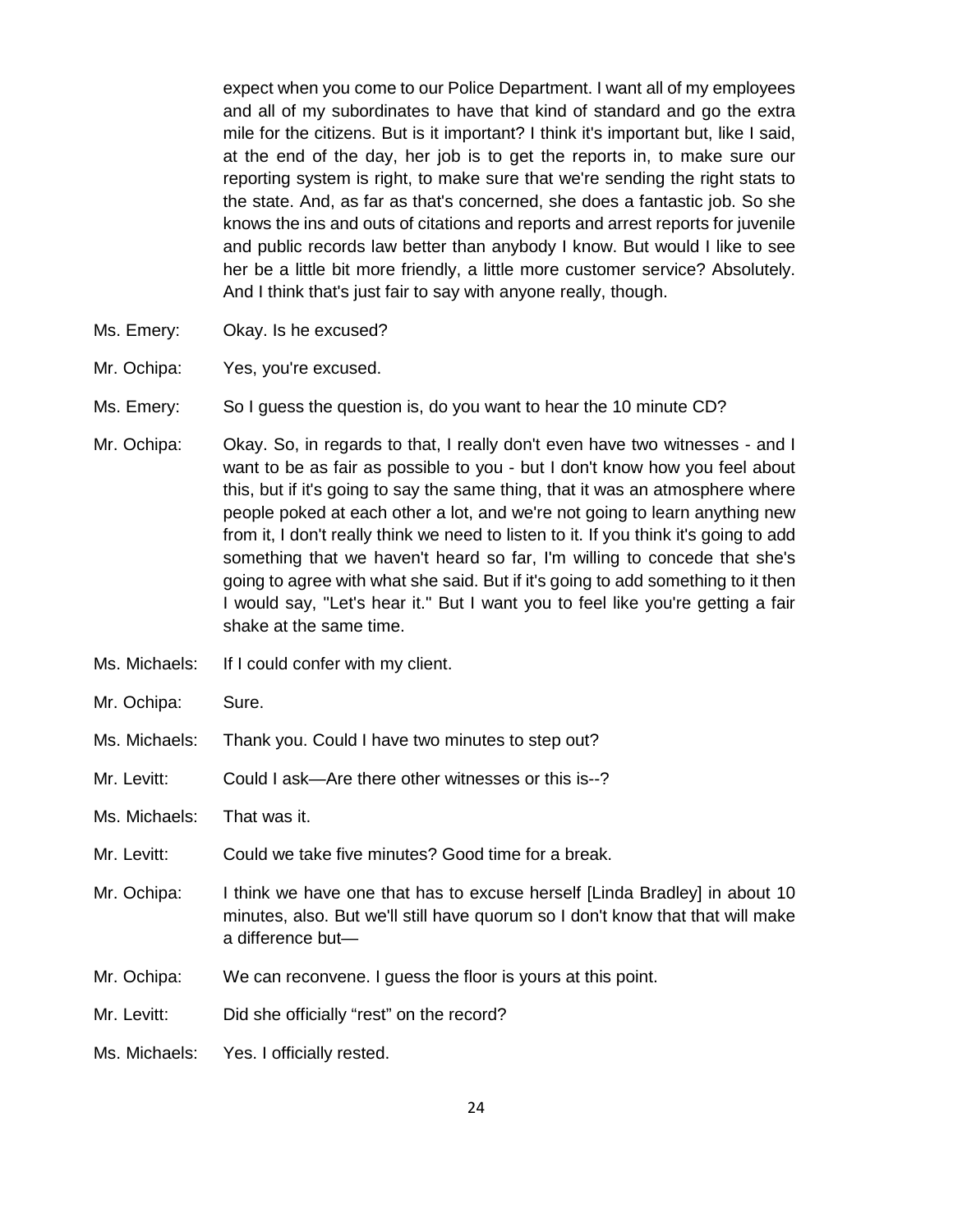Mr. Levitt: Okay. Let me do this in the form of an opening statement. Sometimes you would hear an opening statement before evidence but this procedure is rather informal which is perfectly fine. But let me take my opportunity to give a cross of an opening statement and presenting our facts as she did. We certainly do intend to call the Chief and you will hear from him and his explanation of why he made the decision he did.

> And as I said there and would often say to a jury as a jury lawyer, you do hear things come in pieces and of course, you didn't hear all of our side. You gleaned some of it from your questions; I could tell. But it is clear we are here regarding a three-day suspension. It is important to know that the Chief did file progressive discipline. You didn't hear much about that. And that is within a year. This was the third incident of discourteous, rude behavior. Not to Officer Piccola. That's not the issue. When you're dealing with progressive discipline, it doesn't have to be punch the same guy in the face. If you punch three people in the face, it doesn't matter if it's a different person.

> So you will hear evidence from the Chief and we will put into evidence that she received counseling due to discourteous behavior. She then received a written reprimand, the next level, if you will. And now the third time in a year for similar discourteous, rude behavior that the Chief decided that a threeday suspension was appropriate for. Now the purpose of discipline is that hopefully the person improves. If they wanted to fire her, they'd just fire her.

> There's no question she did a good job. You have her evaluations in the substantive areas of job knowledge. And you heard Sergeant Elkins and you'll hear the Chief admit she did a good job. But as Sergeant Elkins also already said, it's a key component. And you're here as a Board for the City of Ormond Beach. What do you expect your citizens to hear as the first contact, perhaps, with the City? A victim of a crime or someone coming in for something, it is very important-- you'll hear the Chief say how important it is, customer service, etc.

> So the fact that it's been going on, of course, you all probably know the Chief's not been the Chief that long, but took steps to put Sergeant Elkins in there because there is a perceived problem. You heard Sergeant Elkins say people didn't even want to deal with her. One of you asked a very astute question -- is that a good thing for the City? It's not just make the widget. It's not just punch the paper, or send a subpoena to be served, it is dealing with customers. This is the City of Ormond Beach. People live here for a reason. This is a great place to live. And they expect a certain level of service, and the Chief expected that. And Sergeant Elkins himself has already testified he was put in there to fix it.

> And as you questioned, Mr. Coleman, she was sent to training and workshops and things like that. There was an expectation of improvement,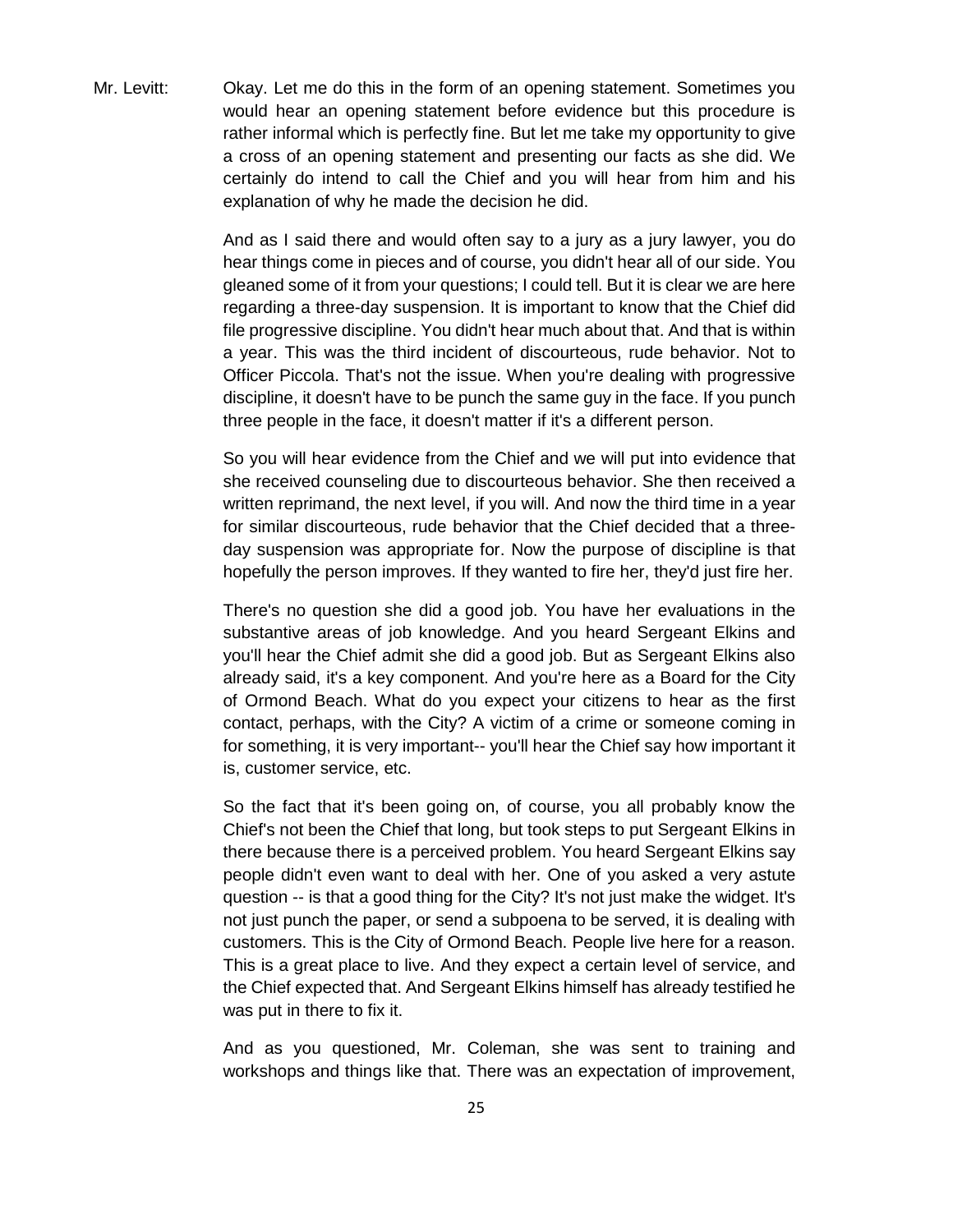so they can't hide behind, "Well, we've been bickering for 18 years, and we're high school kids, and we'll just keep doing that." That wasn't acceptable to this Chief. He tried to fix it. And even Sergeant Elkins explained all that. He was put in there to fix it. He said, and I wrote down the quotes as you might recall, "A majority of problems related to Ms. Garza." Majority of problems. Maybe he didn't want to deal with his supervisor, but he said if he had to deal with all the issues in the department, it'd be a full-time job. He couldn't do anything else. Do you remember him saying that? That's not what we want. He's a Sergeant. That's why there are Chiefs, and Captains, and Lieutenants. Just because the Sergeant said, no, I'm willing to turn my back, the paperwork's getting done, that doesn't mean it's acceptable for the City of Ormond Beach or for this Chief and what you expect as citizens of this City.

So you will hear the evidence of the progressive discipline. You've already heard some of the reputation that people didn't even want to deal with her. He says, "Well, it didn't affect it.'' Well, it did affect it because he went and got the paperwork from the window. He's a Sergeant. He must have something better to do. Maybe he didn't say that. But he's not supposed to be getting the paperwork from the window, they are supposed to be giving it to Ms. Garza, but they won't even deal with her. So I'll come at 4:30 after she goes home. I'll give it to you. That's not efficient City employment. And we're not talking about termination. We are talking about a three-day suspension that we are asking you to affirm if you will. And one thing that's very important. I've toyed with the idea of presenting no evidence. They have the burden. If you've read your roles, and I assume you have, and Ms. Emery can explain to you the burdens if you need it, but they have the burden to prove the discipline was not proper, not appropriate, by clear and convincing evidence. I think we've got a lawyer, estate attorney, somebody, and you're smart enough to know this and everybody understands, it's not beyond a reasonable doubt. They don't have that burden, but it's also not a preponderance of the evidence. It's not that civil standard of 50% plus one like a political election. It's clear and convincing evidence.

I suggest to you if I did nothing and rested, they have not established clear and convincing evidence to overturn it. Because they've admitted, and their only evidence is she called him a low-life two-legged rat at the workplace. Not at night, not on the weekend, but at the workplace. She also tells him, by her own admission, "You're useless." Others use the word, "worthless," the report shows. I'm not sure there's a big difference between useless and worthless. But she admits in December saying, "You're useless. I don't even know why you're here." That's their evidence. When Sergeant Elkins is there and he hears it, it's serious enough to go to the Captain about it, even though he doesn't do anything else.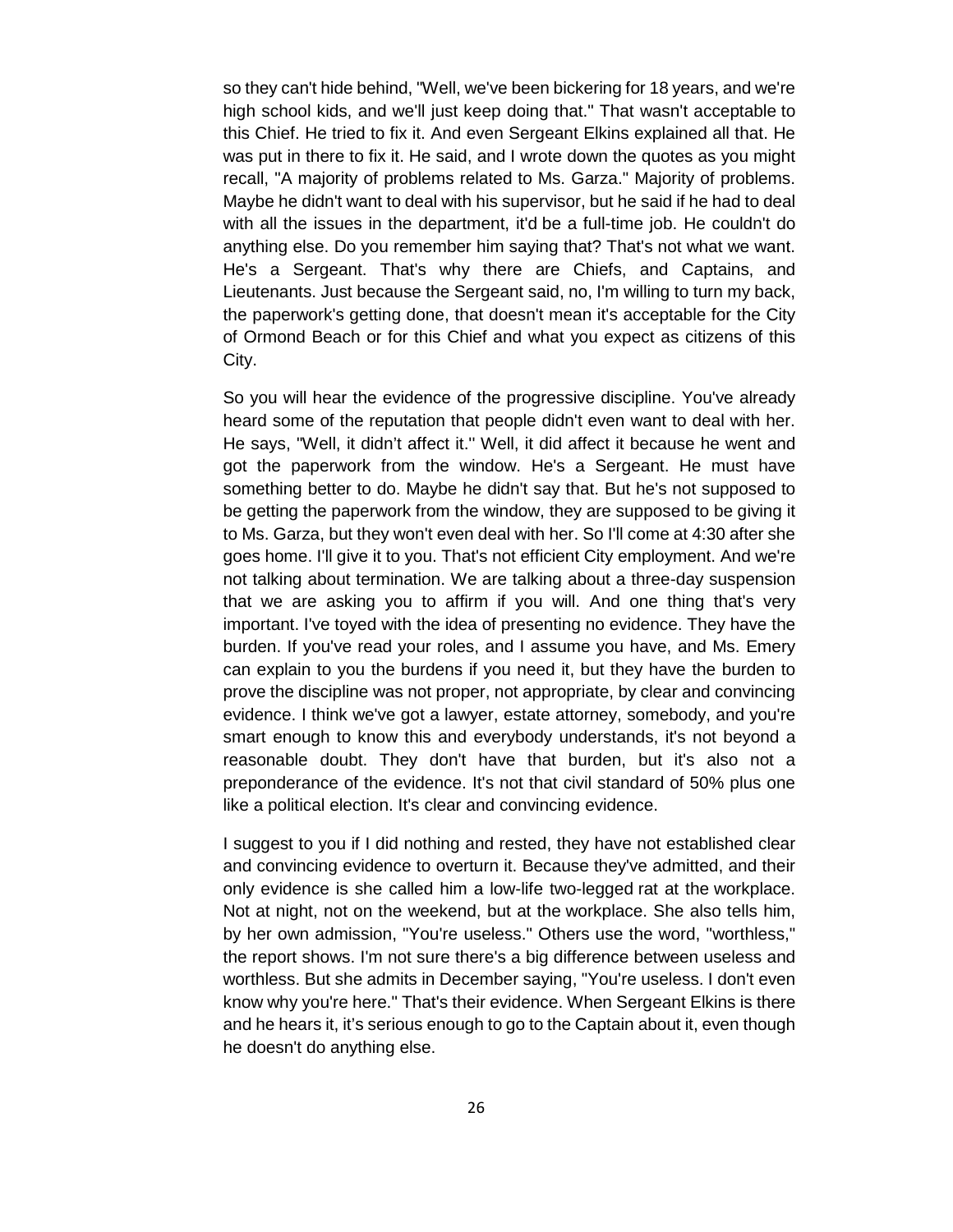And then in January, just a few weeks after he's gone, a new supervisor is in there. You're not going to hear from her, because she didn't hear the incident, and she didn't make the decision, the Chief did. It says she gets upset with Officer Piccola for personal reasons. But at work says, "You're a lowlife two-legged rat." And that's admitted. We've proven our case. They've admitted our case. And then you add to it a prior reprimand, and a prior counseling, and a prior reprimand three times in a year. The only thing left is some level of suspension. And three days is a reasonable suspension. It could've been a week. It could've been two weeks. It could've been 30 days. It could've been termination. The Chief will explain to you why he chose three days, and why he thinks that was an effective thing, but it is very important.

So what I've presented to you in the form of testimony is the prior discipline. There's prior evidence already of her not getting along with the public. Sergeant Elkins, their witness said that, very positively for them [inaudible]. They called them. But she didn't get along with the public. She has a reputation with officers not wanting to deal with her. So the one thing we will put in is we will put in and would offer into evidence the internal affairs investigation. Lieutenant Doggett was assigned the internal affairs investigation. It is not short, but the basic summary is in the first-- the real write-up of it is only this long. The pages aren't numbered I don't think so. It's only this long; not too much. Over break, you could read it.

And he sustains two findings. He sustains the findings that she violated general orders, and sustains the findings that she was not polite and courteous with the public or City personnel. And he sustains that members will not use abusive or threatening language or gestures. He sustains those. He does not sustain or ignores the fourth charge. So this is the IA investigation. It's official City record I think it can go in there as that. And attached to this are also the e-mails that we've been talking about. Let me first pre-mark this as exhibit two.

Ms. Michaels: I actually object. I would object to this document because it is, as Mr. Levitt said on the first page they're allegations summaries. And the summaries, they are actually not verbatim from the interviews and they're not the actual words. They're Lieutenant Doggett's. Basically, he picks out of what these people said in their interviews to support his findings because when I went through it, it wasn't completely accurate based on listening to the tapes that we have. So the best evidence would be the tapes of the interviews or, apparently, Mr. Levitt has transcripts of the tapes which I don't have. But the transcripts would be what you would read. Not his summaries to support his findings because they're couched towards supporting what he did. So I would object to his summaries being in, especially since Mr. Levitt already said he has transcripts of all the people.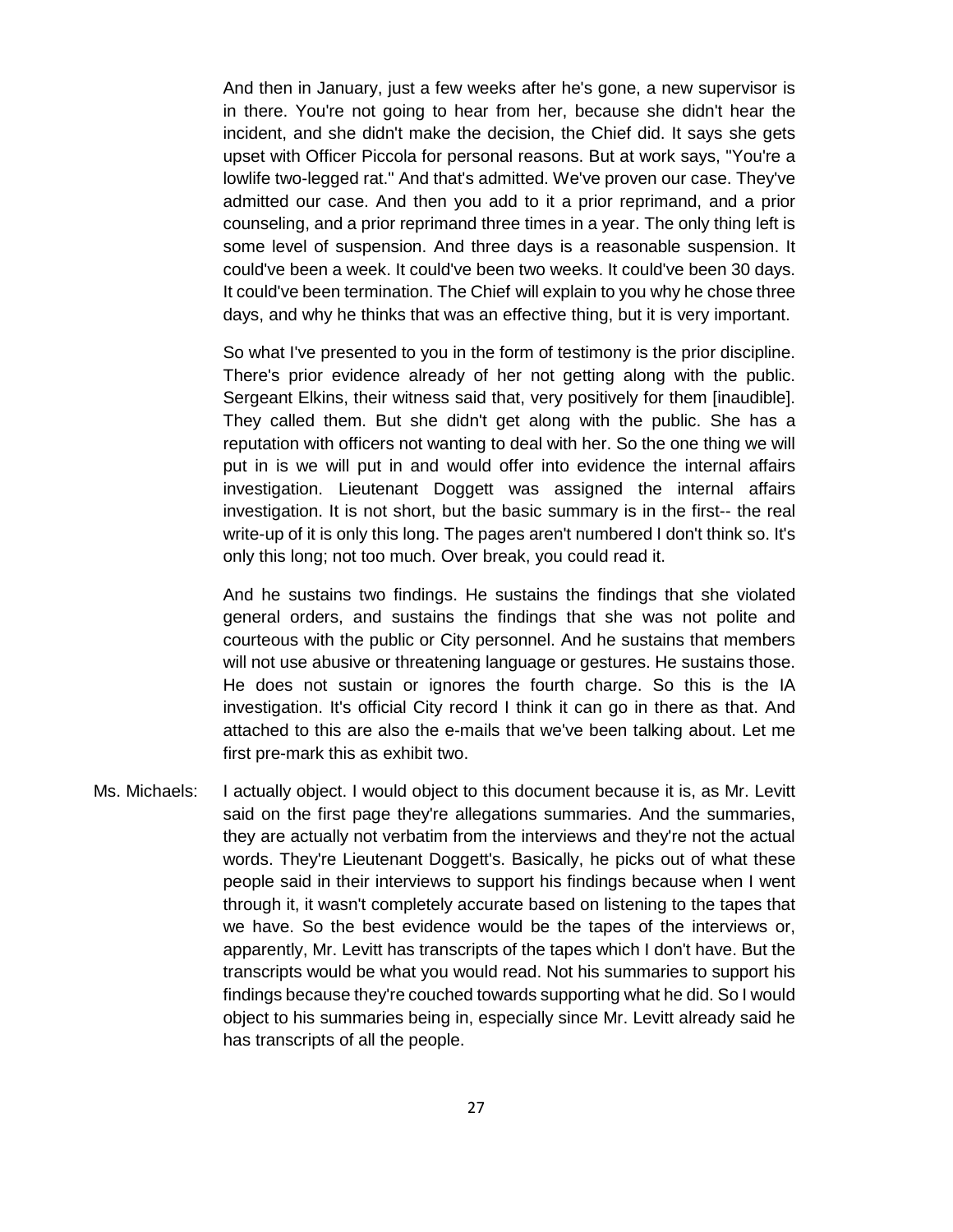- Mr. Levitt: Okay. First, as far as the document, it is the Internal Affairs document so it is-- and Ann Margret will have to give you some legal advice I guess, but it is an official document. It is the finding from which the Investigator - and I offer this to you - makes findings of fact. Does not recommend discipline. So all he does is sustain a finding of discourteous behavior. And for the two things you've already heard, the comments in December, "You're useless or worthless." And the comment in January that she's admitted about, "You're a two-legged rat," and that's what he sustains it on. So it is an official record. We could get them represented to you. We could get this into a court of law as the official business record of the IA. If she wishes to put in the tapes or we discuss off the record whether or not transcripts should go in we can do that, but the record itself clearly has a right to be in, I believe. Ms. Emery can give you legal advice.
- Ms. Emery Mr. Levitt, you're going to be calling witnesses that will be able to testify to the contents of those Records or can summarize that?
- Mr. Levitt: In an effort to -- I mean, the Investigator's here. Lieutenant Doggett's here. I call him and say, "Is this your report? Did you do an IA?" "Yes." "Are these your findings?" That's what he's going to say. So in an effort to cut this short and in view of the fact that I can make representations of fact, I'm doing that. He is here but that's all he'd do is authenticate this document. So—
- Mr. Ochipa: I have no problem accepting the document. I mean it's an informal hearing. The summary is probably informal and we're not going to go through every single tape word by word and listen to it, so I think the summary of it is just fine for this type of a hearing.
- Ms. Emery: And the reason why I ask is because there will be a determination made at this hearing, and I don't think that we're actually going to be able to actually have someone read that cover to cover. That's the reason why I ask.
- Mr. Ochipa: We're going to summarize the summary is what I'm thinking.
- Ms. Emery: That's what I'm thinking.
- Mr. Levitt: There is a relatively-- I mean within 10 pages, you can flip through and see, he takes each person, what they said, and then he reaches his conclusion, so you certainly can see the gist. Now attached to the rest are the forms of people swearing and the e-mails are attached and things like that, which I will direct your attention to so you could specifically look at those. One thing I would direct your attention to, and I would—
- Ms. Michaels: I'm so sorry. What I have doesn't have e-mails attached, so may I get a copy of--?
- Mr. Levitt: Yeah, sure. I'm sorry.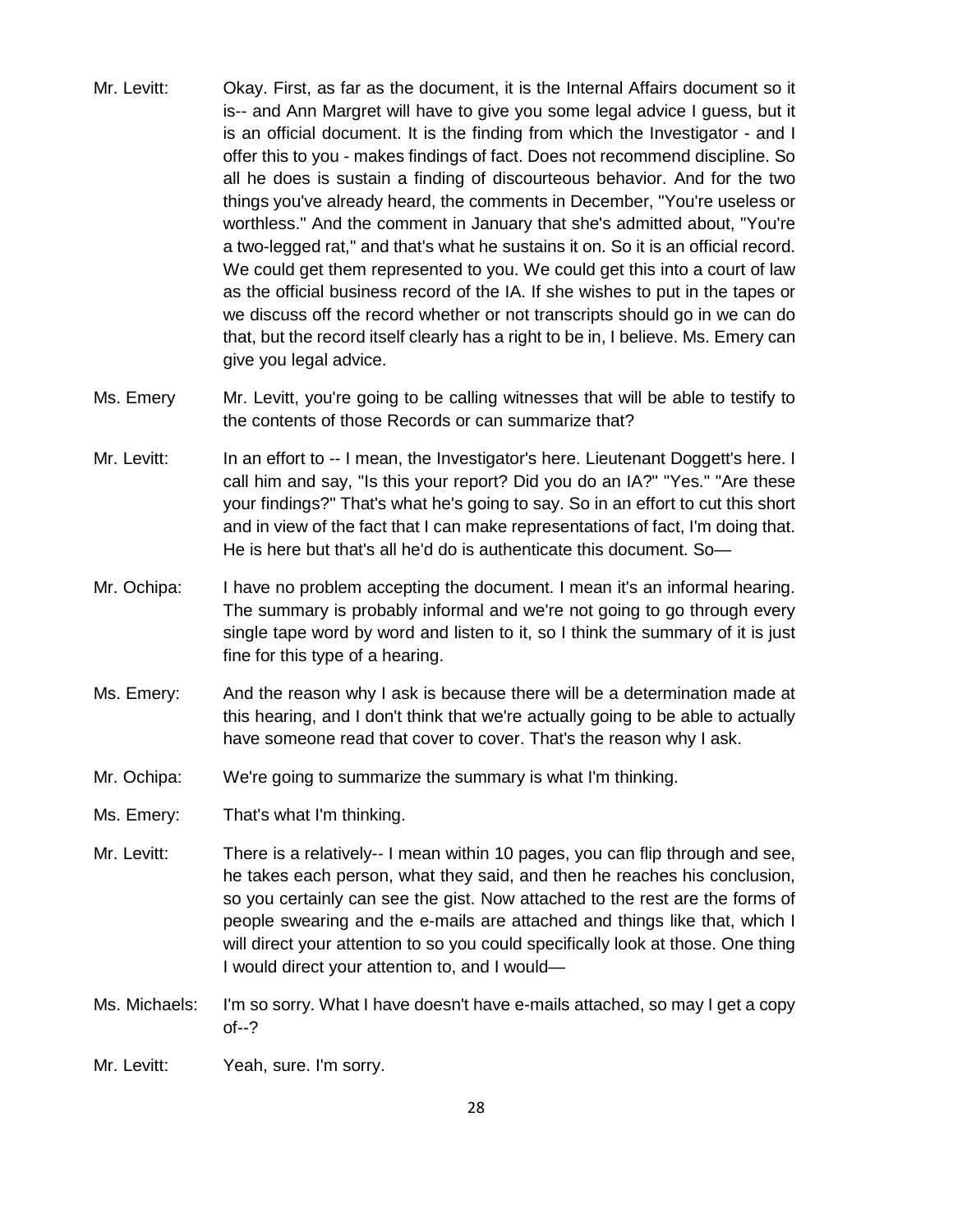- Ms. Michaels: Thank you.
- Mr. Berman: And if there's something in the summary that's inaccurate or just out of context, you could bring that to attention.
- Mr. Levitt: But again, just to expedite this, and I wish I had numbered the pages. I apologize. But about two-thirds of the way through, and there's a heading that says, "Paperwork, e-mail, and text messages." The first thing I would show you is that Officer Piccola did write to his Sergeant. It was an e-mail. Wrote to his Sergeant bringing to her attention that, "One of the first words out of her mouth to me were, 'You're a low-life two-legged rat.' Ms. Garza went on to tell me how upset she was," etc. So that's part of the IA. So any suggestion that it meant nothing, I think this dispels that.

And then, from there, if you look at the e-mails that came later, but she had mentioned in the e-mail, "When you walked in, I called you a low-life twolegged rat," is in one of her e-mails. And in writing to Ms. Henson, she calls Officer Piccola a pussy-mouth, whatever that might be. But I don't think it's a term of endearment. But you can read these e-mails in the last few pages where she references to a fellow employee, "I'll be off work," but a fellow employee, "He's a pussy-mouth." So we think this is all part of the IA and part of what the sustained findings were based on. So we think those are very telling.

Then, the other documents I think I'll put in with the Chief rather than just present them myself. I was also going to put in the evaluations. You have the last three years. That's all I think you need so I don't need to duplicate that. You saw the comments about her customer service and interpersonal relationships. So I will have two more exhibits through the Chief that I would put on and I will call the Chief now if that's okay.

- Mr. Levitt: Good evening. You were sworn, correct?
- Chief Godfrey: Yes, I was. I still am.
- Mr. Levitt: Yes, you are. Thank you, sir. So for the record-- pretty obvious, you've got all those stars on your shoulder there but please tell the panel your position with the City.
- Chief Godfrey: I'm the Police Chief for the City of Ormond Beach.
- Mr. Levitt: When did you become the Police Chief?
- Chief Godfrey: April of 2016.
- Mr. Levitt: And prior to that, what position did you hold?
- Chief Godfrey: Police Captain for the City of Ormond Beach.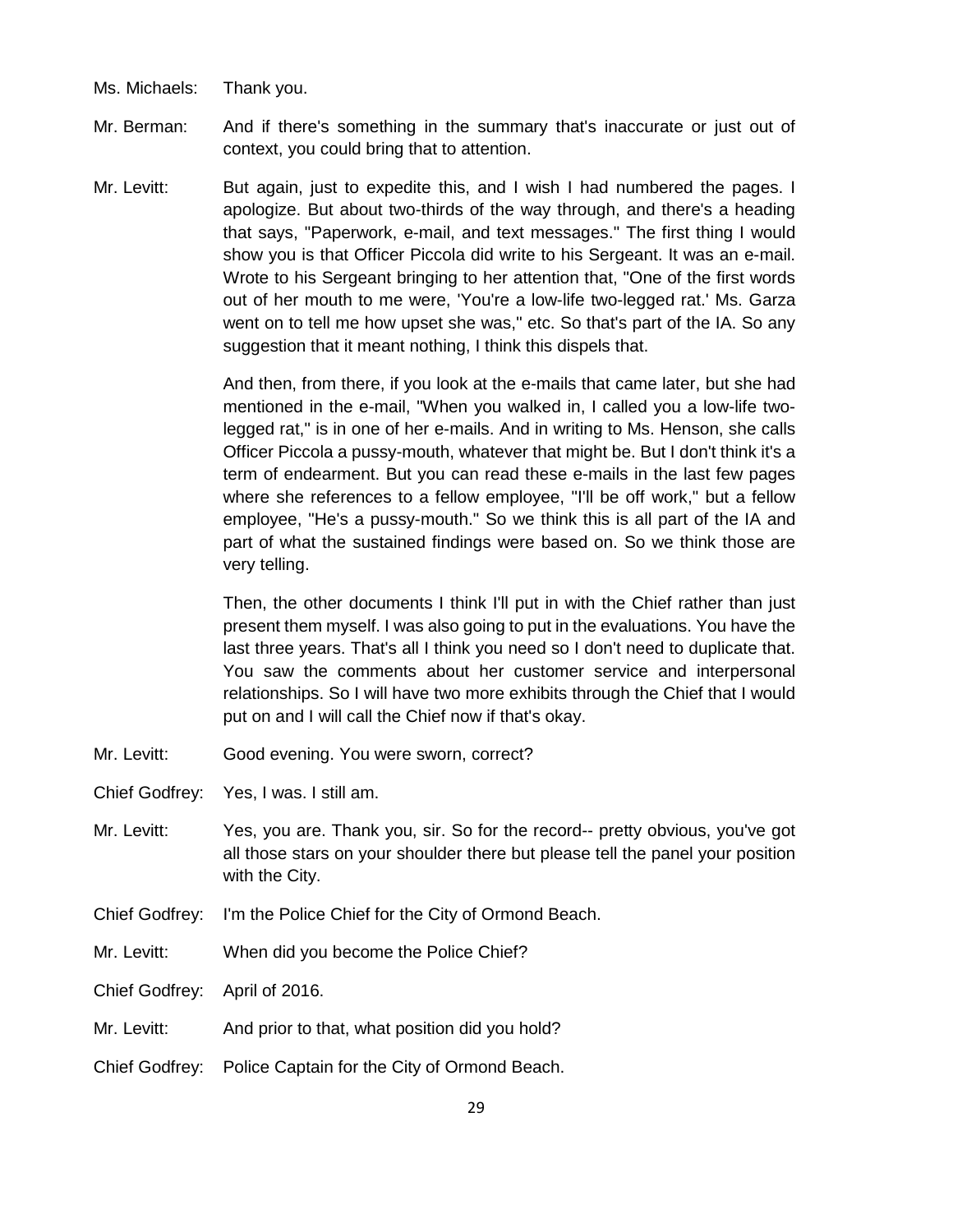| Mr. Levitt:           | How long have you been with the City?                                                                                                                                                                            |
|-----------------------|------------------------------------------------------------------------------------------------------------------------------------------------------------------------------------------------------------------|
| <b>Chief Godfrey:</b> | Six years.                                                                                                                                                                                                       |
| Mr. Levitt:           | And what other positions have you held?                                                                                                                                                                          |
| <b>Chief Godfrey:</b> | Lieutenant.                                                                                                                                                                                                      |
| Mr. Levitt:           | You came here as Lieutenant?                                                                                                                                                                                     |
| <b>Chief Godfrey:</b> | Yes, sir.                                                                                                                                                                                                        |
| Mr. Levitt:           | And went to the Captain and then Chief?                                                                                                                                                                          |
| Chief Godfrey:        | Yes, sir.                                                                                                                                                                                                        |
| Mr. Levitt:           | Okay. And are you the one who reviewed this matter and made the decision<br>that Ms. Garza should receive a three-day suspension?                                                                                |
| <b>Chief Godfrey:</b> | Yes, sir.                                                                                                                                                                                                        |
| Mr. Levitt:           | All right. First, let me show you what I've pre-marked as exhibit one. Let me<br>share that with everyone. It's the final disciplinary action.                                                                   |
| Mr. Levitt:           | Okay. Would you identify what we've marked as exhibit one?                                                                                                                                                       |
| Chief Godfrey:        | Would I identify it?                                                                                                                                                                                             |
| Mr. Levitt:           | Yes, please, do.                                                                                                                                                                                                 |
| Chief Godfrey:        | It's a memo that I authored and signed and ultimately Ms. Garza signed<br>receipt for with Captain Rosenthal as a witness.                                                                                       |
| Mr. Levitt:           | Okay.                                                                                                                                                                                                            |
| Ms. Michaels:         | So this is exhibit one?                                                                                                                                                                                          |
| Mr. Levitt:           | Yes. The other one I think I had pre-marked as two. I'm sorry. So the IA was<br>two because I had pre-marked it, so I'm sorry if that was confusing.                                                             |
| Ms. Michaels:         | Yeah. Okay. I got it.                                                                                                                                                                                            |
| Mr. Levitt:           | The IA is two and now since I pre-marked in my over-preparation this is one.<br>Right. So is this a decision you rendered which ultimately determined that<br>she would receive a three-day, 24-hour suspension? |
| <b>Chief Godfrey:</b> | Yes, sir.                                                                                                                                                                                                        |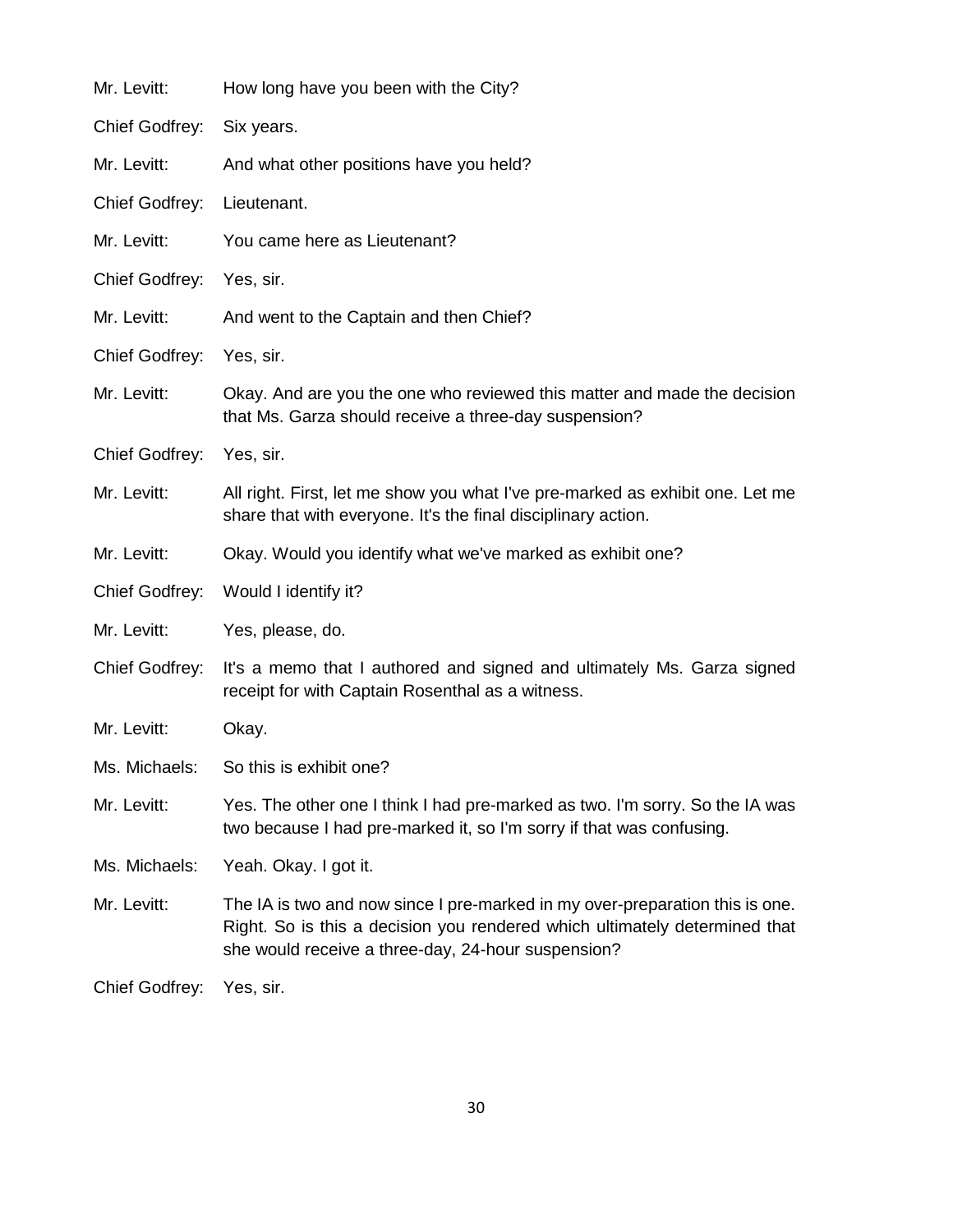- Mr. Levitt: All right. Now let's talk about some history. Prior to becoming Chief, did you have any experience with the Records department and specifically Ms. Garza?
- Chief Godfrey: I did.
- Mr. Levitt: And tell me about your interactions and experience with Ms. Garza and the Records department.
- Chief Godfrey: I was the Support Services Lieutenant. There used to be a Lead Records Clerk in the Records unit. And they got rid of that position, and they never would replace it. So ultimately, it was Ms. Garza who was left in there with Ms. Henson to handle the entire Records functions of the police department.
- Mr. Levitt: Okay. And there's been some testimony in 2016. Were you the Chief who put Sergeant Elkins as the Sergeant over Records?
- Chief Godfrey: Yes.
- Mr. Levitt: And why did you do that?
- Chief Godfrey: We had had a series of events in the Records unit involving Ms. Garza. She had generated two internal affairs investigations. I believe there was one more counter investigation that Ms. Garza claimed against the officer that was involved in one of the original IAs. And it was just getting to be so draining and taxing on what we were-- we weren't delivering the service level we needed to deliver because we were spending a lot of time investigating internal issues with Ms. Garza.
- Mr. Levitt: And do you have any knowledge as to how other officers in the department interacted with her, how they felt about their interactions with her? As supervisor, as Captain over that area, what knowledge do you have?
- Chief Godfrey: Well, I don't have the direct knowledge that Sergeant Elkins had that he testified to. But I know that when we had supervisor meetings, the subject of Ms. Garza's behavior came up. And it was brought up that, "What are we going to do about it? When are we going to address it? Are we going to keep letting it occur?" And then we started making preparations to deal with the issues going on in Records.
- Mr. Levitt: Okay. So let's go back to Sergeant Elkins. Did you tell us why you put him over there? Why did you decide there should be a Sergeant over Records?
- Chief Godfrey: I think I already answered that, but there were just too many issues coming out of Records that were timely investigations. As you see, ma'am, Ms. Michaels, I believe, the amount of time and effort spent to investigate these allegations, this doesn't happen in a matter of hours, it's a matter of days. We have to send off things for transcription, we're here tonight. This is a lot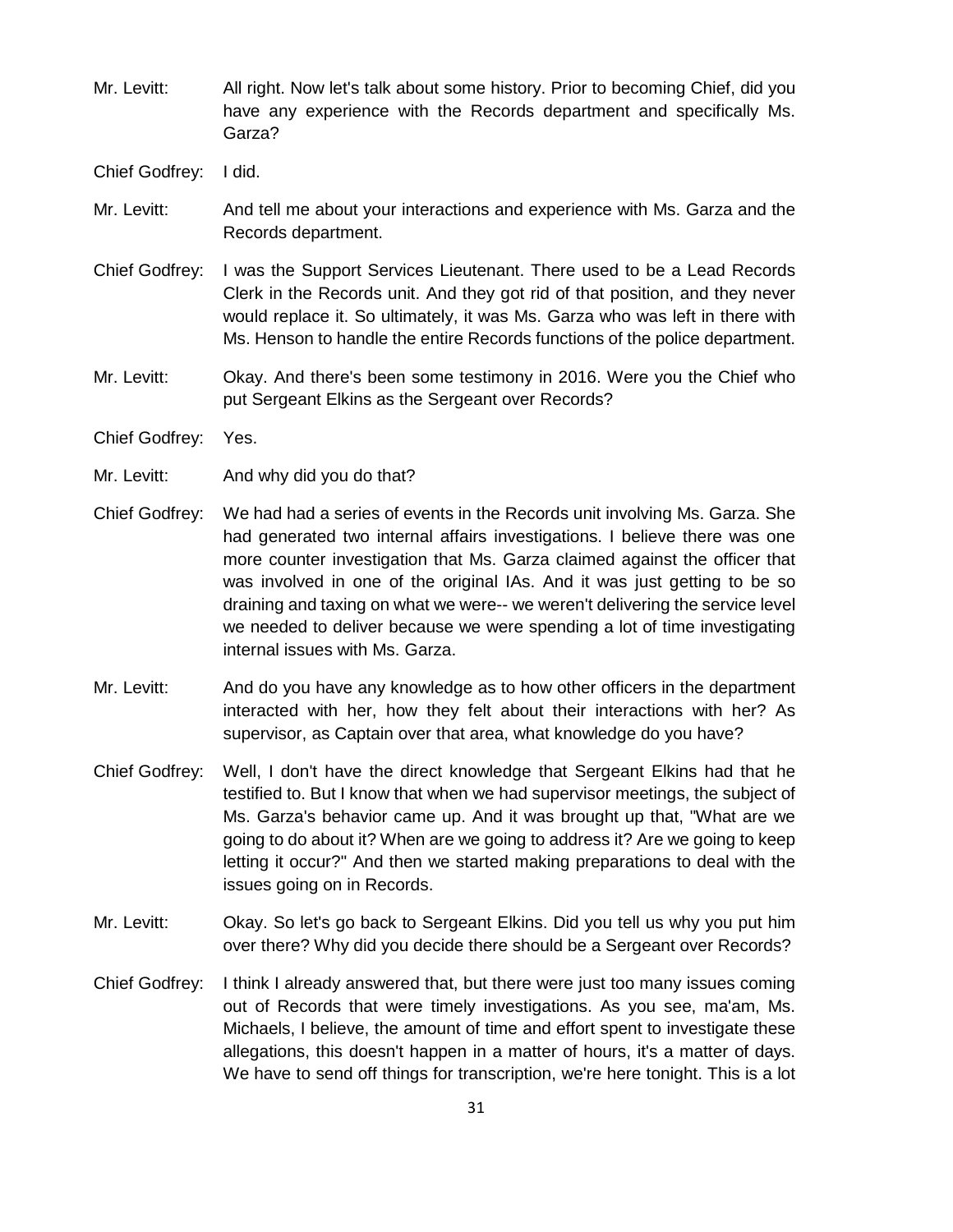of energy and effort that could probably be placed somewhere else that the citizens deserve, and not investigating these allegations of misconduct that she has a history of and has been told to please stop.

- Mr. Levitt: Okay. So what efforts if you know as the Captain or as the Chief, in putting Sergeant Elkins over it, what steps were taken in an effort to improve her customer service and improve relationships with employees and the public?
- Chief Godfrey: Well, the documentation in her file is the progressive discipline model that we follow which was started out as a counseling, a written counseling, and then the next incident was a written reprimand and now we're at this incident. But prior to that, there was documentation and evaluations that you need to pick up your performance in your customer service. And then we sent her to some form of training to improve her customer service training.
- Mr. Levitt: Okay. How important, and you heard them ask, you've been in the room, Sergeant Elkins [inaudible], how important are those two categories in the evaluation, the interpersonal skills, communication skills, how important is that to you as the Chief, and how you view it for the City?
- Chief Godfrey: There's a man that works here that's retiring, and he's got like 50 years of service with government. And he says, "You treat people the way you want your grandmother treated." That's what he tells us, and he's a wise man. And when people come to the front desk, they walk into the Police Department, it's a very sterile environment, there's a big Plexiglas wall. And we don't know if they're a victim of a crime, if they've lost a child, if they've got a car stolen. But 9 times out of 10, they need something from us. Our customer service at that first contact is crucial, just like on a traffic stop when an officer stops a car or goes on an accident. When an individual steps in the building, I could almost assure you, if the building is open for service, 99 out of 100 times they're going to deal with somebody from Records. To answer your question, it's huge. That that customer service level is up here.
- Mr. Levitt: I heard Sergeant Elkins saying, do you agree, she knows her job. She can push the paper. She knows what to do with the Records, how to do it, where to send it. She knows that part of her-- the substance of her job, correct?
- Chief Godfrey: There's absolutely no doubt that Ms. Garza knows her job as a Records Clerk, and she does a great job as a Records Clerk in regards to her knowledge, skills, and abilities, absent her customer service.
- Mr. Levitt: So as long as she's doing that, why is it important to discipline her, in your view as Chief, for her interpersonal communication skills? Why does that matter, as long as she's pushing the paper through?
- Chief Godfrey: Because if that's all she did, if that's all a records clerk did was just push papers through, and they were locked in a closet for eight hours a day, and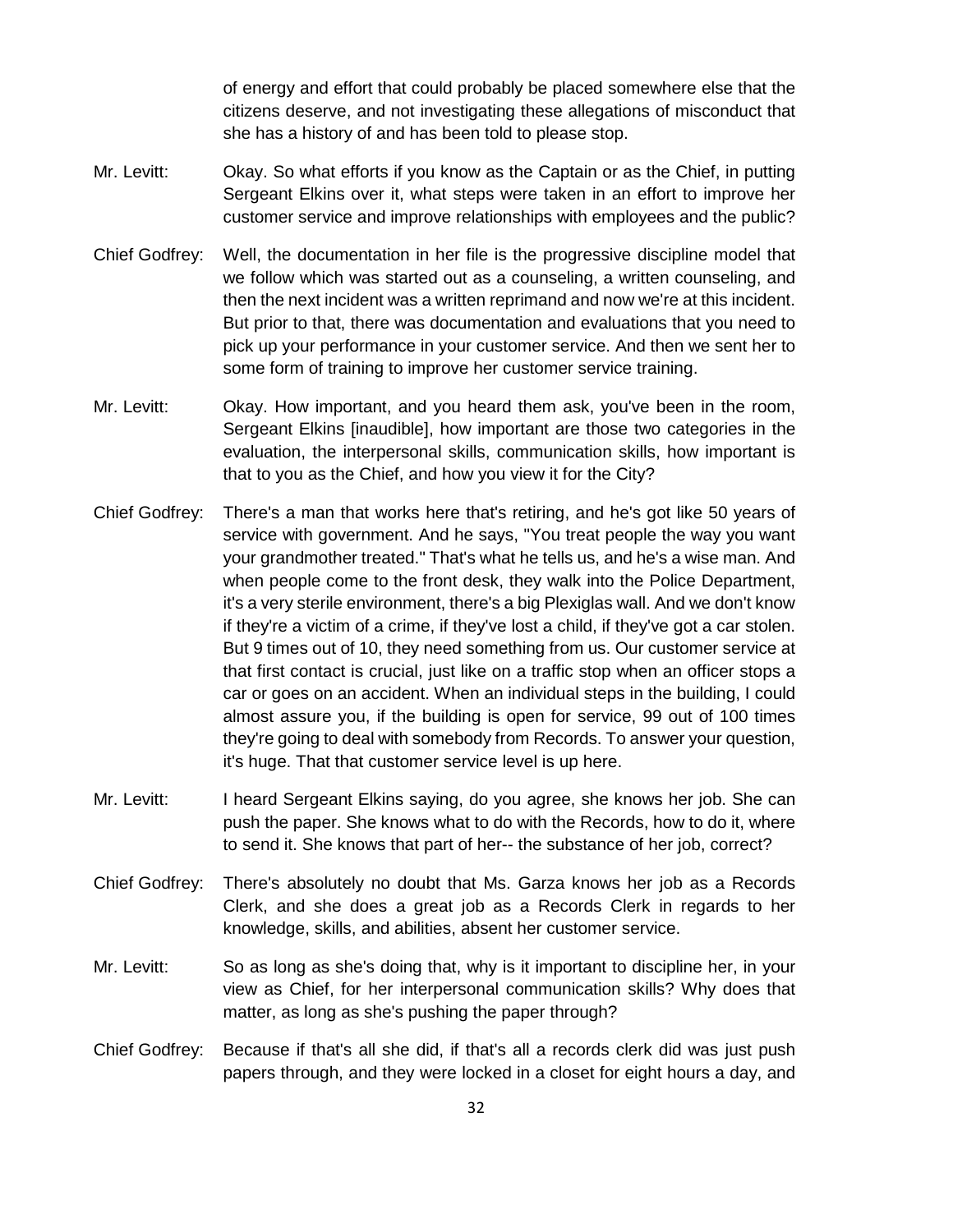they only came out for a break, for food, for water, we wouldn't be having this meeting tonight. But part of the records clerk duties are to deal with the public and deal with officers at the back window, as you heard. And when you heard Sergeant Elkins say that they would actually avoid her, and wait until she went home, or wait until somebody else was on the window, that's disruptive. It's not efficient and effective services that we're trying to put out. It's not how you want to treat your grandmother, so I don't think that's acceptable.

- Mr. Levitt: Now is the fact that she's had poor skills for the 17 years before, does that affect your view of whether or not she deserves discipline now?
- Chief Godfrey: When you say poor skills, do you mean her work skills, or—
- Mr. Levitt: Interpersonal skills. The fact, people haven't liked her, and officers didn't get along with her in the past. So why do you need to come along as Chief and say, "This isn't going to happen under my watch"?
- Chief Godfrey: Because I'm ultimately responsible for the citizens, the employees, the work product that we put out, and I'm the one in charge. I can't speak for the other Chief or Chiefs that allowed it to happen or didn't address it or did address it. I can only speak for what happened on my watch, and I don't want that under my watch. And I've had told her, in writing, this will be the third time, please, stop.
- Mr. Levitt: And you've said a couple of times, this is the third time. So let's talk about the other incidents of discipline from the past. So I'm going to show you what I've pre-marked as exhibit three. It's this one here. Will you tell me what this first page is? Is this the beginning or the basis of some of the prior discipline?
- Chief Godfrey: Yes, it is.
- Mr. Levitt: In fact, this is Sergeant Elkins. Looks like he did the investigation back in March 2016, is that correct?
- Chief Godfrey: Yes, sir.
- Mr. Levitt: And he referenced that, that he himself had done some investigations, right?
- Chief Godfrey: Yes, sir.
- Mr. Levitt: All right. And they sustained against Ms. Garza, some allegations about being discourteous with a citizen. And number two, being abusive during her contact with a citizen, number three, and rule violations, and number one, right? That was the findings of that IA, correct?

Chief Godfrey: Yes, sir.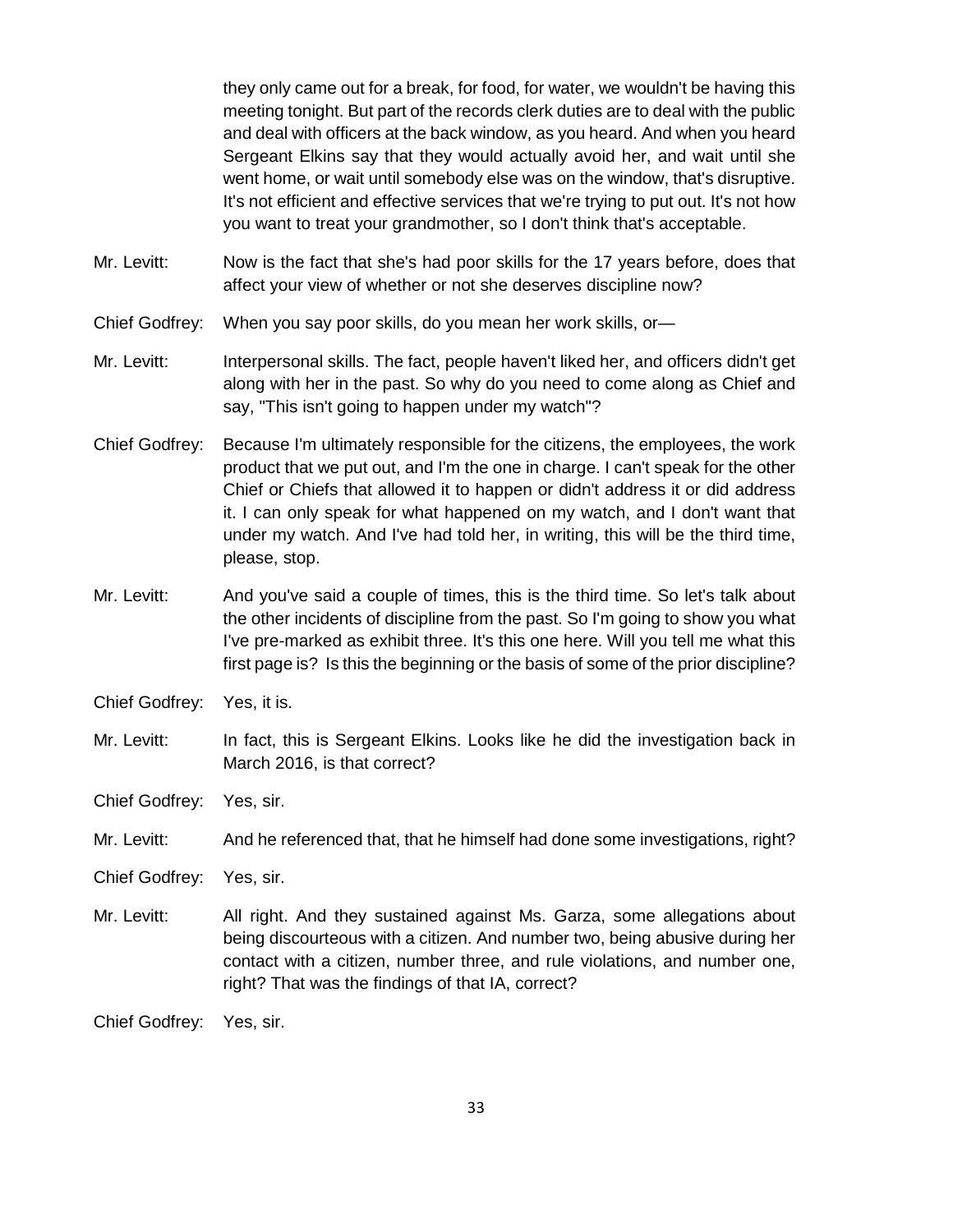Mr. Levitt: And what discipline-- if you turn to the second page, there's a "concur with recommendation" from the Chief. That's not you, but for a written reprimand, was she given a written reprimand for this incident at that time? Chief Godfrey: Yes, she was. Mr. Levitt: And that's dated in March of 2016, correct? Or finding the Chief's concurrence was March. Chief Godfrey: Yes. March, yes, 2016. Mr. Levitt: Go to the third page. Is this a different incident? Does this appear? It's compiled together. But is this a prior incident earlier in March for which she was counseled? Chief Godfrey: Yes, sir. Mr. Levitt: Okay. And there the Captain's comments recommend counseling. Chief's comments on page three was "concur," so for an incident in early March, she's given a counseling, is that correct? Chief Godfrey: Yes, sir. Mr. Levitt: And on the second page, for another incident in March of 2016, she's given a written reprimand, correct? Chief Godfrey: Yes, sir. Mr. Levitt: So first is counseling, then a written reprimand? Chief Godfrey: Yes, sir. Mr. Levitt: And then, the three-day suspension, that's the third one, that's the one you gave that's in evidence, right? Chief Godfrey: That's correct. Mr. Levitt: And that's three in a year, from March 2016 to January 2017. It's less than 12 months. She's had three incidents of discipline, is that right? Chief Godfrey: That's correct. Mr. Levitt: Now, you mentioned something else. Turn to the next page. I believe it's page four of this exhibit. It's actually a memo from you as the Captain, dated 2014. What was that about? Chief Godfrey: This is about an e-mail that a supervisor brought to my attention. I don't know who sent the first string of e-mails, but it was involving Ms. Garza and another supervisor and it involved Sergeant Gaston and Detective Larsen, who is now Sergeant. But basically, it was-- there's actually a page two to this that's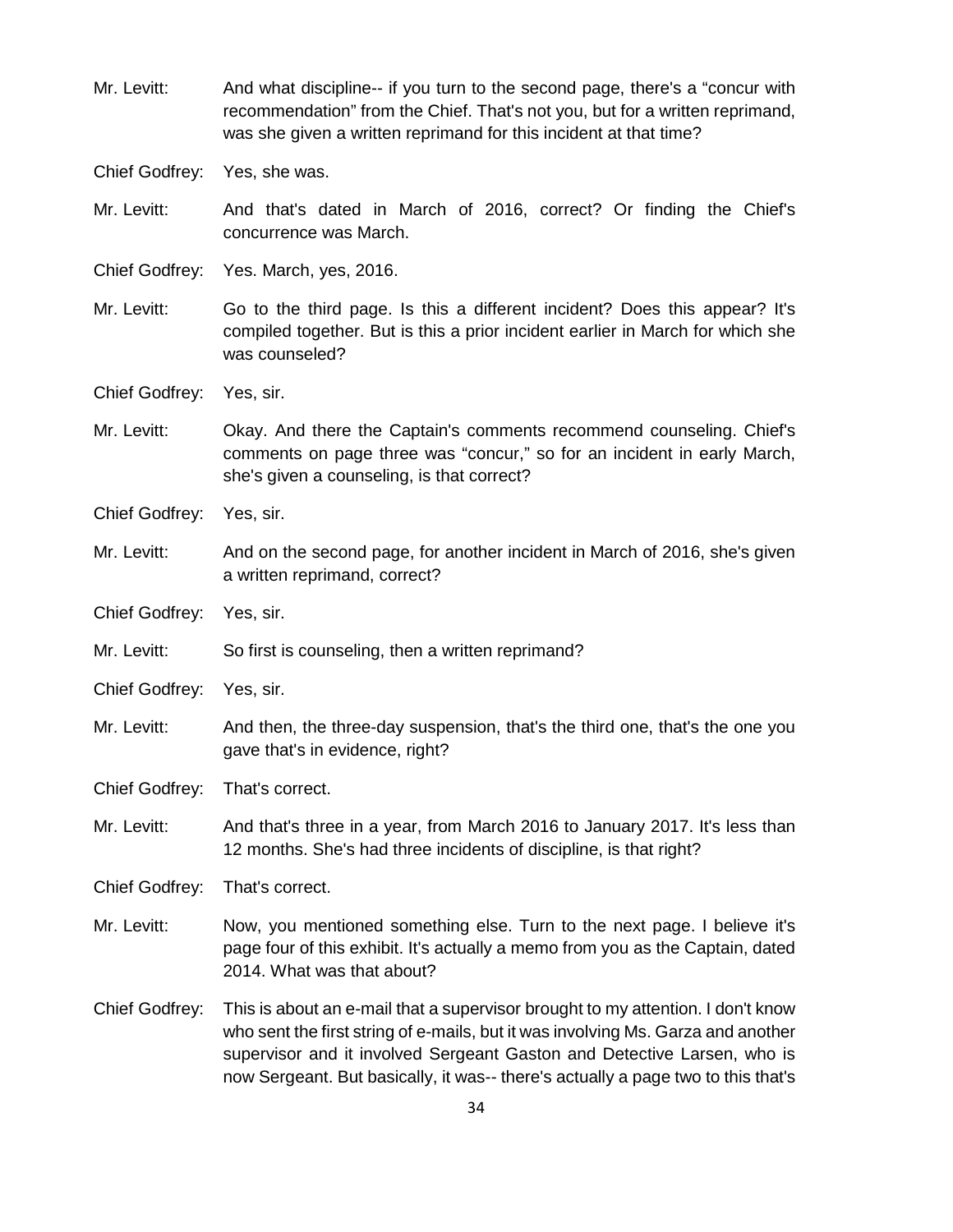not attached, but there's a second page that sums it up basically that they need to work out their problems. Basically, it wasn't discipline. I just sat everybody down in the room and we tried to work it out, and apparently, before I got there, there was ongoing issues with Ms. Garza and Detective Larsen and his common-law wife, who used to work at the station, but she no longer works there. This all came up and I didn't think of it really as a level of discipline, but I thought it could be discussed, and basically—

Mr. Levitt: Did it relate to her relationship with another officer?

Chief Godfrey: Yes.

- Mr. Levitt: And you're issuing this memorandum to try to correct, counsel, or whatever, even as early as 2014?
- Chief Godfrey: Yes.
- Mr. Levitt: And then, 2016, you have these other three incidents.
- Chief Godfrey: Yes, sir.
- Mr. Levitt: Now, this has already been referenced, so I won't spend much time, but when you look at the 2016/2017 evaluation, which is part of this document, but also already in evidence, she was marked down as, in customer service and interpersonal communications, down to the lowest score. Is that right?
- Chief Godfrey: Yes.
- Mr. Levitt: If you would look at the 2016/2017 evaluation, I know everybody has it, but read the comments on the first score of customer service and now on February 4, 2016, to February 3, 2017, she gets a one. Read the comments.
- Chief Godfrey: Do you want me to read that out loud for the record?
- Mr. Levitt: Yes, and for the record.
- Chief Godfrey: Records Clerk Garza maintains the utmost respect towards command staff members. However, has some issues regarding dealings with citizens and other members of the department. She strives towards delivering services in a timely manner and often makes suggestions for ways to improve the paperwork flow within the division.
- Mr. Levitt: Okay. And then read the comment under interpersonal communications where she got a one.
- Chief Godfrey: Records Clerk Garza does communicate openly and honestly but is sometimes misunderstood concerning the delivery of information. The way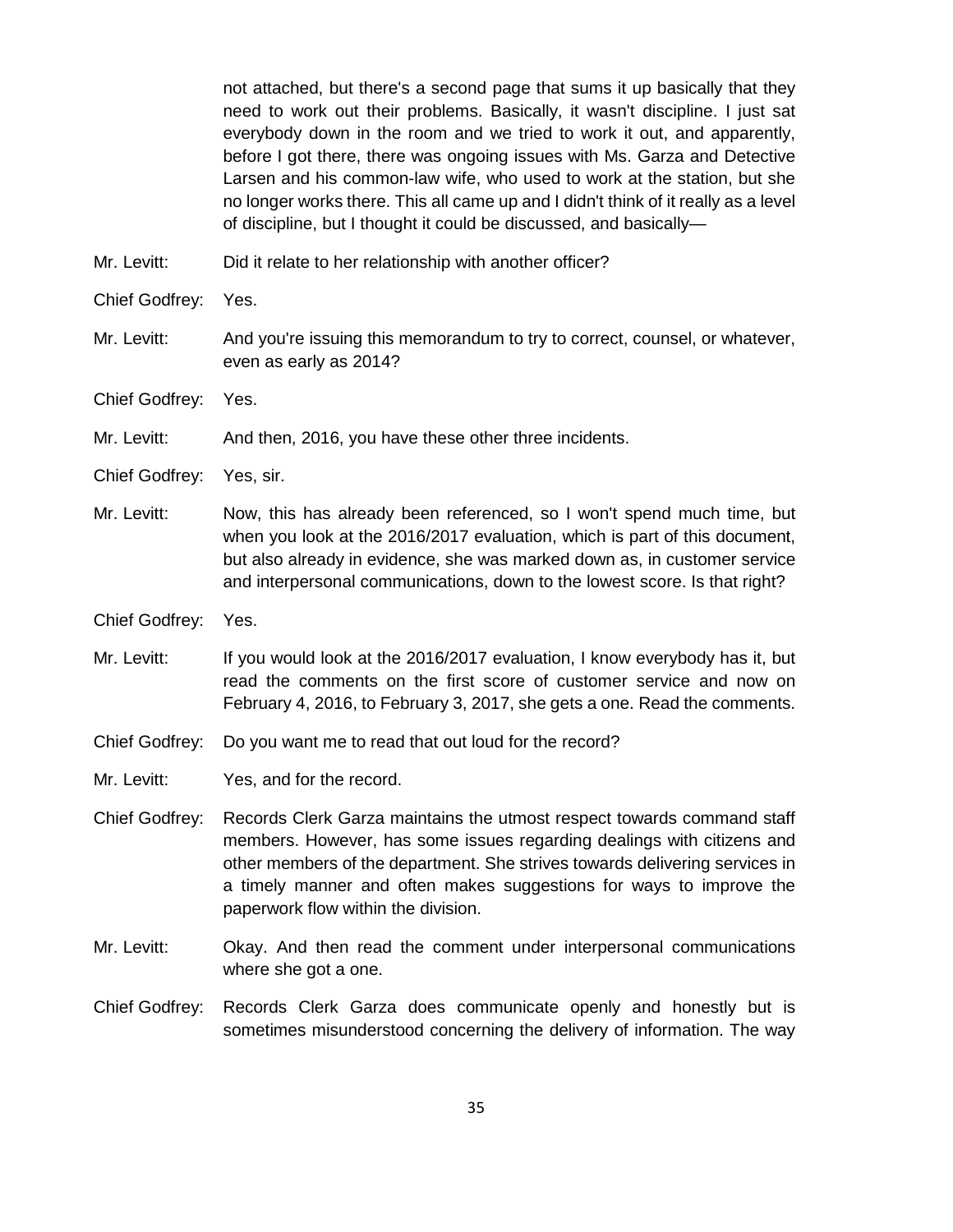the message is delivered, both verbal and non-verbal, is just as important as the message itself. The same holds true for e-mail correspondence, as well.

- Mr. Levitt: So, in 2014, there's a memorandum of understanding about working on relationships. The 2016/2017 evaluation marks her down for her communication skills, correct?
- Chief Godfrey: Yes, sir.
- Mr. Levitt: And then in three times within a span of 12 months, she receives counseling, written reprimand, and then the three day suspension. How did you arrive at it? Why did you arrive at it? Explain to the board why you arrived at it and felt that a three-day suspension was appropriate and sustainable, and why you're asking them to uphold your decision.
- Chief Godfrey: Quite honestly, as I said earlier, the amount of effort and energy put into these issues within this short amount of time is unacceptable in my opinion, and I need to send a message that the whole goal of discipline is to modify behavior. I want to let Ms. Garza know that this needs to stop. The high school behavior as described by Ms. Michaels, the bickering as stated by Sergeant Elkins, this ongoing constant stressful drama workplace environment. I don't stand for it. I don't want it. I don't accept it. And that's why I came up with three days.
- Mr. Levitt: I have no further questions.
- Ms. Michaels: Chief, bringing your attention to the 2015 to 2016 evaluation. So I understand that-- let me just be clear here, these three infractions you're talking about were all under your watch. They all came when you became Chief, right?
- Chief Godfrey: No.
- Ms. Michaels: You weren't the Chief on these three things we're talking about?
- Chief Godfrey: No.
- Ms. Michaels: For this one.
- Chief Godfrey: Just for this one. The prior Chief was for the reprimand and the counseling. The former Chief Henry Osterkamp was the Chief for the reprimand and the counseling.
- Ms. Michaels: Okay. And they're all within a short period of time?
- Chief Godfrey: Yes, ma'am, within less than a year.
- Ms. Michaels: And what you're telling us-- you've been there a long time too, not as long as Ms. Garza, but you've been there a pretty long time, right?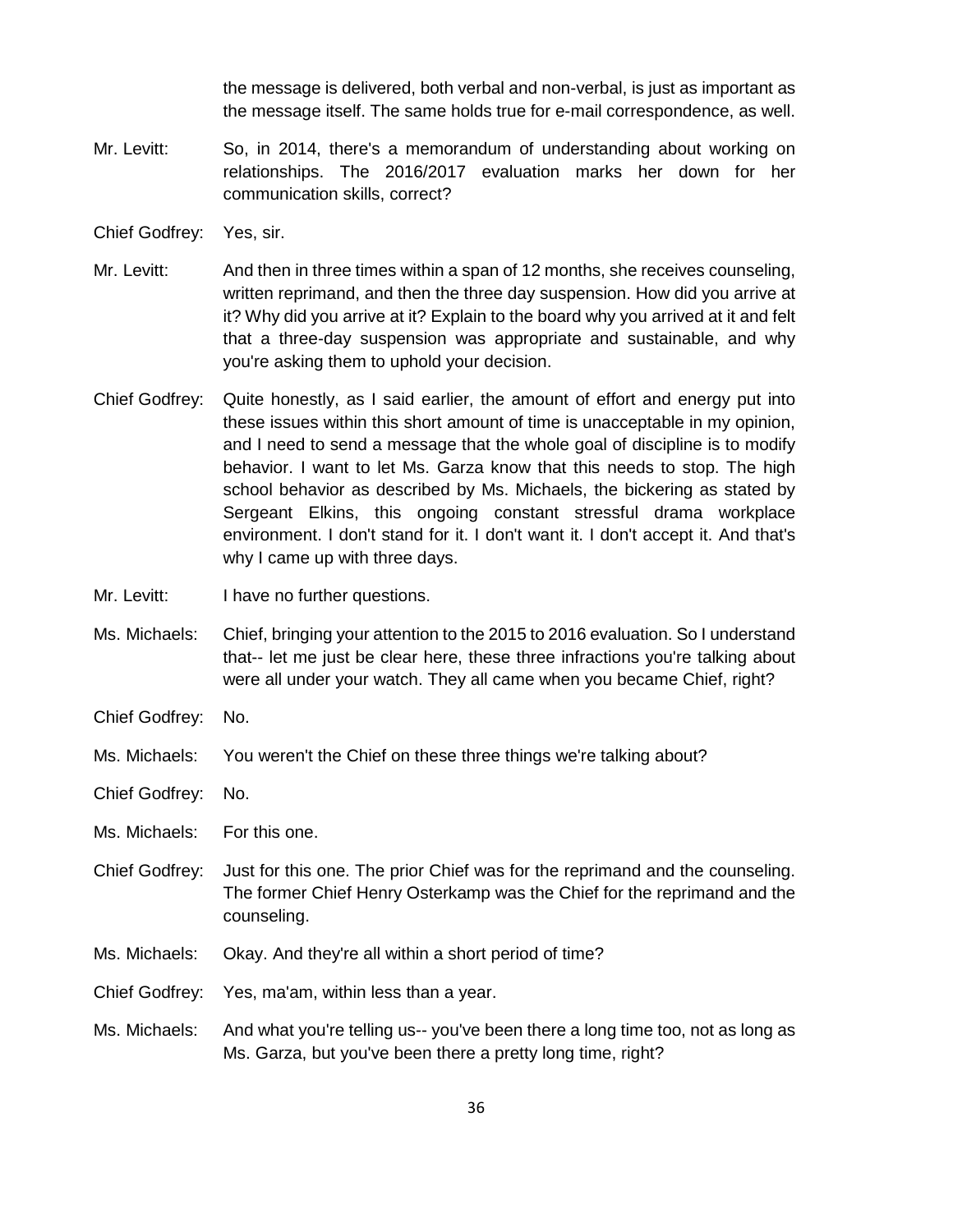Chief Godfrey: Six years.

- Ms. Michaels: Okay. And you've been told that this has been an ongoing situation about people, not just with Ms. Garza, but other officers, engaging in behavior. Inappropriate behavior.
- Chief Godfrey: I've been told that?
- Ms. Michaels: Well, you understand that it didn't just start when you got there six years ago.
- Chief Godfrey: Correct.
- Ms. Michaels: Okay. In fact, on the paper that I just asked you look at, in Ms. Garza's 2015 to 2016 report, her performance evaluation, it says, "Unfortunately, there's a breakdown in customer service and/or communication when dealing with the rest of the police department staff. Disrespect and/or lack of satisfaction has been noted on both ends." Do you see that, sir?
- Chief Godfrey: Oh, I see it.
- Ms. Michaels: Okay. Ms. Garza's aware of these issues, and she's working hard to rectify them. When on the receiving end of disrespect, meaning she's being disrespected by other officers, Ms. Garza's been directed to bring these instances to the attention of her supervisor rather than just take it or brush it off. Right?
- Chief Godfrey: That's what I'm reading.
- Ms. Michaels: Okay. Well, you don't have any reason to believe somebody lied and put that down, do you?
- Chief Godfrey: You're asking if I'm reading along with you. I'm reading along with you.
- Ms. Michaels: Okay. So apparently, Ms. Garza has been on the opposite end of people talking bad to her from fellow officers, right?
- Chief Godfrey: Well, not only apparently, but remember I said the amount of effort we're spending on her investigations and then her claims that someone's mistreated her at the back window-- we've had to investigate those too. So yes, this is—
- Ms. Michaels: Oh. But you know actually what this says though, is she's asked to bring it to the attention of supervisors because she, apparently, has been taking it and brushing it off.
- Chief Godfrey: Okay. I didn't write this document, but I'm agreeing with what you're saying.
- Ms. Michaels: Okay. So you're trying to say that she shouldn't be reporting to the supervisors when she's being made fun of or spoken to disrespectfully?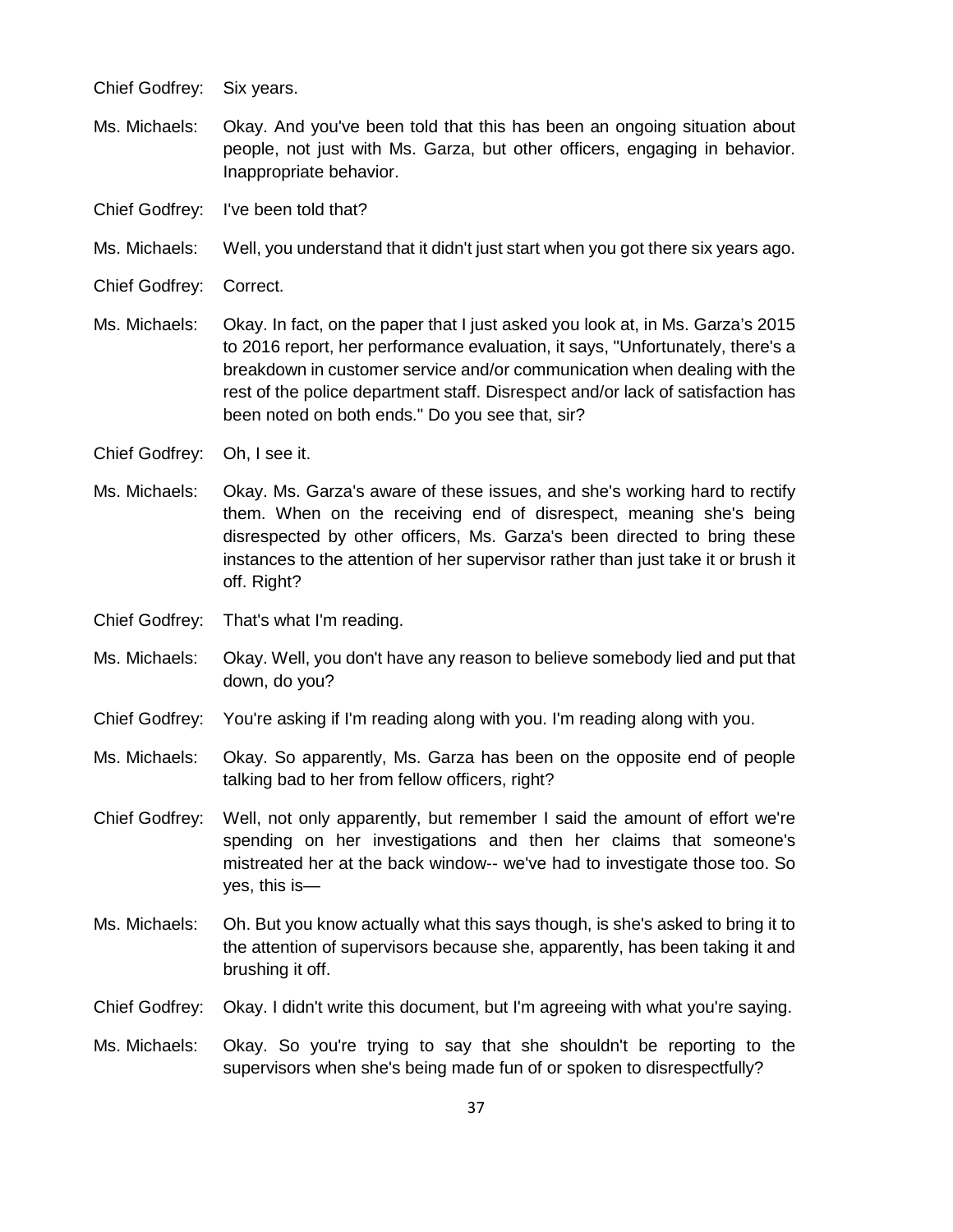- Chief Godfrey: No, I think you're twisting words here. It says, "Records clerk Garza has been directed," which means the Captain that wrote this told her, "Listen, whatever's going on, you need to report it," because I think the reason why this was written was in her responses to the behavior at the back window, when she got held accountable, she says, "Well, they said it first." And we told her, "Listen, you've got to let us know when you're being mistreated so we can stop that behavior."
- Ms. Michaels: So you can write up the people that have been abusing her?
- Chief Godfrey: Absolutely.
- Ms. Michaels: And who have you written up that's abused her?
- Chief Godfrey: I don't have it in front of me, but—
- Ms. Michaels: Right. Okay. The point being is that obviously it's been a give-and-take situation in the Police Department, not just the Records department, and not just involving Ms. Garza. Would that be a fair statement?
- Chief Godfrey: Regarding why we're here today?
- Ms. Michaels: No. You just went into the whole history of problems that were going to stop while it's under your watch, and my questions to you, sir, are-- it's not just Ms. Garza. Ms. Garza's been mistreated by other officers, to the point that they even put it in her evaluation to say, "Hey, quit taking it. Quit brushing it off. You need to report that people are mistreating you to your supervisors."
- Chief Godfrey: Well, that was before my watch, but I understand what you're saying. Yes.
- Ms. Michaels: Okay. When we say high school behavior has to stop, it has to stop on both sides.
- Chief Godfrey: I agree. I'm over it.
- Ms. Michaels: Now, just for clarification, the Records department. There's really just two employees in the Records department, right? Ms. Garza and Ms. Henson?
- Chief Godfrey: No, ma'am, there's actually-- there's a supervisor in there and then there's a third employee right now.
- Ms. Michaels: Who's that? Okay, so there's--?
- Chief Godfrey: Four total.
- Ms. Michaels: Four total. But the supervisor actually does the Records work too?
- Chief Godfrey: They do some of the Records work, but I'm not sure they do a whole heck of a lot of Records work. Juanita could probably, well..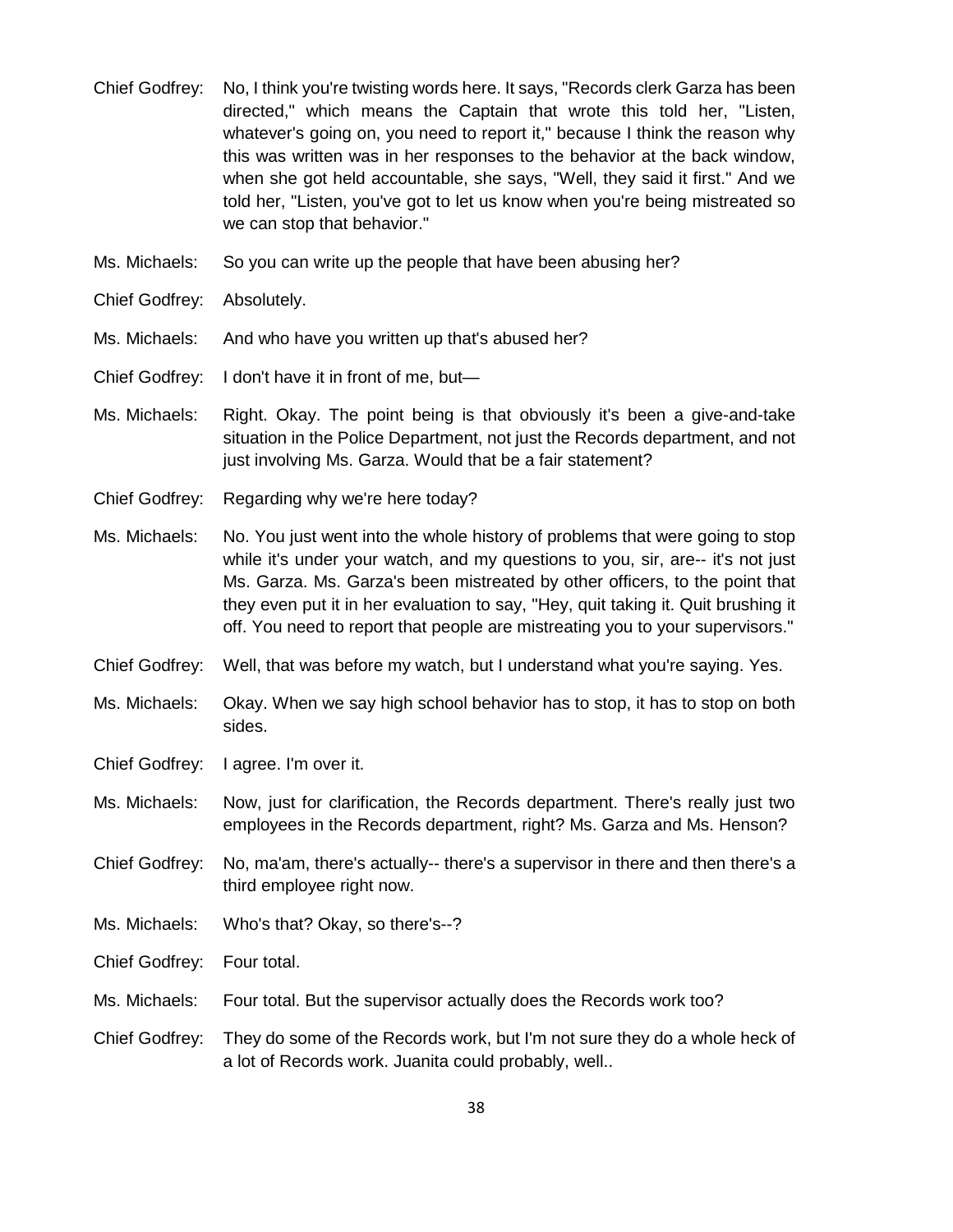| Ms. Michaels:         | But just so I'm clear, not being in the Police Department, the lion's share of<br>the work is done by Ms. Garza.                                                                                                                           |
|-----------------------|--------------------------------------------------------------------------------------------------------------------------------------------------------------------------------------------------------------------------------------------|
| <b>Chief Godfrey:</b> | No. The lion's share of the work is done by the Records clerk. The supervisor<br>will-- if they're busy, she'll answer the phone, she'll give somebody directions<br>at the front window, she'll direct them to other things.              |
| Ms. Michaels:         | Okay. And in the report that was put into evidence - excuse me - as exhibit<br>two, you've reviewed this. Have you reviewed this?                                                                                                          |
| <b>Chief Godfrey:</b> | I hope I did.                                                                                                                                                                                                                              |
| Ms. Michaels:         | It's number two, not number one. They're bringing your attention to the back,<br>where the texts are. You're aware, sir, that the majority of these texts are<br>texts between Ms. Henson and Ms. Garza, not Ms. Garza to Officer Piccola? |
| <b>Chief Godfrey:</b> | Yeah, I'll concede that, but some of them are-- yes. I don't have it in front of<br>me.                                                                                                                                                    |
| Ms. Michaels:         | I saw the majority.                                                                                                                                                                                                                        |
| <b>Chief Godfrey:</b> | I don't have it in front of me.                                                                                                                                                                                                            |
| Ms. Michaels:         | If I may approach?                                                                                                                                                                                                                         |
| <b>Chief Godfrey:</b> | The text you're referring to, this looks like it's from Ms. Garza to Ms. Henson.                                                                                                                                                           |
| Ms. Michaels:         | Okay. Just so we're clear. In the text that Mr. Levitt was referring to that<br>started this was a text from Officer Piccola to his supervisor, the new<br>supervisor, Sergeant Gaden.                                                     |
| Chief Godfrey:        | You're right. I think It was actually an e-mail if I'm not mistaken.                                                                                                                                                                       |
| Ms. Michaels:         | So these texts are not having to do with Officer Piccola's incident. These are<br>between Ms. Henson and Ms. Garza.                                                                                                                        |
| Chief Godfrey:        | No, I think Officer Piccola is referenced in those texts.                                                                                                                                                                                  |
| Ms. Michaels:         | Yes, he's referenced in those texts. But the texts were not sent from Ms.<br>Garza to Officer Piccola.                                                                                                                                     |
| <b>Chief Godfrey:</b> | I think there were some, but most of them, like you said, were mostly between<br>Ms. Garza and Ms. Henson.                                                                                                                                 |
| Ms. Michaels:         | You're right. Let me clarify one more time. The texts that are in here were<br>sent from Ms. Garza to Ms. Henson. Ms. Garza did not send them to Officer<br>Piccola, but Ms. Henson sent them to Officer Piccola.                          |
| Chief Godfrey:        | That's probably more accurate, yes ma'am.                                                                                                                                                                                                  |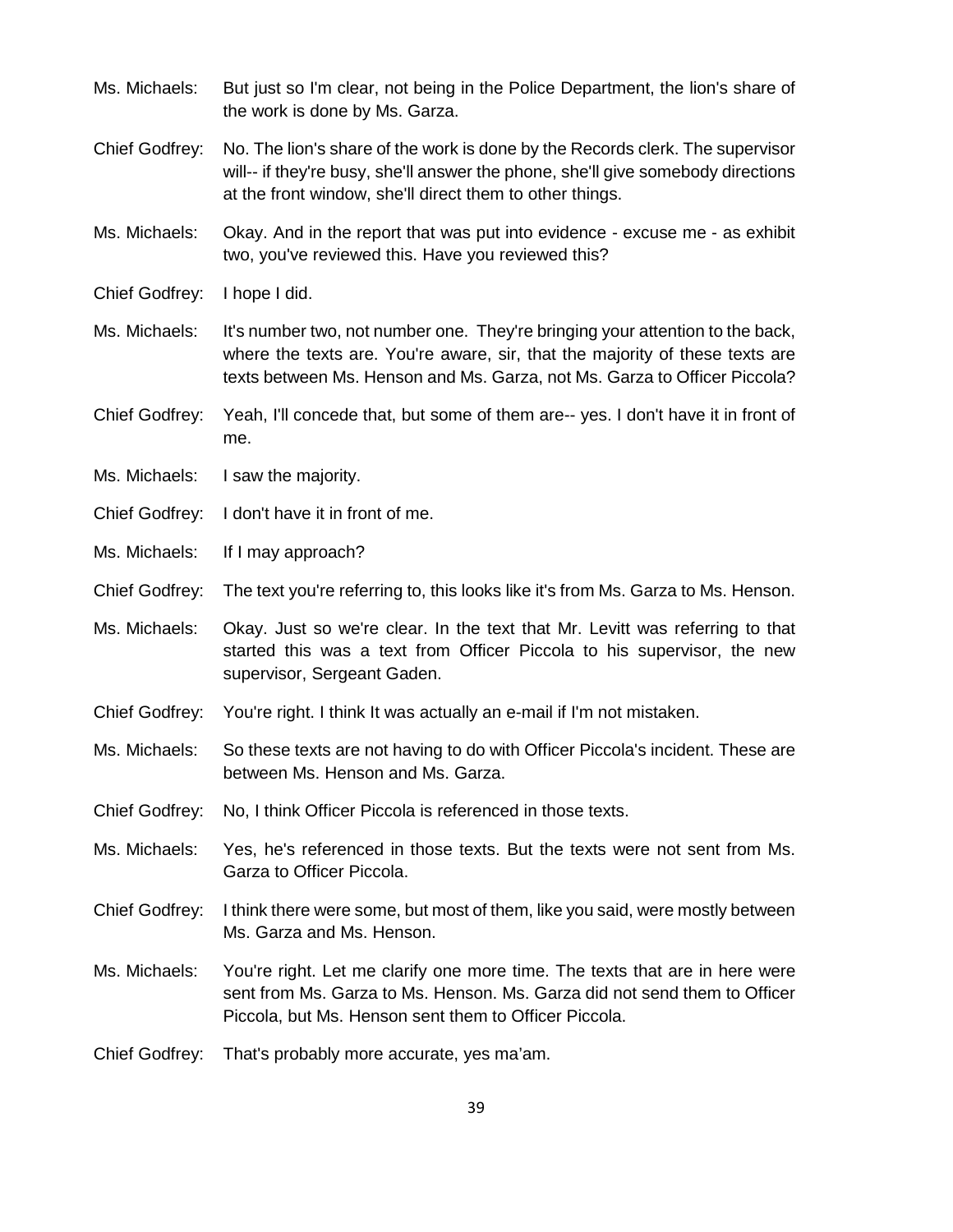- Ms. Michaels: Okay. That's all I have. Thank you.
- Mr. Levitt: Well, let's clarify it, but that's not accurate. So let's look at the texts. Go to the texts, starting with the first dark one, then go to one, two, three. Look at the-- what's looks like this, the third page of text and the top is [inaudible]. Can you see this here?
- Chief Godfrey: I don't have those texts.
- Mr. Ochipa: If I may, what's the point of who sent them?
- Ms. Michaels: I've already made my point.
- Mr. Levitt: Page nine.
- Ms. Michaels: I don't know where Mr. Levitt's going.
- Mr. Levitt: Oh. Look, page nine from the back. The text is from Officer Piccola, isn't it? And to Officer Piccola. Between Officer Piccola and Ms. Garza, isn't it?
- Ms. Michaels: No. Sorry, but no.
- Mr. Levitt: Look at the middle statement. Read that. Let me read it. It says, "If you want to talk to me, talk to me in person, not text. Think, think, think. Low-life piece of shit, that sounds like what I would say. Again, if you want to know the truth and I'll say it in front of you and pussy-mouth that's one thing." So that was sent to—
- Ms. Michaels: No, you're absolutely—
- Mr. Levitt: That was sent to Ms. Henson. I'm saying that. Look at the first dark one, the first text, actually the second one. "Dan, I've told you about lying on me. If you're going to repeat something I said repeat truth. When you walked in I called you a low-life two-legged rat, you, I was all over you and told you in regards to Stefanie I would have never done that to her. And she knows never say another word to me unless work related." So that would appear January 26, 5:32, is from Ms. Garza to Officer Piccola saying, "Dan, I've told you about lying on me," and "Dan, I called you a low-life two-legged rat." So there is a text. You said there's no text directly to Officer Piccola, and this is a text directly to Officer Piccola.
- Ms. Michaels: What I said was the majority of the texts are between Ms .Henson and Ms. Garza.
- Mr. Levitt: You said that then you said all of them. Chief said he thought there was one directly to him and that's the one, so the record is now clear. There was the one IA you did-- Ms. Garza did bring a complaint. But after that's a 2015/2016 evaluation. In 2016 are you aware of Ms. Garza ever coming forward and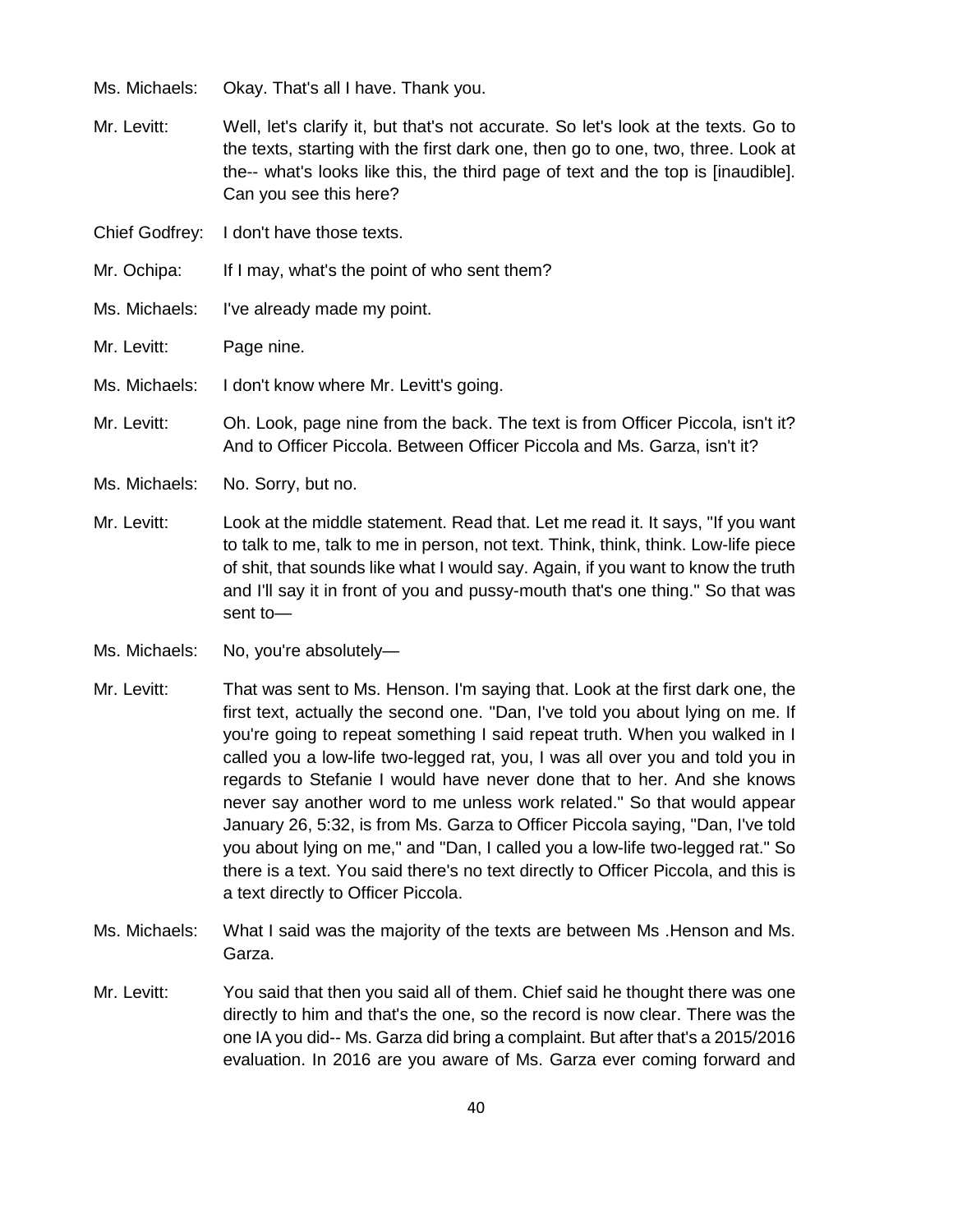complaining that she was being disrespected or mistreated that resulted in an IA?

- Chief Godfrey: I know there was an incident with Officer Braun at the back window, but I don't remember the outcome. I don't think it turned into an IA. I don't remember.
- Mr. Levitt: If in fact-- you already said this, if in fact she had a problem with someone she was to bring it forward and you would look into i.
- Chief Godfrey: Absolutely.
- Mr. Levitt: Nothing further.
- Mr. Ochipa: Do you guys have any questions for him?
- Mr. Coleman: A couple. Did the evaluation change and does the style of evaluation change over the years? Because I noticed in 2013/2014, at the end under additional comments, she had six or seven good props, good comments from people in the community and stuff like that that gave her something-- or from one of the police officers. That's something that in dealing with them, their relation, and that they gave her some good [inaudible]. And then, after that, the other years, I looked and there weren't any more. Is that because there weren't any or because the evaluation-- did the style of the evaluation change, the form, and then did not include that anymore?
- Chief Godfrey: Well, they did change the style of the evaluations, but if there was anything that Ms. Garza wanted -- or any employee wanted to add to their file -- they certainly could add it, and sometimes you would put it in the comments section.
- Mr. Coleman: So that's her choice to include those?
- Chief Godfrey: Well, it says here, Records Clerk Garza was awarded and given a commendation for the Mower Depot incident. So that was added in by the supervisor that did the evaluation. So yes. Normally, and we've been doing this for a while, if you get a positive e-mail, if you look at some previous evaluations, if an officer says, "Hey, Ms. Garza, helped me," yes, absolutely, that would go in her evaluation for that year.
- Mr. Coleman: So then, after 2013/2014, there are none. I don't see any. Is that her choice not to put him in there, or did she just not get any more?
- Chief Godfrey: I didn't complete this document, but there is a handwritten note here that says she got a unit commendation for the Mower Depot incident.
- Mr. Coleman: Okay.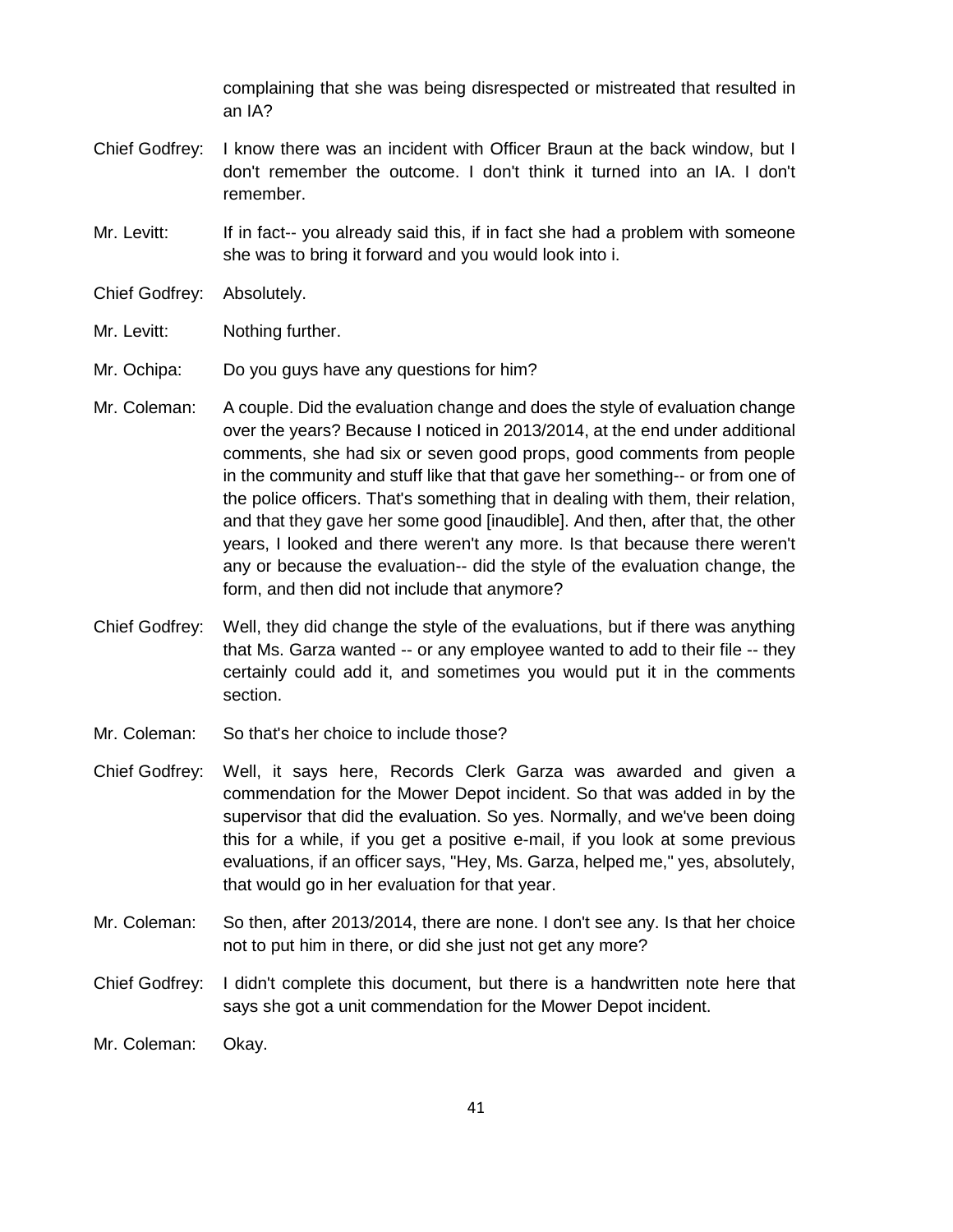- Ms. Michaels: I think he's not looking at the same page you are. I know what page you're talking about.
- Mr. Coleman: Okay.
- Ms. Michaels: But if I could just--
- Mr. Coleman: Sure, yes. Please.
- Chief Godfrey: Right. You mean these here?
- Ms. Michaels: Mm-hmm.
- Chief Godfrey: Yes. We had those. The employee says, "Hey, I want these in my file." Or if the supervisor roots through the file and adds them. Yes, absolutely. There's nothing inappropriate or unrealistic about adding that.
- Mr. Coleman: Would you say that this was the tipping point or a change in how you decided to run things after Chief Osterkamp? That you decided to crack down more on customer service or if Chief Osterkamp was still here, were you just continuing his style of policing with, as far as what you're talking about citizens and meeting the face behind the plastic, so to speak?
- Chief Godfrey: Well, he's not here to answer that. But you're asking me a question so I'll answer it. He basically trained me now as Captain. And I know we share the same thoughts as far as customer service and the first contact with the community and the public and all when they come into the building, and my only addition to what he was already doing was I wanted to put a supervisor back in Records. And that's what I did when I became Chief.
- Mr. Coleman: And did a 30-day or termination or anything -- did that ever cross your when you looked at different options after looking at what's been -- the options that have been exercised already before you came to the three-day, did you look at anything harsher than this and then back off and go to threeday or was it three-day? Is that typically your next step?
- Chief Godfrey: Well, to answer your question I don't want to fire Ms. Garza. I just want her to stop doing the things that's getting us here today. And, like I said, in all honesty, from my heart of hearts, I think she's a good person. I think she's a good mom. I think she's a good grandmother. But I think this activity needs to stop. And no, it never crossed my mind to fire her for this, to be honest with you.
- Mr. Berman: Just one quick question then, Chief. I'm looking at this and it seems on the third or the final page of each performance evaluation there's an overall performance rating and it essentially takes into account all the other pages. And, obviously, on the first performance evaluation we have, she's highly effective. But on the second and third, even though she received ones in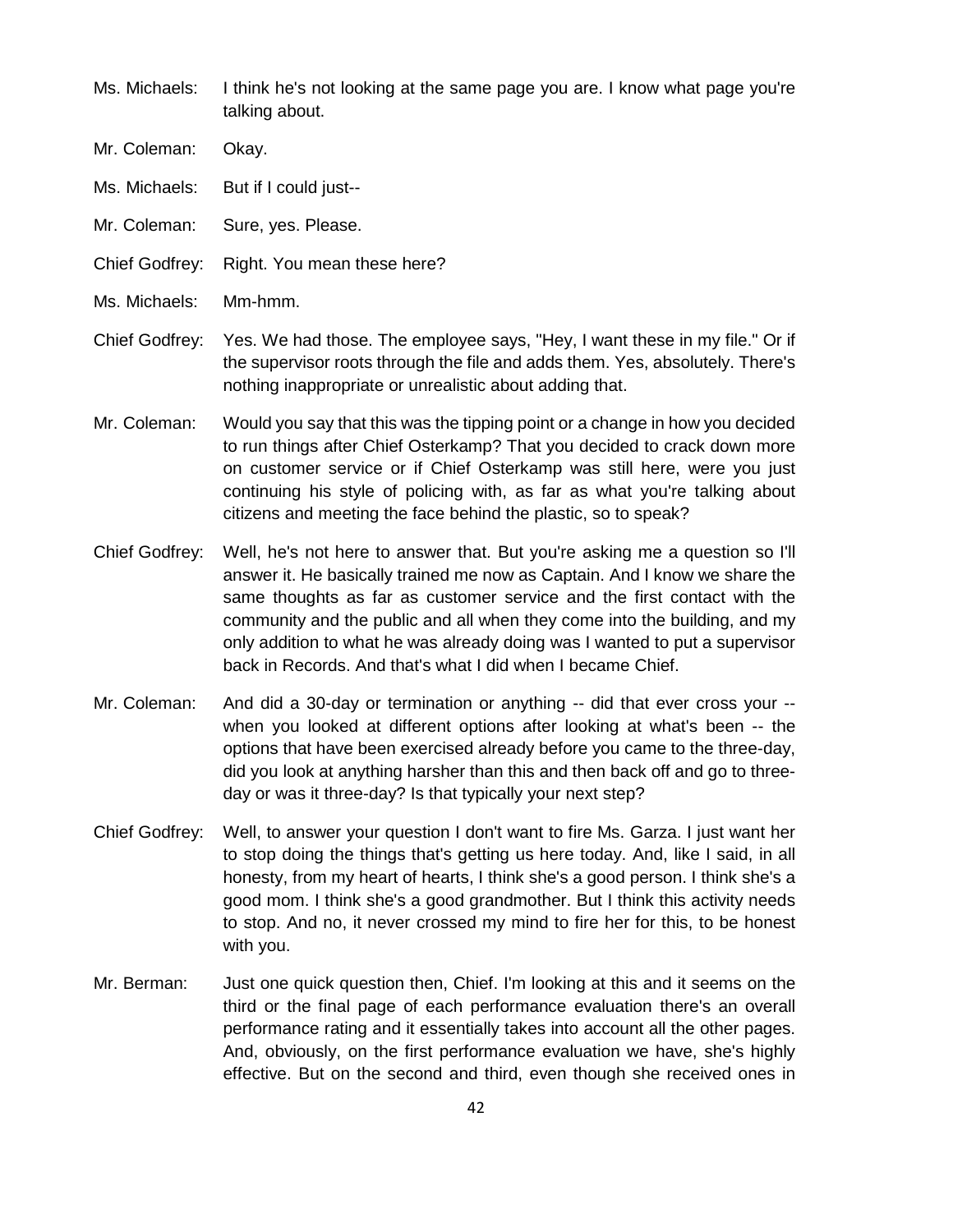customer service and interpersonal communications, and then a two in teamwork, she was still found successful and effective overall. So I'm wondering what that communicates about the sort of priorities of the department if somebody can essentially be a one in those two. And if they're doing well in everything else if that's still considered acceptable.

- Chief Godfrey: Well, actually, it is per the training manual that they gave us when they trained us how to use these. I think the concept behind it is if they're low in one area it shouldn't carry out through their entire performance evaluation and basically double tap them or triple tap them. So if they need improvement in a certain area then, by all means, mark them down low. But overall the employee could be doing other things great and well and just not performing well a certain category. So I think it's designed that way mathematically to allow the employee to be put on notice on an annual basis. Give them the training, the re-training, and the counseling and the discipline if it goes that far. But that's the design of this employee evaluation as I understand it. And these are done on an annual basis.
- Mr. Ochipa: Any other questions?
- Mr. Levitt: All right. Thank you, Chief. At this time, we will not call any of the witnesses.
- Mr. Ochipa: Do you all typically do closing statements of any type, or--?
- Ms. Emery: Well, we can. That's up to you. We may want to ask them to…
- Mr. Levitt: Procedure calls for it. Keep it short.
- Ms. Emery: I was just going to say, you may request that they keep it short given the hour.
- Mr. Ochipa: Yes, if you would like to do some brief closing statements, that would be fine.
- Ms. Michaels: So may I go first?
- Mr. Levitt: You've got the burden.
- Ms. Michaels: I think we've made our position clear that we understand about that one incident. I think it's pretty telling that they have not called Officer Piccola, who was here earlier, as a witness. I think it's because Officer Piccola, with all honesty, would say that he has this longstanding relationship with Ms. Garza, over 10 years now, that he did not take offense, which is what he told the IA Investigator. He did not take offense at what she said. That he was not offended by what she said. That he wanted to get out of Records.

What's sort of interesting to me, not being in the department, but listening to this and reading the documents, and hearing what the Chief said, for 17 years, he said, for 17 years, he's heard that Ms. Garza was so awful. For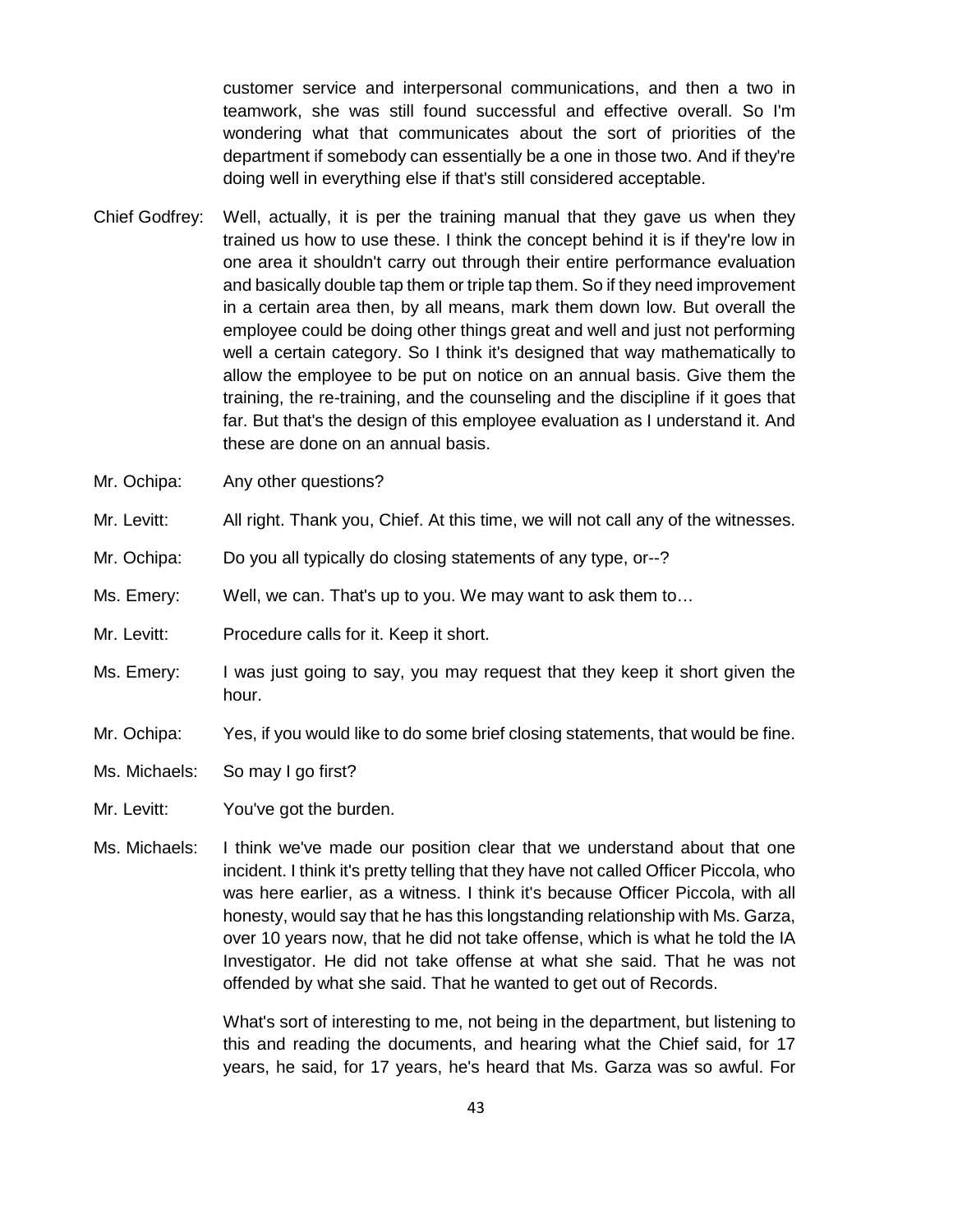over 17 years. She's been awful since she was there for 20 years. Doesn't get along with people. But for virtually 20 years, she has received great performance evaluations. Excellent and great. Excellent and great. And all of a sudden, in the last year, all of a sudden, she's intolerable and we're going to have to write her up. All of the 17 years-- and I don't know the answer to that question why all of a sudden now, we're going to write her up for something with Officer Piccola that Officer Piccola has said, "I don't want her to get in trouble. I'm not getting offense at this. I'm not-- I'm not going to make something out of this."

You heard from Sergeant Elkins that Officer Piccola never complained about her before to him, didn't want any internal investigation on her. And what I think is most telling-- because none of us really know what the story is. But you can presume that this is the nature of the way the department was dealing with each other. Either the non-law-enforcement officers and the enforcement officers had to snap back and forth, back and forth. But for some reason, she is the one that's going to be punished for it. And you can see even though we couldn't hear it, no one's ever actually received any punishment for the way they treat the other officers. It's Ms. Garza.

And you can see with your own eyes long before I've been involved or anything, her history is if you look at this one, now of course I've probably lost it, where they're telling her, it's in the documents, where they're telling her, "Look, you don't have to take it anymore. You don't have to keep say brushing it off. We know people--" As I said to you opening my statement, that Officer Piccola gives as good as he gets, and he says the same things to her, making comments about her Mexican heritage, and she's told by her supervisors, "You don't have to take it either. You need to come forward. People are complaining about your short, brusk manner that you don't talk nice to them. Well when people are talking bad about you, you need to come forward and do it."

So what my proposal has been is that under these circumstances, because that's the guideline that you make your decision under these circumstances. Am I saying that Ms. Garza is saying, "You're a two-legged low-life rat," is a nice thing to say? No, okay, it's not a nice thing to say. But obviously, notnice things were said to her and that's why under these circumstances a three-day suspension is inappropriate. Now, Officer Piccola, you no longer make comments to her about where she's from or anything she's done. Ms. Garza, you no longer make comments to anybody about what's going on. Everything is just unprofessional. Why cherry-pick her comments out of 17 years of behavior to now give her a three-day suspension?

And that is our objection to why this is inappropriate. And I think it's clear, and it's also clear from the witness they didn't call that there's obviously more to the story than you've heard tonight. The Chief said it himself, 17 years, I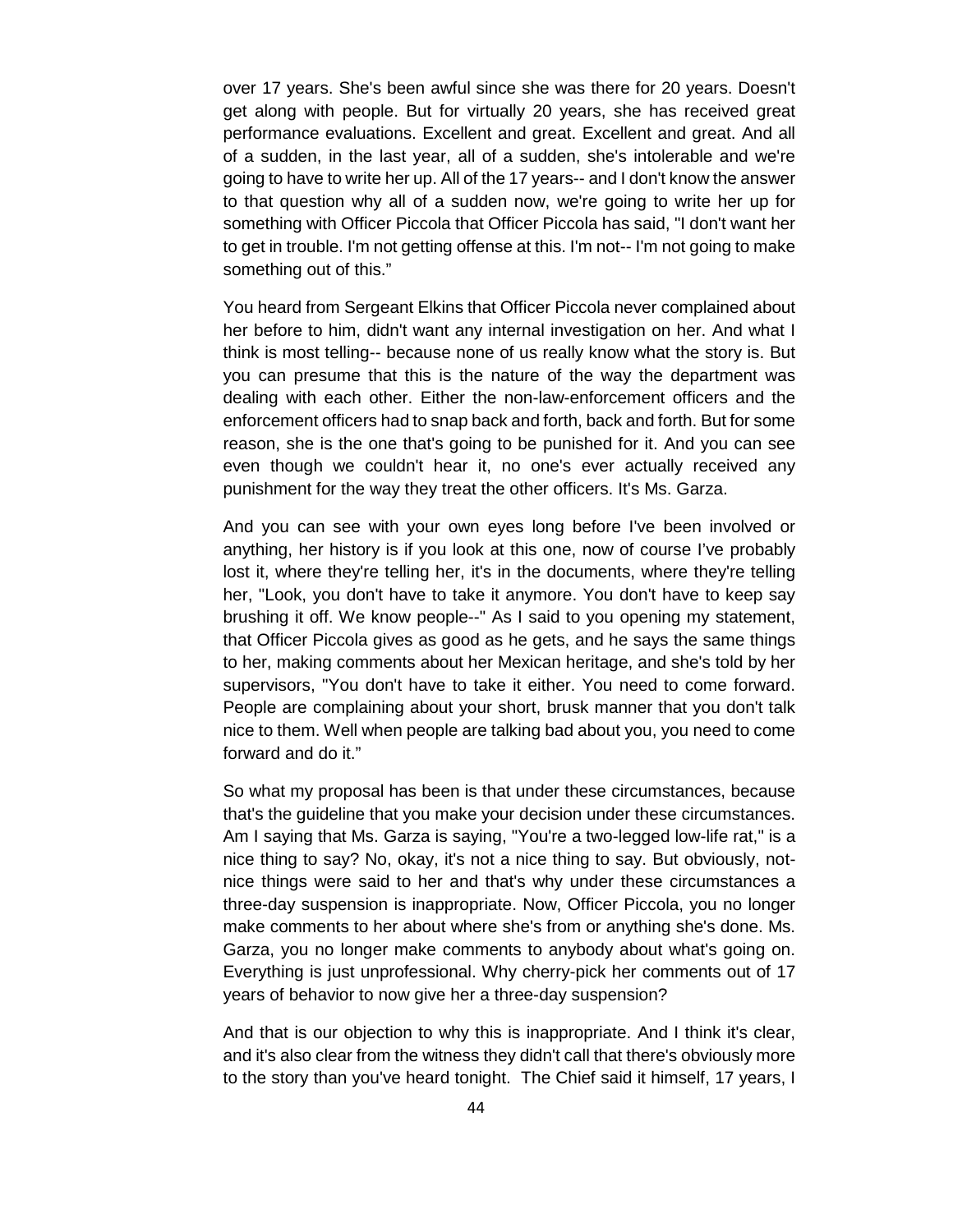believe is the number he used. She's been with the department for 20. Why all the sudden now she's getting a three-day suspension? That's not right. Thank you.

- Mr. Levitt: Well, the Chief's been here 6 years, I don't think he said anything about 17 years, but we can rely on your own recollection--
- Ms. Michaels: I'm sorry, I'll clarify. He had heard about 17 years.
- Mr. Levitt: End of tape 3 Trying to stay calm here. The most telling-- she's saying it's telling we didn't call Officer Piccola. Ms. Garza's sitting right here. We didn't hear from the grievant. She has said nothing in her defense. Choice of Counsel? Choice of Ms. Garza? That's fine. And you don't have to call her, but how can you rule in her favor? She hasn't testified to anything. She asked Sergeant Elkins, "What did somebody else say to you?" They didn't call Piccola either. They called Sergeant Elkins. He's sitting out there. He's probably still sitting out there. We told him to stay until we released him. We didn't have to. It's admitted he was called those names. It's admitted she called him useless or worthless, and that she called him, "You're a low-life two-legged rat." We don't need to call him to talk about that, whether he's offended or not. Sergeant Elkins said that. You asked him. There's things the department doesn't tolerate whether someone complains about it or not.

But the most telling thing is Ms. Garza hasn't testified. How can you rule in her favor? She hasn't told her story. Counsel says she was called Mexican. We don't when. Was it 10 years ago, yesterday, 20 years ago? We don't know what happened. She's not under oath, so there's no evidence before you or anything. And there's also no evidence that Ms. Garza complained about anybody in the last year.

In 2015, there's an evaluation that says, "If you have a problem, bring it forward," but there's no evidence she brought anything forward in 2016 or 2017, so they haven't proven anything. They're saying, "We've counseled her on that, spoke to her about it, but she didn't do it." And there's no evidence that Officer Piccola or Ms. Henson or anyone disrespected her that led to this. The only evidence you heard is: he walks in the door, and she says, "You two-legged low-life rat." She doesn't say, "He provoked me." She doesn't explain before you the circumstances or anything else. She hasn't explained the circumstances of calling him useless. She might have had a great explanation, but you'd have to guess and speculate what it might be.

They have not presented any evidence to support undoing what the Chief believes is appropriate, and I come full circle back to-- and I hope you may understand it, and I hope you take counsel from the lawyer on the board and Ms. Emery, but the standard's clear and convincing evidence. It's not, "What do you think?" It's not, "What would you do?" It's not, "How do you feel about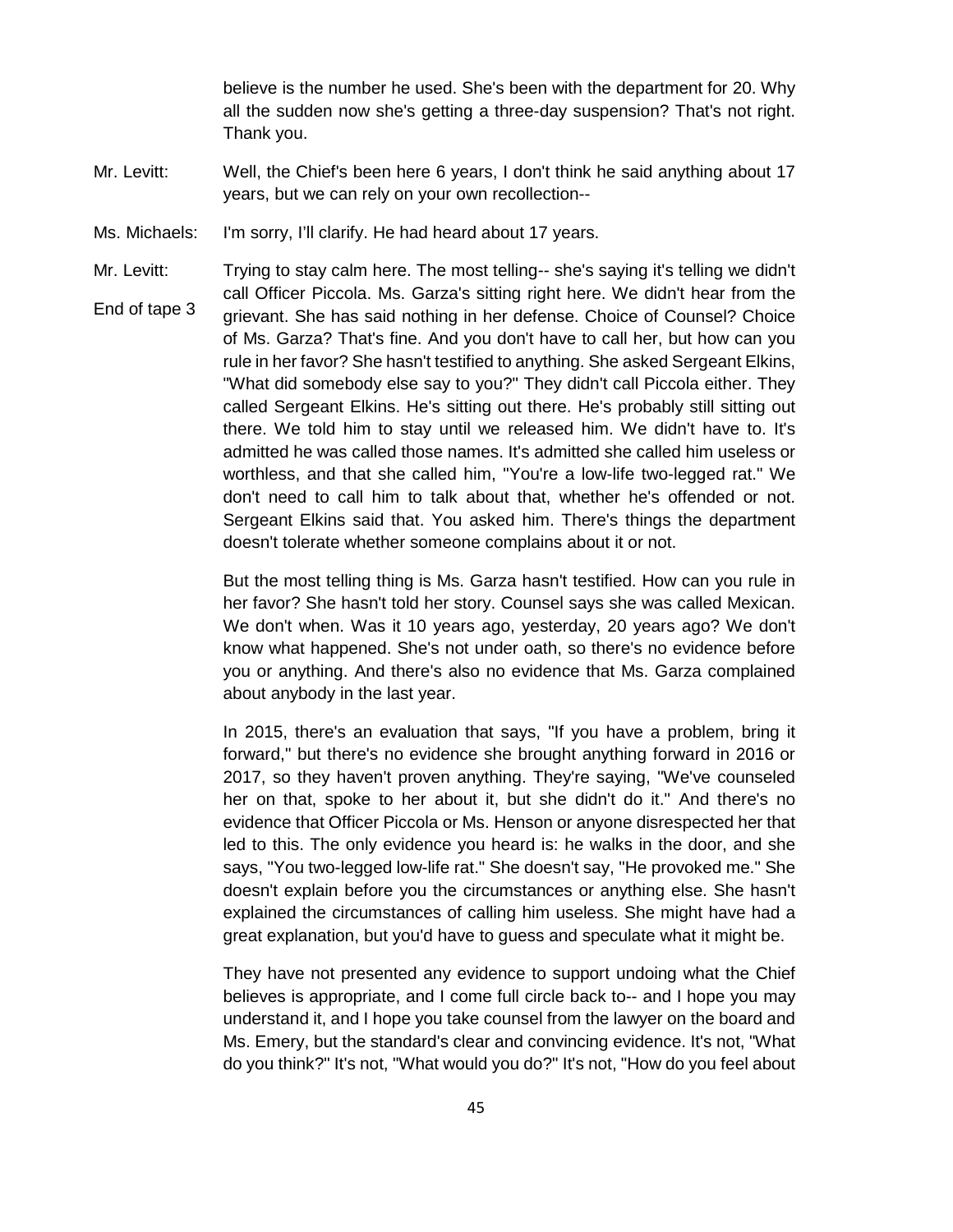it?" Clear and convincing evidence is more than a preponderance of the evidence that it was wrong what he did. And they have not established by clear and convincing evidence that the Chief's decision to give a three-day suspension is wrong. In fact, it's totally consistent with the HR rules and policies of progressive discipline since, within 12 months, she had been counseled and reprimanded for discourteous behavior. She didn't object to that. She didn't defend that. It's a fact. It's in her record. So you have no evidence, and certainly, you have no evidence by any standard to reverse what the Chief thought was appropriate.

He doesn't want to fire her. He thinks she's a good person. He's trying to send a message, and anything less than a three-day suspension doesn't do that. She needs to learn. We need her skills. We want her to be successful, but this is an appropriate discipline under the circumstances. There is no circumstance that she was provoked or she was called names or that she filed a complaint against Officer Piccola or anyone else. So they've set up these flares, these red herrings, if you will, but there's no evidence before you. And, respectfully, the fact she hasn't-- I've never seen an arbitration, a hearing--

- Ms. Michaels: I have to object. I'm sorry. I've sat here and I've heard you say everything you have about Ms. Garza, about her failure to testify, but now it's turned inappropriate.
- Mr. Levitt: It's not inappropriate. This is not a criminal case. There's no right against self-incrimination.
- Mr. Ochipa: She has the right not to talk if she doesn't want to.
- Ms. Emery: Correct. She does. And I'll just advise you that she doesn't have to testify, but this also is not a criminal trial. So whether or not you take an inference from that is up to you.
- Mr. Levitt: And that's my point. It's not criminal, so it's not Fifth Amendment right against incrimination. You can draw an adverse inference that, had she testified, that she didn't have the facts to support her appeal. So I'll leave it at that. It's clear and convincing, and we believe aside from whether she testified or not, the Chief has explained to you why he did it. It's a legitimate basis. It's a legitimate management decision.

You're not here to rubber-stamp the City or rubber-stamp the Chief. We are here to determine if he did something wrong, and we don't believe, under this evidence, you can say that they've proven his decision for a three-day suspension was wrong. So we ask you to uphold it, of course, your recommendation goes to the City Manager, as you know, but issue an order,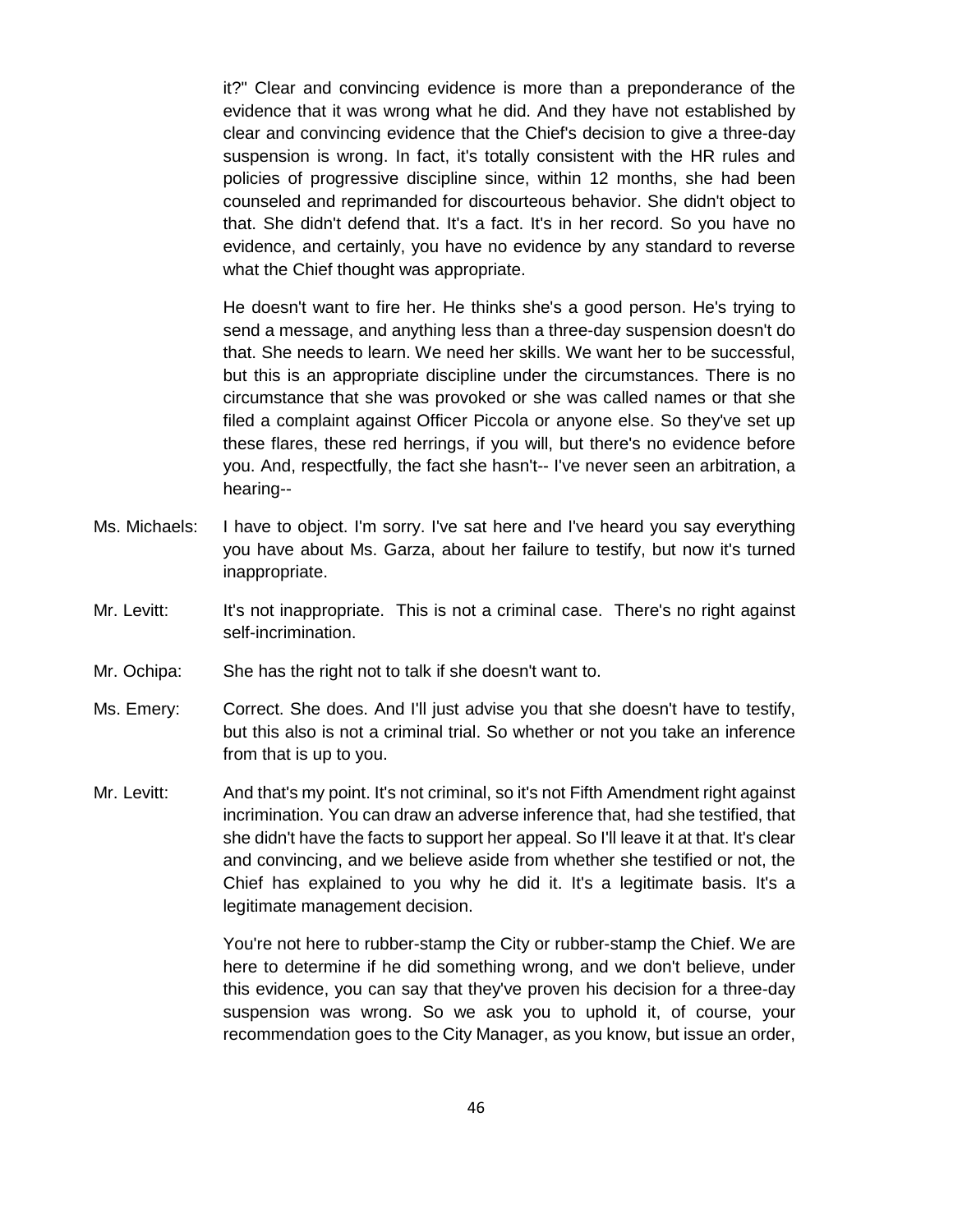if you will, or a recommendation to the City Manager upholding the Chief's decision to issue a three-day suspension. Thank you.

- Ms. Emery: Okay. This is an open deliberation, and so you will make your decision here tonight. So you guys can talk about it, and basically, your decision is whether or not to uphold the recommended three-day suspension and whether or not you do depends on whether or not you believe that Ms. Michaels has proven with clear and convincing evidence that it's inappropriate. You talk here amongst yourselves, and then someone can make a motion, and then it can be seconded, you can discuss it, and then there's going to be a vote. It's a public discussion.
- Mr. Rohmer: I'll go first. I've listened to all this stuff, and my main concern is the interaction with the public. We have to have good relations with the public. I've heard a little bit about there being problems there. I've heard an awful lot about internal bickering, which I think goes on in most places, but based solely on the relationship with the public, I'm going to sustain the suspension. That's it.
- Mr. Coleman: It seems like everybody likes Ms. Garza; that she's good at her job, and if Ormond Beach were to lose her, there would be a hole there. But, that said, like Mr. Rohmer was saying, it's good communication with the public. And I completely agree with what the representative said about it being high school-ish. I'm a teacher, and where I work all the teachers, a lot of those same things - we cut up and goof around, things like that - but I do know two things. One, if I had called someone a POS or a pussy mouth or something like that, I would be getting the same kind of thing from my boss.

And I also know that if it ever came to the point-- and I've been through the school system's version of internal affairs; not on me, but been involved with other people -- and I do know that if I was ever asked to go to training, at that point, I think I would wise up and would watch my Ps and Qs from then on. Again, I just think that the communication with the public being the tip of the spear almost, I think it's important, and I think it was said in the testimony and the transcript here, that she was told that it's not always what you say; it's how you say it. And I think Ms. Garza's a great employee. I think all the witnesses would agree, and I think even if Officer Piccola were to come here, he would agree too, that she does her job and is a good employee.

But there are some times when even when you or the other person don't want to bring the grievance, it has to be brought because it's in the rules and it's gotten to this point especially it's been building, and I think this is the third, the fourth step, and I think three days is a reasonable amount as a wake-up call, maybe. Not a termination, but a "Look, we've told you time and time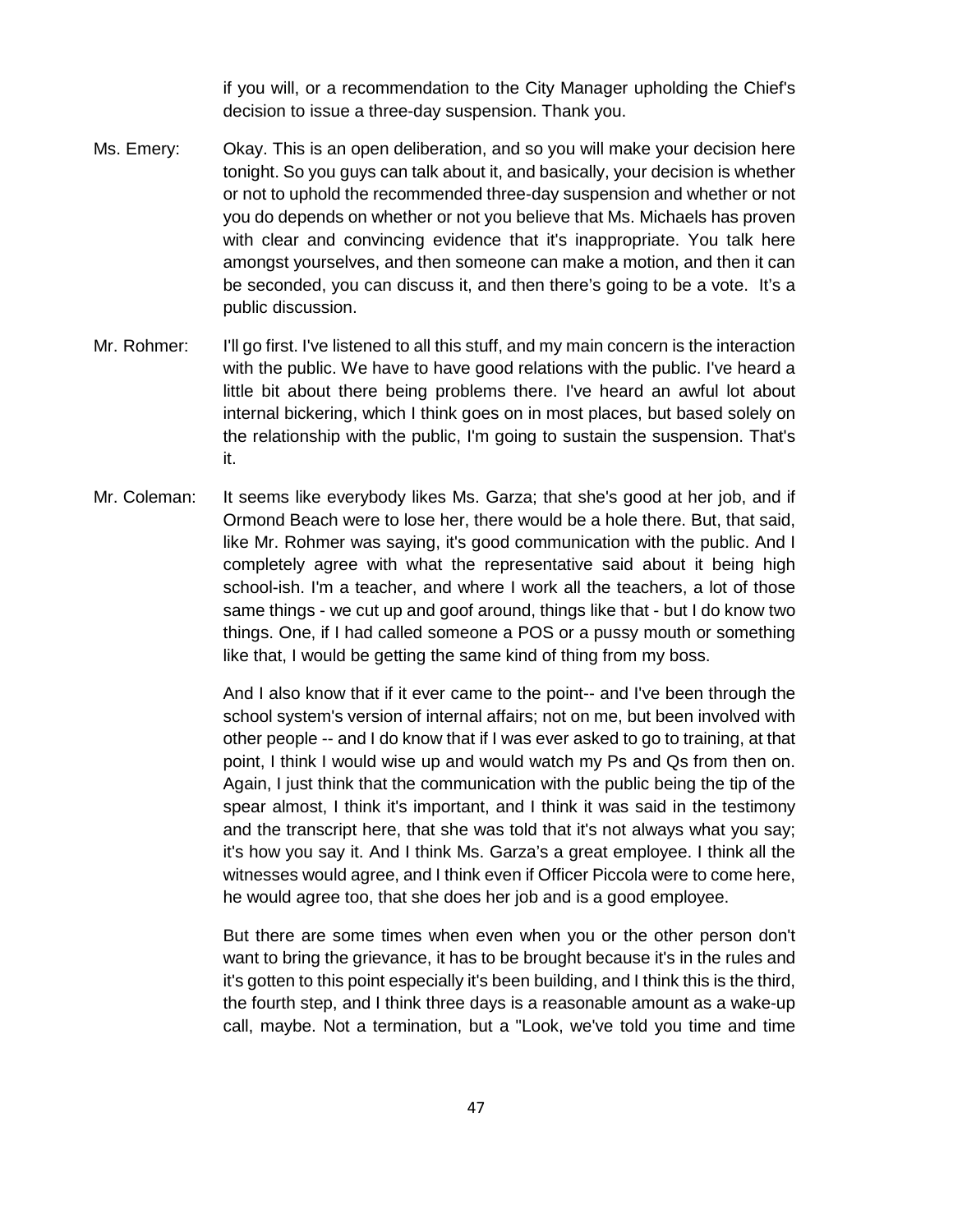again you've got to take that seriously." So I would uphold Chief Godfrey's decision.

- Mr. Ochipa: I would uphold this decision, and, first of all, I think that to say that, "Well, she's been doing this for all these years or other people have been doing this for all these years" is not a defense. It's not an acceptable form of behavior, especially not in a workplace, and the fact that it's gone on for that long just makes it worse, in my opinion. I think three days is very nice. It could have been a lot worse. There's no place for any of that stuff in the workplace, and it doesn't matter whether you're a part of it, or whether there's 15 people involved in it, but for whatever reason, Ms. Garza seems to be the epicenter of an earthquake, maybe. And I think that it's appropriate completely that something be done about that, and I think you should consider yourself lucky that it wasn't worse.
- Mr. Berman: I guess I would say, for me, I do think it's a burden issue beyond anything else, which, in my mind, there's no question the action is reasonable and is warranted and is appropriate. I guess the way I'd put it is this for what it's worth: I think increasingly there's a recommendation among business and cities that customer service, both internally and externally, has to be one of the most important priorities for the business, and if a team doesn't function because people are not getting along, I think it's very appropriate for somebody to take action to try to rectify that.

The only comment I would add for the City, though, is that if customer service and teamwork and how people interact with others is a priority, I think the performance evaluation should be changed to reflect that such that somebody cannot get a passing mark if they don't meet that criteria. And I've seen examples of this in other places, so I know it's done. But obviously whatever you think is appropriate, but that's kind of my thought. And I guess the only other thing I would add is-- yeah, I think that's sufficient. Yeah. I think it's an appropriate action.

A motion was made by Mr. Ochipa and seconded by Mr. Berman that the HR Board uphold Chief Godfrey's decision and notify the City Manager. The motion was seconded. All were in favor. Carried.

Ms. Emery confirmed that the voting members were Mr. Ochipa, Mr. Emery, Mr. Berman, and Mr. Rohmer (Ms. Bradley had to leave early), and that she would prepare a summary document for review and signature by the HR Board Chair.

Mr. Ochipa asked if there was any new business.

A motion was made and seconded that the meeting be adjourned. All were in favor. Carried.